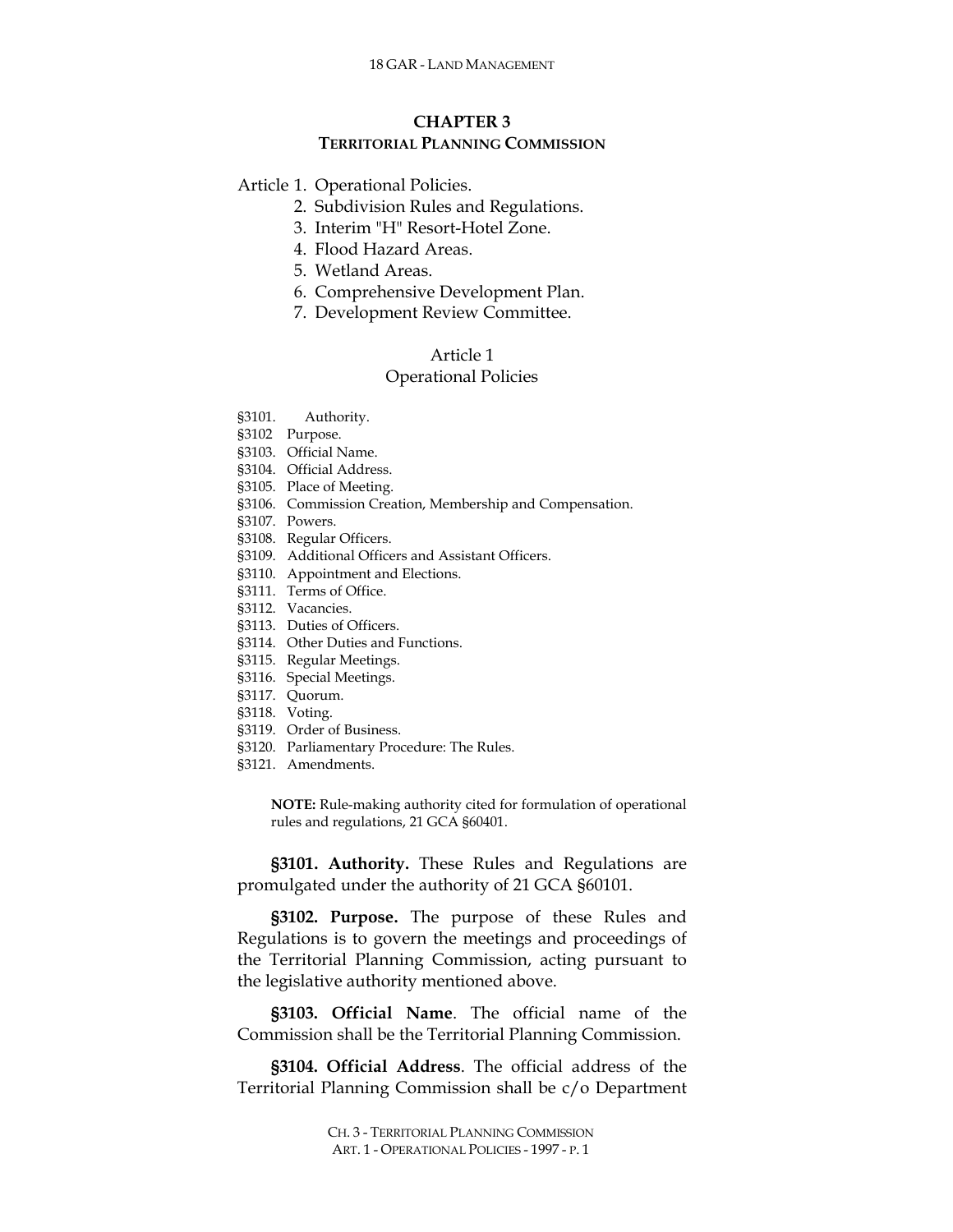of Land Management, Government of Guam, Agana, Guam.

**§3105. Place of Meeting**. The Commission will hold its regular meeting at a location to be determined by a majority vote at any regular meeting.

**§3106. Commission Creation, Membership and Compensation.** The Commission shall be composed of seven (7) members to be appointed by the Governor by and with the advice and consent of the Legislature for a period of five (5) years; provided, however, that, of the two (2) members first appointed, one (1) shall serve for a term of one (1) year, two (2) shall serve for terms of three (3) years each, and the remaining two (2) shall serve for terms of five (5) years each, as designated by the Governor. The Governor shall appoint a member of the Commission to serve as Chairman.

Members of the Commission shall receive no compensation as such for duties prescribed by this Title, but shall be reimbursed for their reasonable and necessary travel and incidental expenses incurred in the course of their official duties, as certified by the Treasurer of Guam.

**§3107. Powers**. The powers of the Commission shall be vested in the members thereof then in office. Such powers of the Commission are defined under the following:

(1) 21 GCA Chapter 60, Article 3, known as the Land Records.

(2) 21 GCA Chapter 62, known as the Subdivision Law of the territory of Guam.

(3) 21 GCA Chapter 61, known as the Zoning Law of the territory of Guam.

(4) 21 GCA Chapter 66, known as the Building Law of the territory of Guam.

(5) Public Law 12-200, known as the Comprehensive Planning Act.

(6) Other laws as may be enacted by the Legislature.

**§3108. Regular Officers**. Regular officers of the Commission shall be Chairman, Vice- Chairman and Executive Secretary.

**§3109. Additional Officers and Assistant Officers.** The Commission may, by resolution, appoint such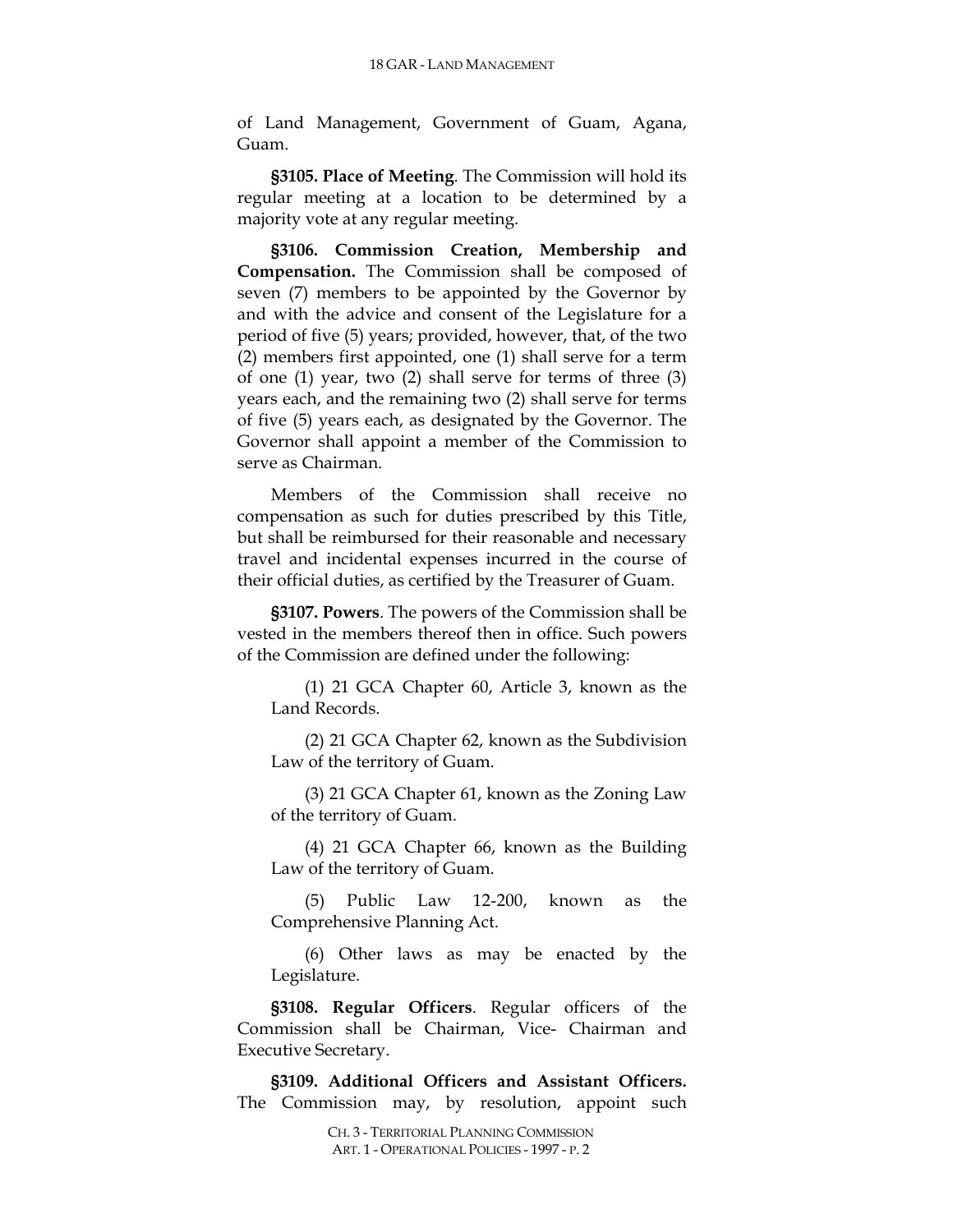additional officer or officers, or assistant officer or officers, establish the terms of office of such officers and define the duties of such officers as the Commission may by such resolution determine necessary or desirable.

**§3110. Appointment and Elections.** The Chairman shall be appointed by the Governor with the advice and consent of the Legislature. The Vice-Chairman shall be elected by the Commission from among its members. The Executive Secretary to the Commission shall be the Director of Land Management.

**§3111. Terms of Office.** The terms of office for the Vice-Chairman shall be for the calendar year. The term of office of the Chairman and the Executive Secretary shall be concurrent with the directorship of their appointment.

**§3112. Vacancies.** Should the office of the Vice-Chairman become vacant, the Commission shall fill the vacancy by electing another Vice-Chairman from among its members.

**§3113. Duties of Officers.** The Chairman shall preside at all meetings of the Commission. At such meetings, he shall submit such proper information and recommendations to the Commission as he may deem proper concerning the policies, administration and other affairs of the Commission.

The Chairman shall sign all contracts and other important documents and letters of the Commission upon approval of the Commission in accordance with 18 GAR §3118.

The Vice-Chairman shall perform the duties of the Chairman in the absence or incapacity of the Chairman. In the case of the resignation or death of the Chairman, the Vice-Chairman shall perform such duties as are imposed upon the Chairman until such time as a new Chairman shall be appointed.

The Executive Secretary shall serve as administrative officer of the Commission, shall be directly responsible to it, and subject thereto, shall have complete control and responsibility for the execution of the Commission policies, the administration of its affairs, and the furnishing of such technical and clerical personnel and office facilities as may be reasonably

**§3114. Other Duties and Functions.** The officers of the Commission shall perform such other duties and functions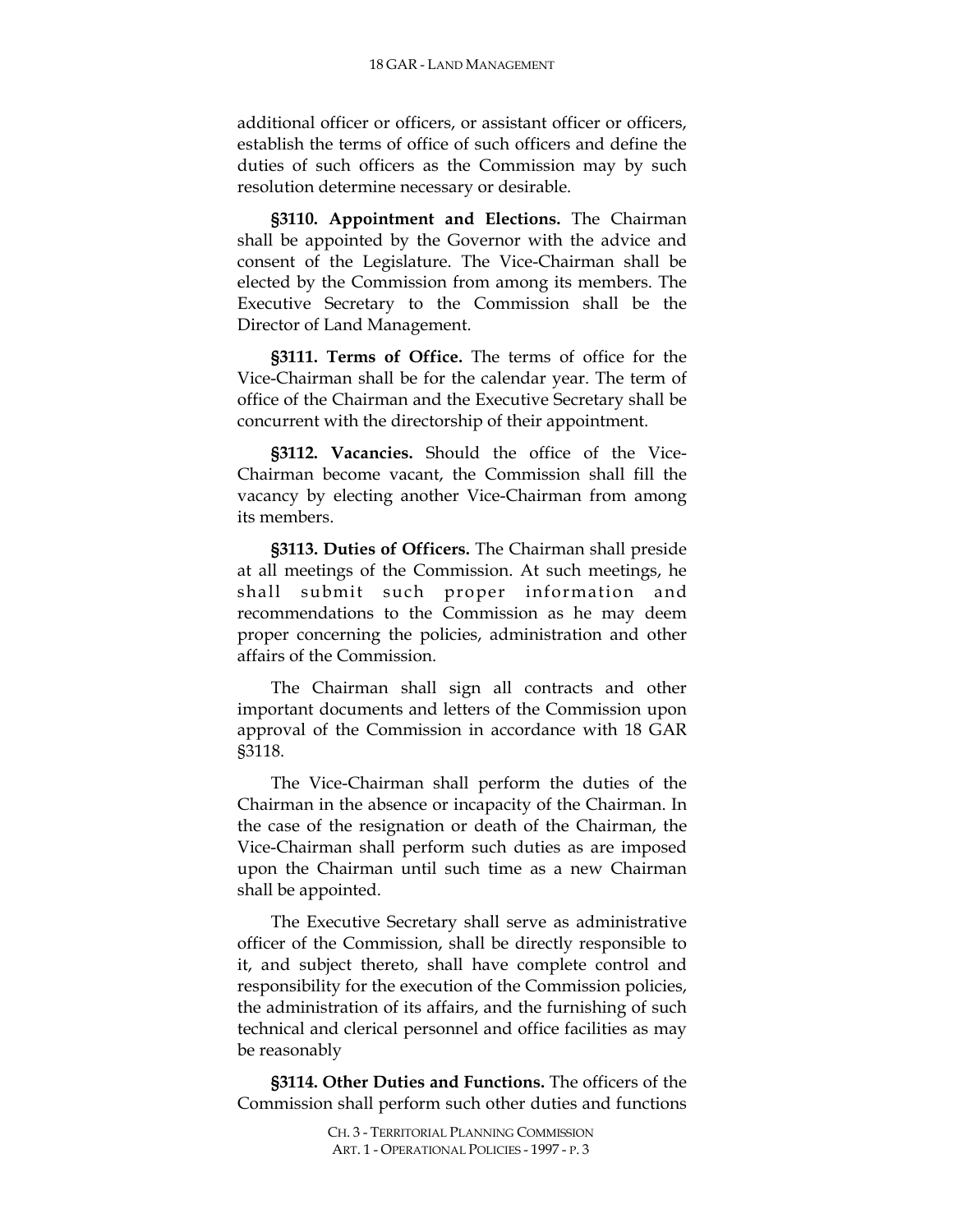as may from time to time be appropriately required by the Commission or by the Rules and Regulations.

**§3115. Regular Meetings**. Regular meetings of the Commission shall be held on the 2nd and 4th Thursdays of each month at 8:30 A.M. If such meeting falls on a legal holiday, the meeting shall be the subsequent Tuesday.

**§3116. Special Meetings**. Special meetings shall be held at such time and places as the Commission may determine, or may be called by the Chairman at such time and place as he may determine, and must be called by him upon the written request of three (3) or more members of the Commission filed with the Executive Secretary. Notice of any special meetings must be given at least twenty-four (24) hours prior to the time of said meeting, and is to be given in writing, or in such form as the Chairman may direct. Any and all business of the Commission may be transacted at such a special meeting.

Special meetings shall be held for hearing of appeals from any order, requirement, decision or determination of the Building Official or his authorized representative or any rule, regulation or amendment or repeal thereof, made by the Building Official.

**§3117. Quorum.** Four (4) members of the Commission shall constitute a quorum for the purpose of conducting its business, exercising its powers and for all other purposes.

**§3118. Voting**. Every official act taken by the Commission shall be adopted by a majority vote of at least four (4) votes. If less than four (4) affirmative or negative votes are obtained, the action shall be automatically tabled until an affirmative or negative vote of not less than four (4) is obtained; provided, however, that if any proposed act is tabled for three (3) successive meetings for any reason, it shall automatically be deemed to have been disapproved. Directions to the Executive Secretary shall be by motion adopted by a majority vote.

**§3119. Order of Business.** At the regular meetings of the Commission, the following shall be the order of business:

(1) Notation of attendance;

(2) Approval of minutes not previously approved;

(3) Consideration of zoning applications for changes or variances as outlined in the Zoning Law;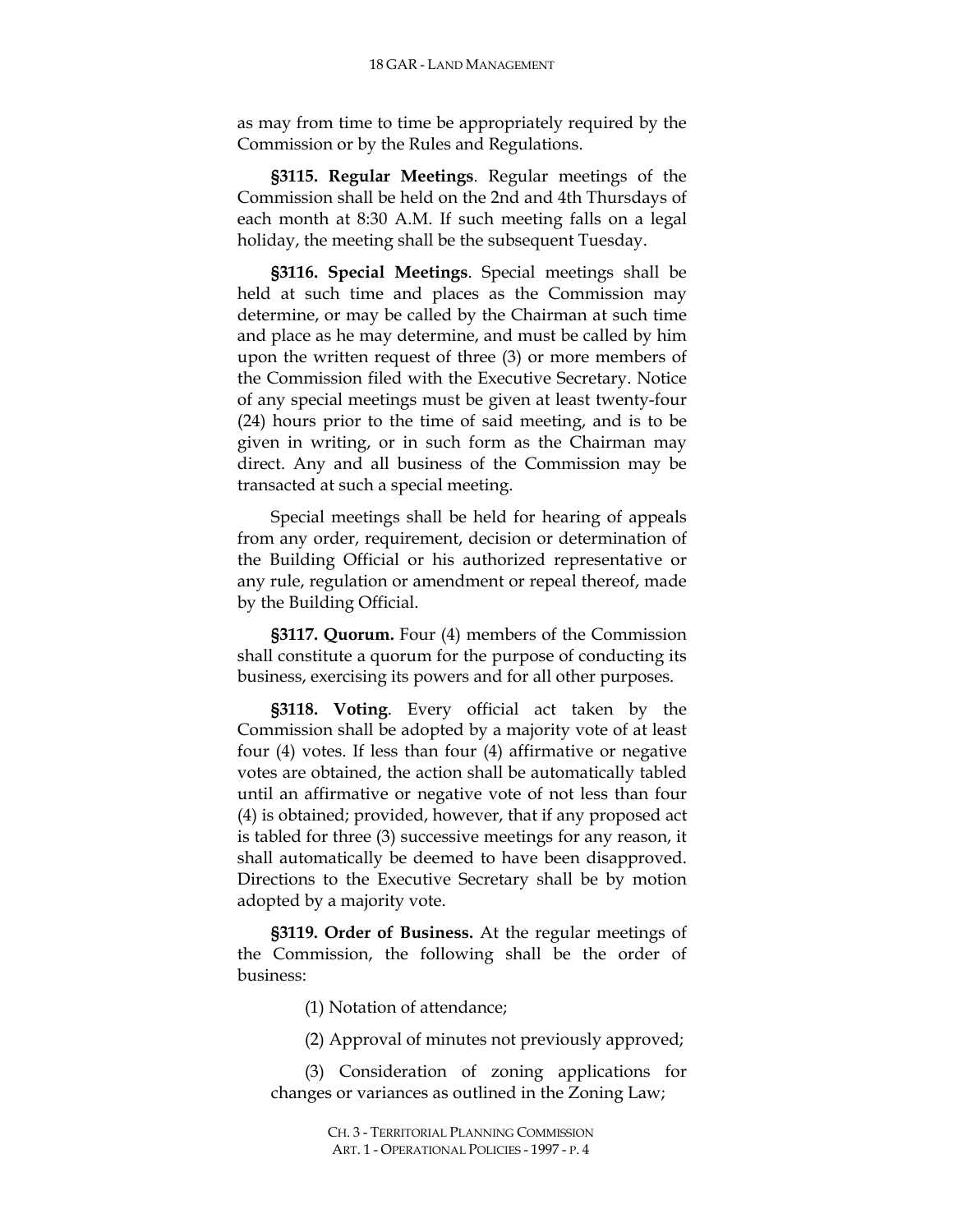(4) Consideration of subdivision matters as outlined in the Subdivision Law;

(5) Consideration of master plan features requiring detailed discussion;

(6) Miscellaneous matters;

(7) Adjournment.

**§3120. Parliamentary Procedure: The Rules.** Parliamentary procedure set forth in Robert's Rules of Order shall govern all meetings of the Commission except as otherwise herein provided.

**§3121. Amendments.** These Rules and Regulations may be amended by the Commission at any regular meeting by a majority vote, or any special meeting by a majority vote, provided that the proposed amendment to any particular section is included in the notice of such special meeting.

**NOTE:** Rules adopted August 21, 1975; amended on July 27, 1978; filed with Legislative Secretary, May 19, 1979.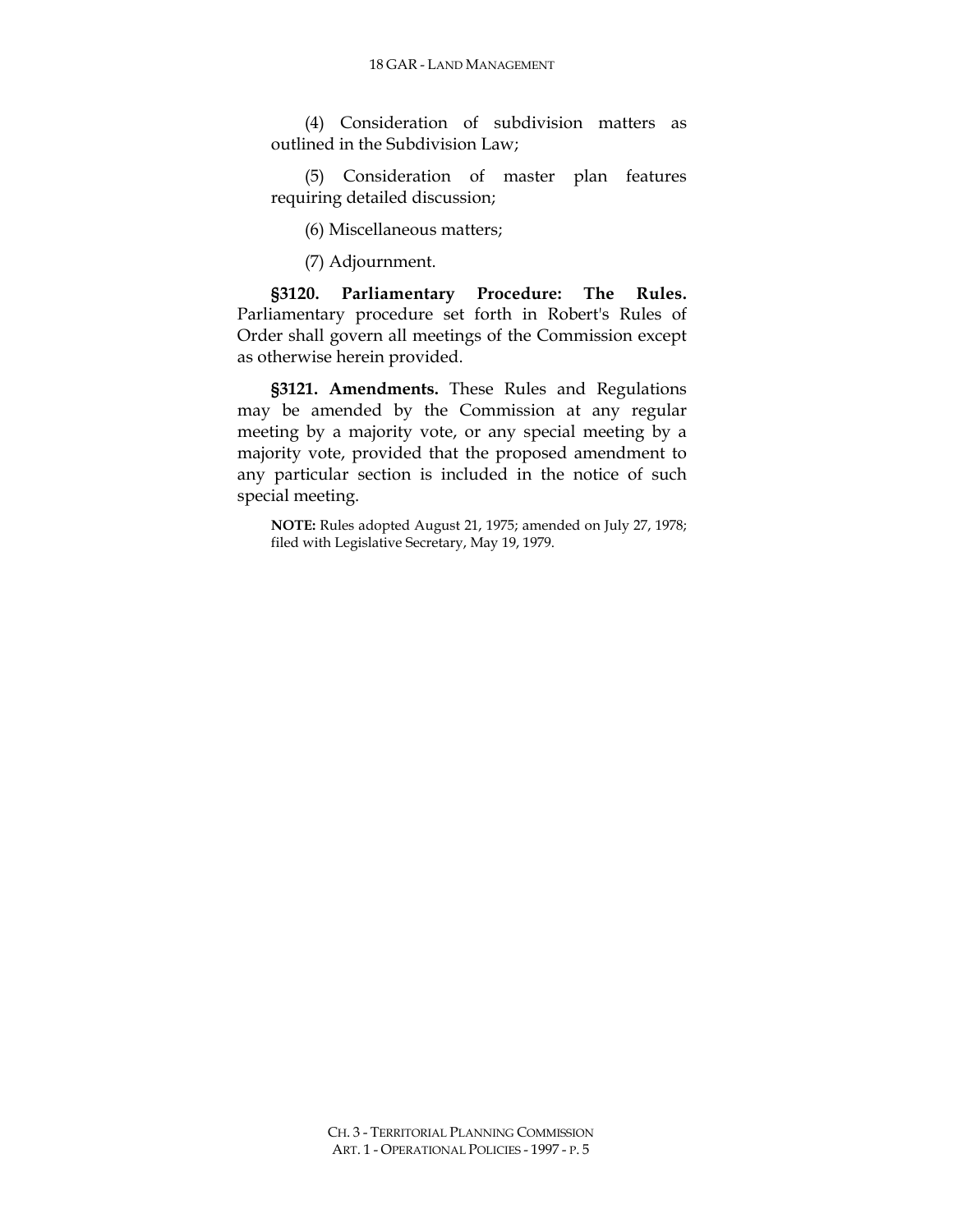# Article 2 Subdivision Rules and Regulations

- §3201. Design and Layout of Subdivisions.
- §3202. Same: General.
- §3203. Same: Streets.
- §3204. Same: Lots and Blocks.
- §3205. Same: Easements.
- §3206. Same: Variation.
- §3207 Road Classifications and Standards: Road Classifications.
- §3208. Same: Road Standards.
- §3209. Same: Typical Sections.
- §3210. Agricultural Subdivisions.
- §3211. Same: General.
- §3212. Same: Specific Requirements.
- §3213. Data and Map Requirements.
- §3214. Same: Preliminary Sketch Plan.
- §3215. Same: Tentative Subdivision Map.
- §3216. Same: Final Subdivision Map.
- §3217. Other Maps Requiring Recording: General.
- §3218. Same: Definitions.
- §3219. Same: Design and Access Requirements.
- §3220. Same: Map and Data Requirements.
- §3221. Same: Special Requirements for Parental Estates and Land Registration Surveys.
- §3222. Improvement Plans.
- §3223. Same: General.

**NOTE:** Rule-making authority cited for formulation of regulations by the Territorial Planning Commission, 21 GCA §60405, §61103 and §62106.

**§3201. Design and Layout of Subdivisions.** The following design standards shall apply to all subdivisions, agriculture subdivisions, lot parcelling, decedents estates and parental subdivisions submitted to the Territorial Planning Commission or its legally authorized agent for approval under 21 GCA Chapter 62.

The Subdivider shall observe all design standards for land subdivision as hereinafter provided. These standards shall be considered minimum standards, and shall be varied from or waived only as provided in 18 GAR §3206.

**§3202. Same: General.** (a) **Conformance with Master Plan.** Any proposed subdivision shall conform, as far as practicable, to the proposals and intention of the Master Plan for the territory of Guam as formally adopted in whole or in part by the Territorial Planning Commission, unless substitute proposal may be shown to the satisfaction of the Commission or its agent, to better serve the general area of the subdivision and the island.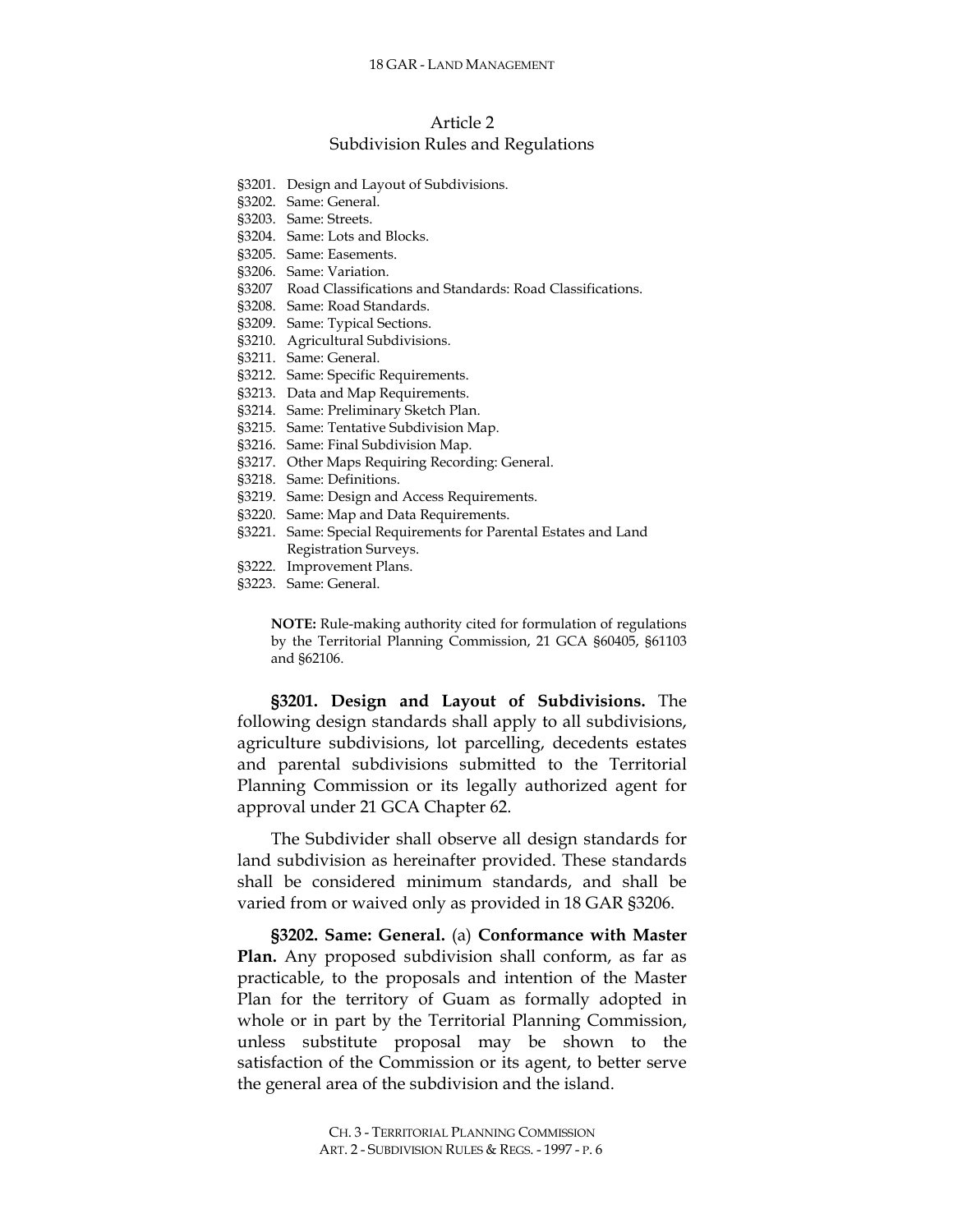(b) **Protection of Natural Features.** Due regard shall be shown for all natural features such as trees, water courses, scenic points, historic locations and similar community assets, which, if preserved, will add attractiveness and value to the subdivision.

(c) **Reserve Strips**. Reserve strips prohibiting access to streets or adjoining property shall not be permitted, except where, in the opinion of the Commission or its agent, such strips shall be in the public interest.

(d) **Further Subdivision.** In cases where a tract is subdivided into larger parcels than ordinary building lots, such parcels shall be arranged so as to allow the logical further subdivision and economic extension of streets, utility easements, drainage ways and public areas into such parcels.

**§3203. Same: Streets.** (a) **Arrangement.** The proposed streets shall be considered in their relation to existing and planned streets, to topographic and geologic conditions and to public convenience and safety. They shall provide for:

(1) Appropriate continuation of existing arterial and collector streets;

(2) Extension of arterial and collector streets into adjoining land;

(3) The discouragement of through traffic on residential streets;

(4) The maximum attractiveness, livability and amenity of the subdivisions; and

(5) Subdivisions of one hundred (100) or more lots will normally be required to have more than one  $(1)$ access to an existing collector or arterial street or to a proposed collector or arterial street which is to be built in conjunction with the proposed subdivision.

(b) **Street Jogs**. Street jogs in arterial and collector streets of less than five hundred (500) feet shall not be allowed. Street jogs in residential streets of less than two hundred (200) feet shall not be allowed.

(c) **Rights-of-Way Widths and Alignment.** Rights-ofway widths and alignment shall conform to the standards adopted by the Territorial Planning Commission within the "Road Classifications and Standards" as attached hereto; and made a part hereof. (See 18 GAR §3207.)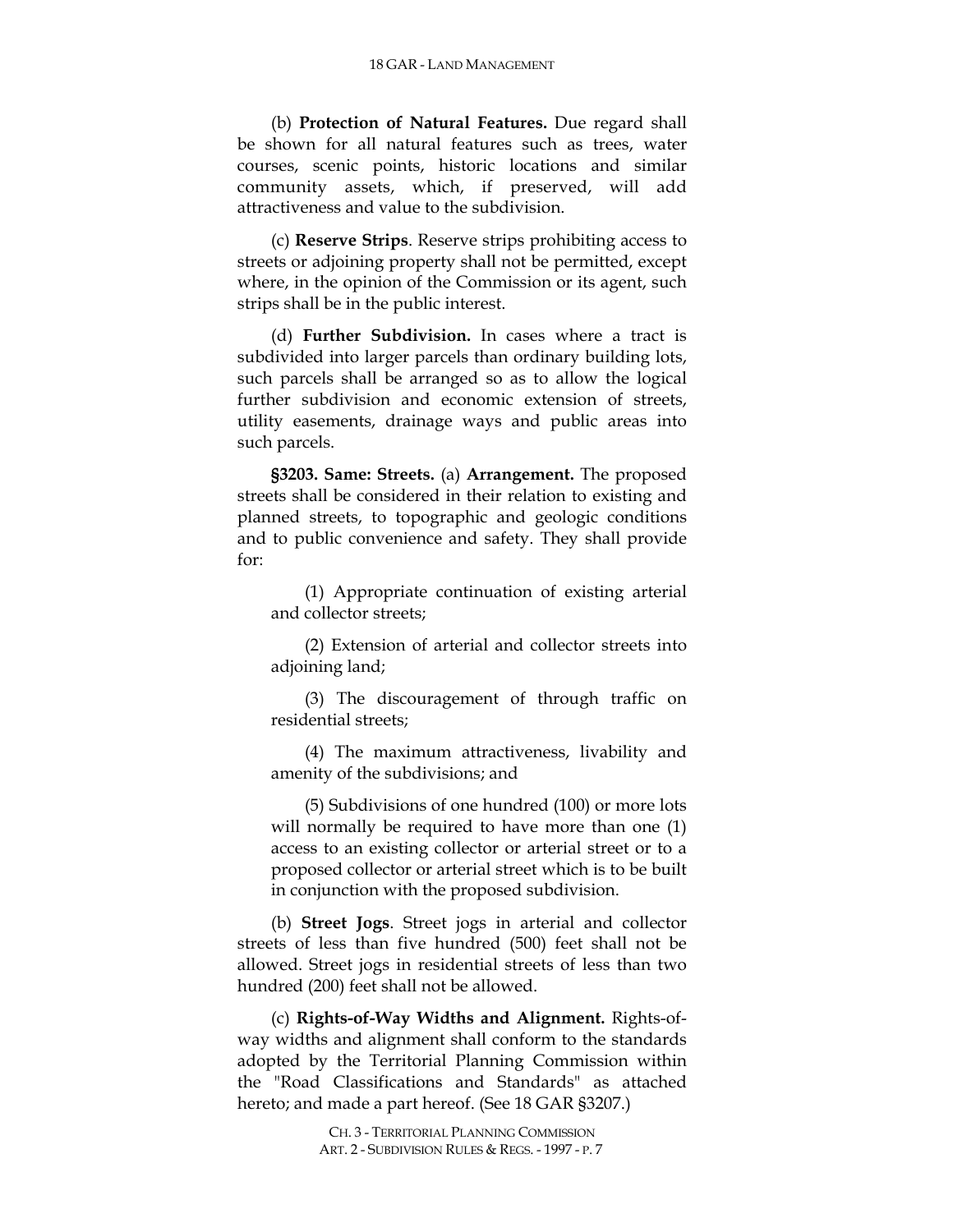(d) **Intersections**. Rights-of-way centerline shall be laid out so as to intersect as nearly as possible at right angles. No right of way shall intersect any other right of way at less than seventy-five degrees (75\_).

(e) **Cul-de-sac**. All cul-de-sac streets shall:

(1) Not exceed seven hundred (700) feet in length; and

(2) Not provide access to more than twenty-five (25) lots.

**§3204. Same: Lots and Blocks.** (a) **Block Lengths**. Unless specifically approved by the Territorial Planning Commission, block lengths shall not be less than two hundred (200) feet, nor more than two thousand (2,000) feet. Where blocks exceed one thousand (1,000) feet, crosswalk ways may be required.

(b) **Lot Design**. No lot shall have a length to width relationship that exceeds a three (3) to one (1) ration.

(c) **Panhandle Lots.** No panhandle lot shall exceed nine thousand five hundred (9,500) square feet in area except in "A" zones.

(d) **Lot Area.** Lot sizes shall meet all requirements of the Zoning Laws.

**§3205. Same: Easements**. Wherever possible, all easements shall be continuous from block to block, and their layout shall create as few irregularities as possible:

(a) **Water Courses**. Drainage conduits and channels when not located in a public street, road or alley, or within a public drainage easement, must be located in a recorded and dedicated public easement when on private property. Necessary dedication for construction on private property not owned by applicant must be recorded before the improvement will be approved for construction.

Where a minor improvement of a drainage channel falls on adjacent property (such as daylighting a ditch profile), written permission from the adjacent property owners for such construction, and a copy of the approval of the adjacent owners shall be submitted to the Director of Public Works prior to approval of the improvement plans.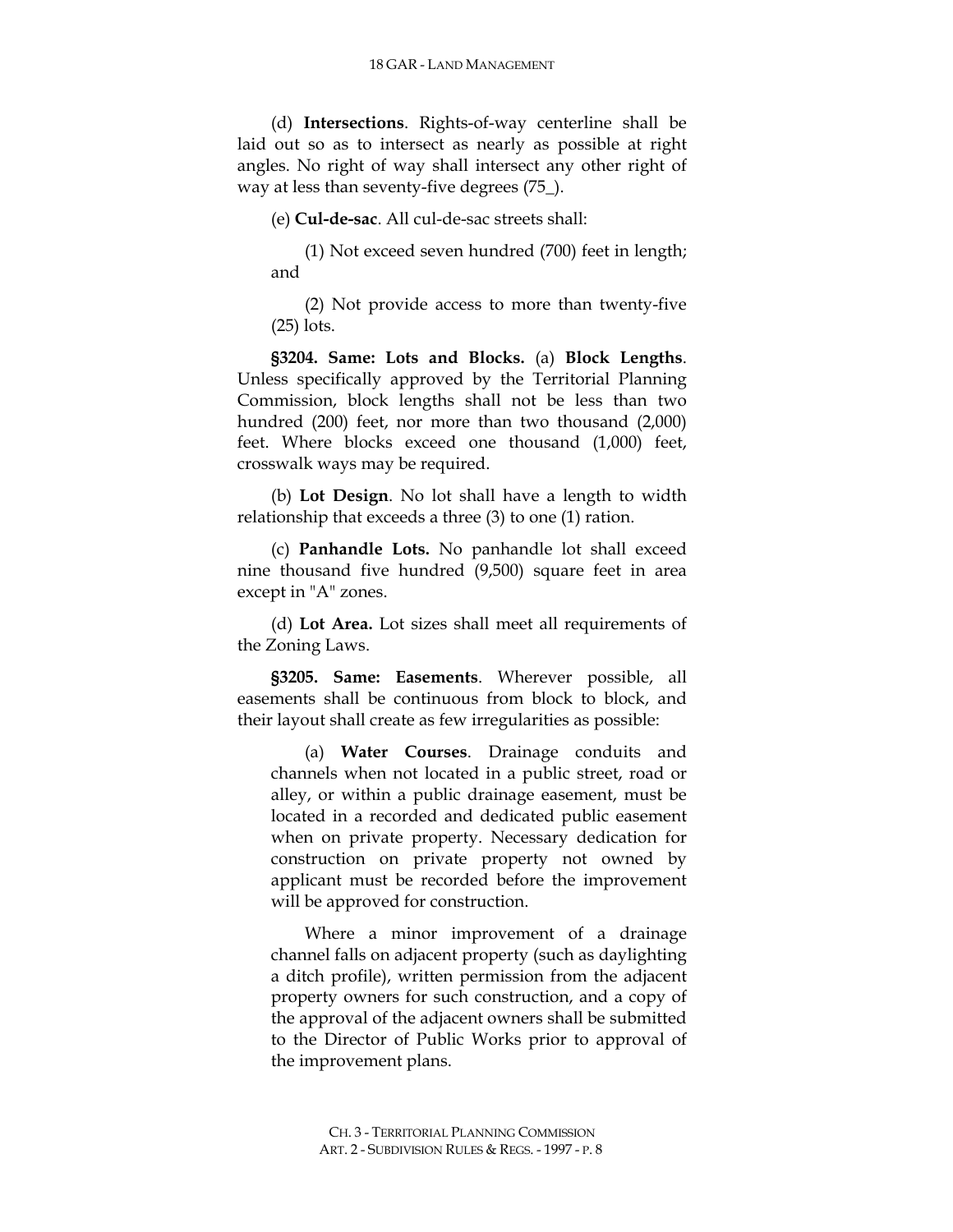In general drainage easements will have simply described boundaries (described in brief) and simple form and referenced to a well defined point or line:

(1) Easements for closed conduits shall meet the following requirements:

(A) Minimum width of fifteen (15) feet, with the pipe located at quarter point on north or west.

(B) On pipes of twenty-four (24) inches diameter and greater or trenches exceeding five (5) feet in depth the easement will have additional width to provide ample working space as required by the Director of Public Works.

(2) Rights-of-way for major Open Channels as defined in Public Works standards shall have sufficient width to contain the open channel with side slopes, and a fifteen (15) foot service road.

(b) **Utilities**. Utility easements shall generally follow lot lines and shall not be less than ten (10) feet in width.

(c) Access easements:

(1) All access easements shall be separate lots, reserved exclusively as public access and utility easements and recorded by separate document (Declaration of Easement) attached to the map.

(2) Any adjacent property that is land-locked must ordinarily be served by a dedicated street or easement.

**§3206. Same: Variation.** Strict compliance with the requirements of these Rules and Regulations may be waived only when, in the judgment of the Commission, such action is in the public interest and not inconsistent with the Subdivision Law. In waiving strict compliance, the Commission may require such alternative conditions as will serve substantially the same objective as the standards or regulations waived.

**§3207. Road Classifications and Standards: Road Classifications**. The streets and roads are classified on the basis of use and importance. In the classification of various routes, which have been established in order of relative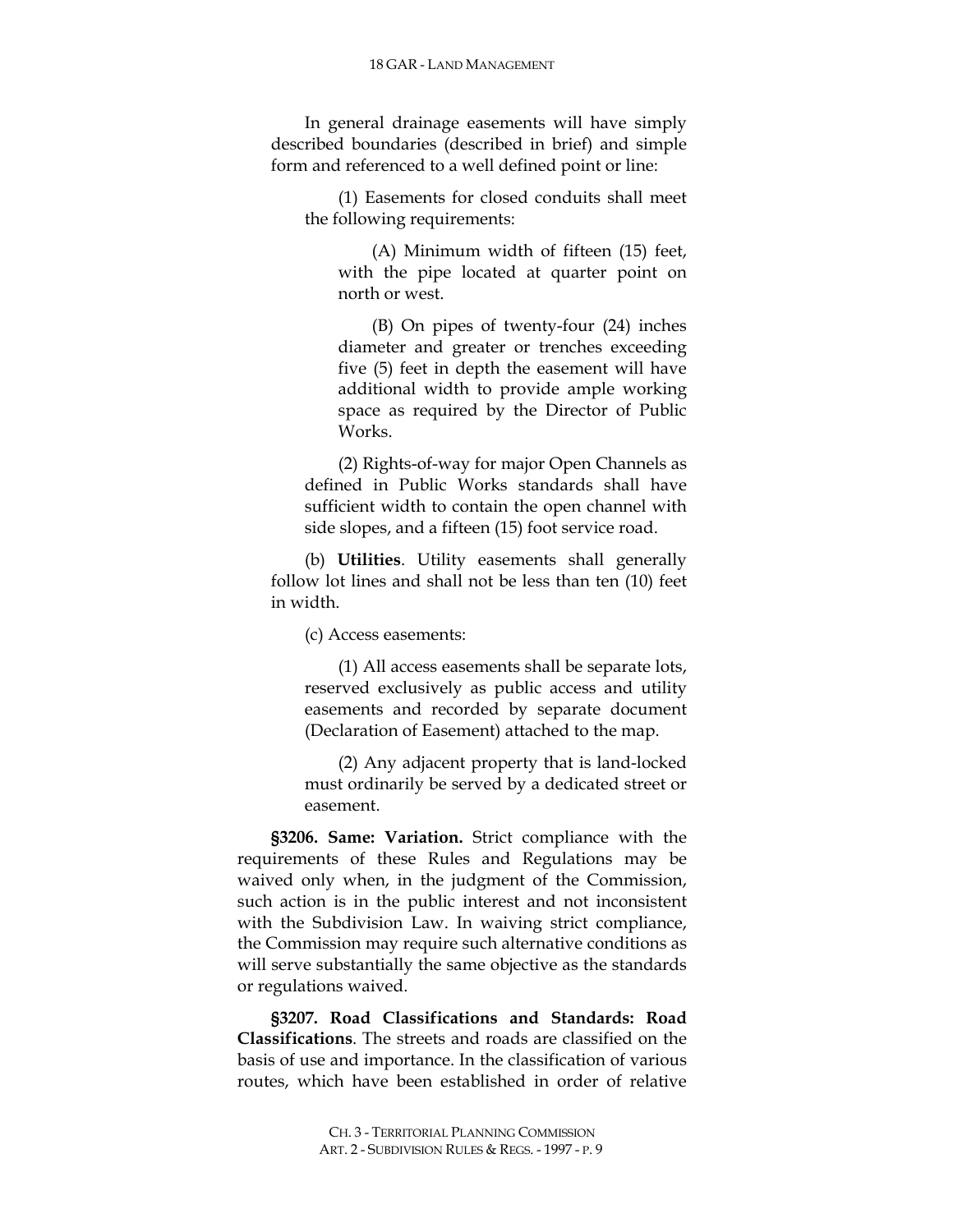importance, both the present and future uses have been considered:

(a) Classes of Streets:

(1) **Class "A" Streets** - proposed street improvements for residential developments having a minimum size of less than ten thousand (10,000) square feet per lot shall be Class "A." The net square footage of said residential developments shall be considered to be that portion of the total square footage less the area of parcels required for street purposes. Class "A" streets shall have an asphalt concrete surface and an aggregate base with concrete curb and gutter. Sidewalks and side slopes as recommended by the Soils Engineer or an approved retaining wall within an expanded right-of-way line. Permanent slope easements may be used upon approval of the Director of Public Works.

(2) **Class "B" Streets** - proposed street improvements for all residential developments having a minimum size of more than ten thousand (10,000) square feet but less than twenty thousand (20,000) square feet per lot shall be Class "B" and shall have the same components as Class "A," except that sidewalks may be omitted. Permanent slope easements may be used upon approval of the Director of Public Works.

(3) **Class "C" Streets** - proposed street improvements for all residential developments having a minimum size of more than twenty thousand (20,000) square feet and less than forty thousand (40,000) square feet per lot shall be Class "C" and shall have the components as Class "A," except that curbs and gutters and sidewalks may be omitted.

(4) **Class "D" Streets** - proposed street improvements for all residential developments having a minimum size of more than one (1) acre (or forty thousand (40,000) square feet) per lot may be Class "D" and shall have the components of Class "A," except that curb and gutters, asphalt concrete surface course and sidewalks may be omitted. Class "D" streets shall only be allowed in agriculture zoned area.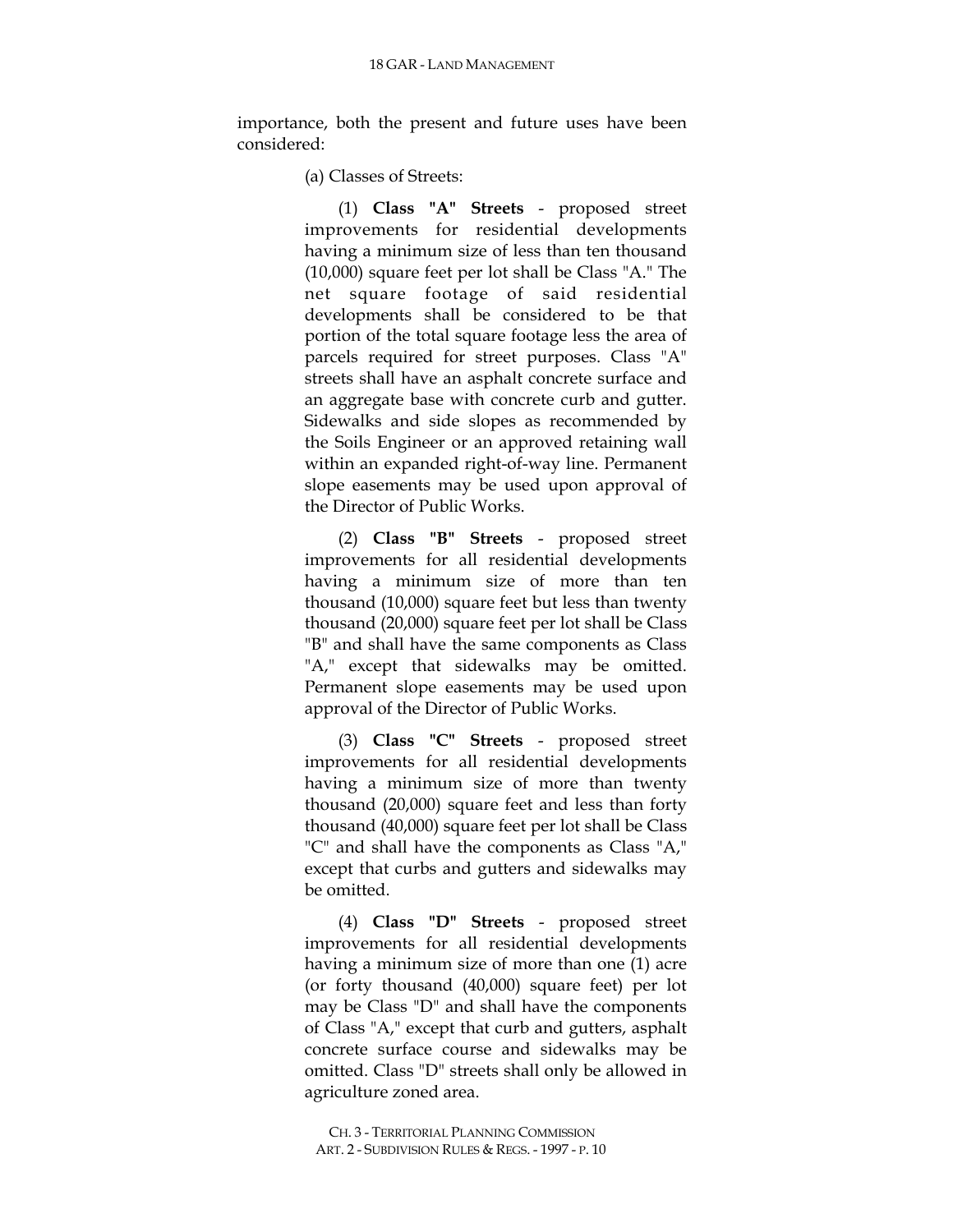**NOTE:** In Hillside Area - where cross slopes exceed ten percent (10%) of the rights-of-way widths, pavement width may be reduced on approval by the Director of Public Works.

(b) **Types of Streets**. All streets within the Territory will also be considered within the following street types:

(1) **Type of M.R. Street** - a minor residential street with a right of way width of forty-four (44) feet and a face to face of curb width of twentyeight (28) feet; or

(2) **Type C.R. Street** - a major arterial street with a right-of-way width of sixty (60) feet and a face to face of curb of forty-four (44) feet; or

(3) **Type M.A. Street** - a major arterial street with a right-of-way width of eighty (80) feet and improvements as required by the Department of Public Works with the approval of the Territorial Planning Commission.

(4) **Alley** - a street depressed in the center, with a right of way and surface width of twenty (20) feet.

(c) **Traffic Demand**. The following standard of design for width of paved portion of streets based on traffic demand shall be used:

(1) A road serving less than one hundred (100) dwelling units, with its entire length devoted to residential uses, shall be considered a "minor residential" type street.

(2) A road delineated on the approved Master Plan of Highways as a primary access road shall be considered a "Major Arterial" type street.

(3) Any road not within the above two (2) descriptions shall be considered a "collector residential" type street.

**§3208. Same: Road Standards**. The following standards for the design of geometric and profiles shall govern the preparation of plans for road related improvements:

(a) Minimum Grades and Cross Slope:

(1) Minimum grade on new streets shall be 0.33% where curb and gutter are used, and 0.15%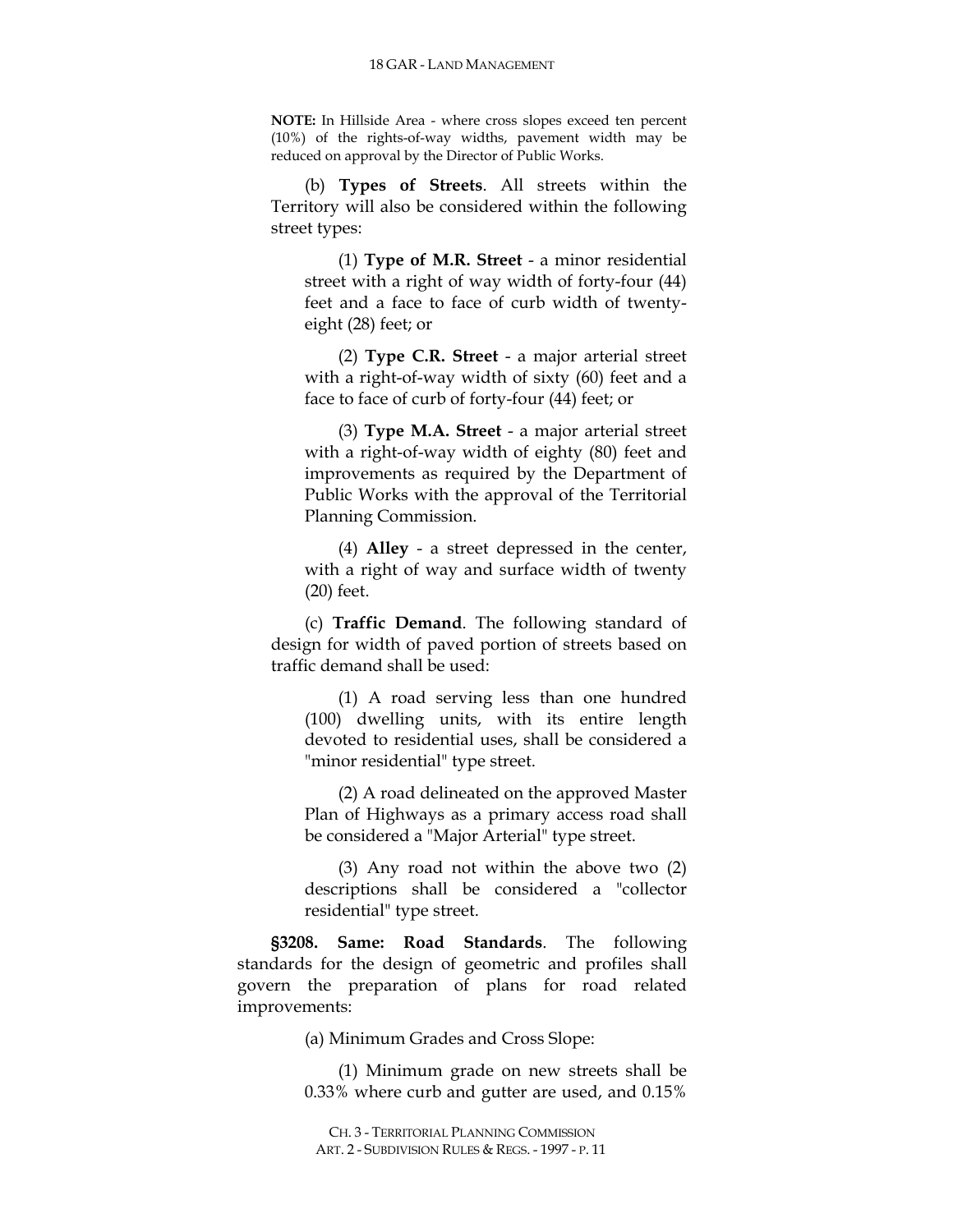where drains and side ditches are used; maximum grade shall be 10% unless approved by Director of Public Works.

(2) Minimum grade of gutter section constructed on existing streets shall be 0.33%.

(3) Minimum cross slope on new streets shall be 2.0%.

(4) Minimum cross slope on widening shall be 1.5%.

(5) When two (2) streets intersect neither street shall have a grade greater than 3.0% for major and 6.0% for minor, for a minimum distance of forty (40) feet measured from the curb line of the intersected street, except in unusually rough terrain with approval of Director of Public Works.

(6) The lengths of vertical curves at the intersections of two (2) street grades shall be in accord with AASHO Standards. However, in minor residential streets, vertical curves may be omitted where the algebraic difference in grades does not exceed 2.0%.

(b) **Street Patterns**. The street pattern in the subdivision shall be in general conformity with a plan for the most advantageous development of adjoining areas and the entire neighborhood. The following principles shall be observed:

(1) Where appropriate to the design and terrain, proposed streets shall be continuous and in alignment with existing planned or platted streets with which they are to connect. The centerline of streets, if not in alignment, shall be offset at least two hundred (200) feet for minor residential streets and five hundred (500) feet for arterial and collector streets.

(2) Proposed streets shall be extended to the boundary lines of the land to be subdivided unless prevented by topography or other physical conditions, or unless, in the opinion of the Commission, such extension is not necessary for the coordination of the subdivision with the existing layout or the most advantageous future development of adjacent tracts.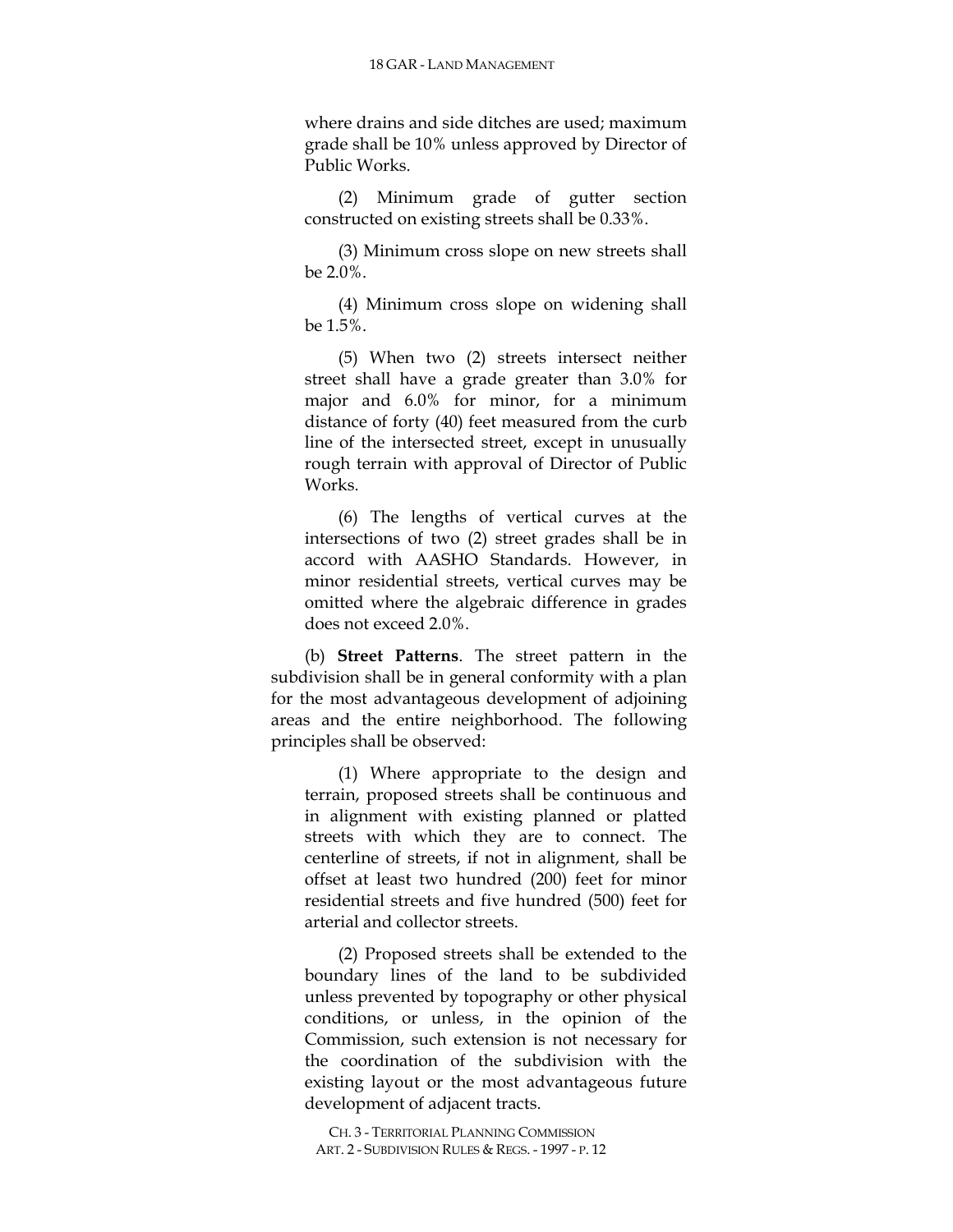(3) Proposed street centerline shall intersect one another as nearly at right angles as topography and other limiting factors of good design permit. However, no right-of-way centerline shall intersect any other right-of-way centerline at less than seventy-five degrees (75\_).

(c) **Design Adjacent to Major Arterial Streets.** Subdivision design adjacent to major arterial streets shall be as specified in the General Plan and as determined by the Commission. The following principles and standards shall be observed:

(1) Street design shall have the purpose of making adjacent lots, if for residential use, desirable for such use by cushioning the impact of heavy traffic and by minimizing the interference with traffic on such thoroughfares.

(2) The number of intersecting streets along major arterial streets shall be held to a minimum. Wherever practicable, such intersections shall be spaced not less than one thousand (1,000) feet on center.

(3) Frontage roads, if required, shall conform to the requirement of Department of Public Works and shall be separated from the major arterial streets by means of bulb-type intersections capable of stacking at least two (2) cars between the frontage.

(4) Where frontage roads are not required, residential lots adjacent to the major arterial street shall be required to be served by a minor residential street paralleling such major arterial street at least one hundred seventy-five (175) feet therefrom, or by a series of cul-de-sacs or loop streets extending towards such major arterial street from a collector street at least six hundred (600) feet therefrom. In such cases, a wall-fence of a design approved by the Commission shall be required at the rear of properties adjacent to the major arterial street.

(5) Where the rear of any lot borders any major arterial street, the subdivider may be required to execute and deliver to the government of Guam an instrument, deemed sufficient by the Attorney General, prohibiting the right of ingress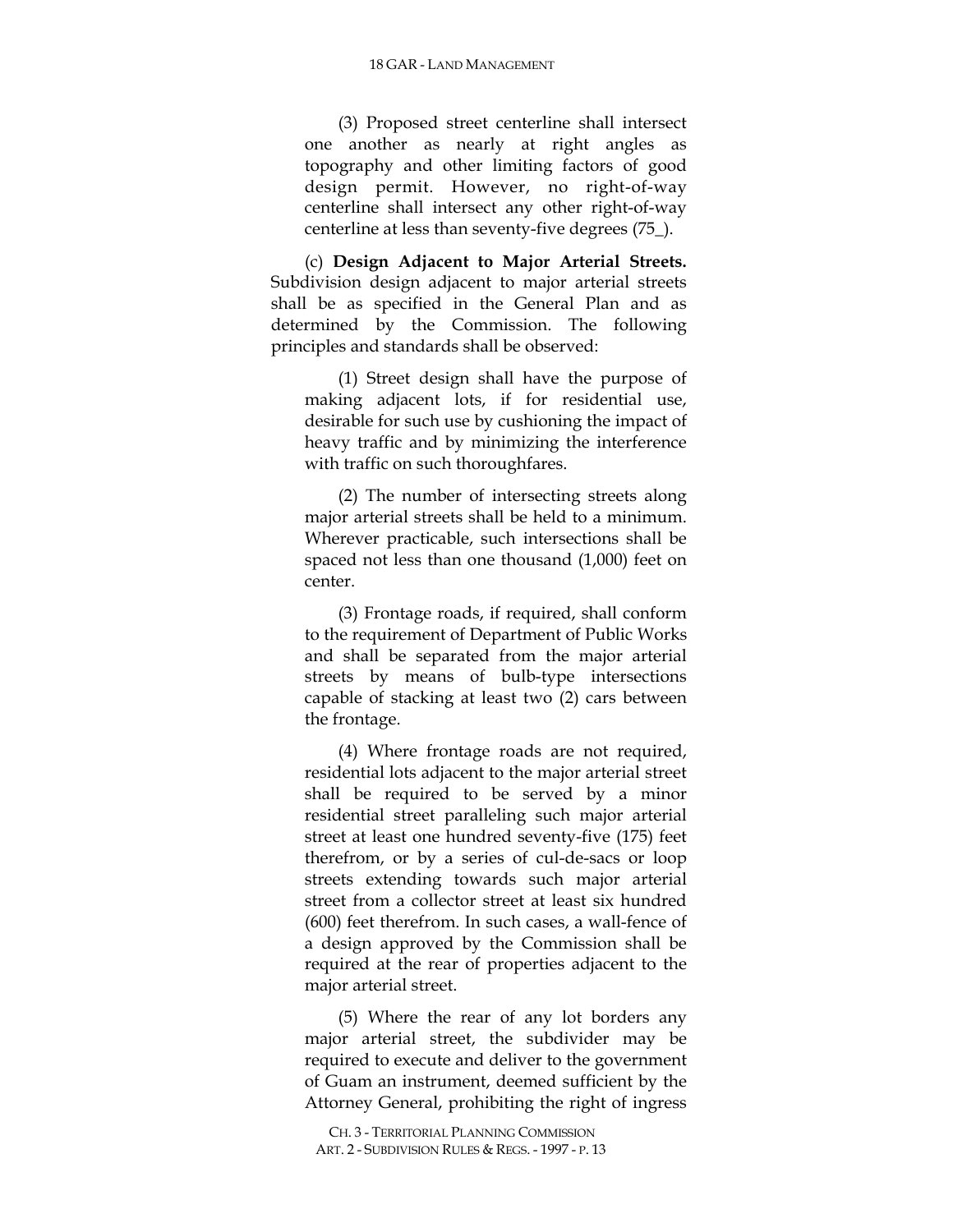and egress from such major arterial street to such lot.

(d) **Curbs, Sidewalks and Pedestrian Ways**. The following principles and standards shall apply to the design and installation of curbs and sidewalks and pedestrian ways:

(1) Vertical curbs and gutters shall be required in all subdivisions.

(2) Sidewalks shall be required on both sides of the street in any subdivision, or portion thereof, having lots with an average area less than ten thousand (10,000) square feet.

(3) When required for access to schools, playgrounds, shopping centers, transportation facilities, other community facilities or for unusually long blocks, the Commission may require pedestrian ways not less than ten (10) feet in width. Such pedestrian ways shall be provided with a concrete walk of suitable width.

(4) Cross Gutters Will Not be Allowed Crossing Type M.A. Streets. Cross gutters will be permitted to cross Type M.R. and C.R. streets only with the specific approval of the Director of Public Works.

### (e) **Curve Data**:

(1) The curve data for all centerline curves, excluding knuckles, shall be computed and shown on the plans. Radii of curvature on centerline shall not normally be less than five hundred (500) feet for M.A. streets; one hundred seventy-five (175) feet for M.R. streets and three hundred (300) feet for C.R. streets, unless otherwise approved by the Director of Public Works.

(2) The radius for right-of-way lines in cul-desacs shall be a minimum of forty-five (45) feet unless otherwise specified by the Director of Public Works. A curve of thirty-seven (37) feet radius shall connect the tangent and the radius curve. The radius of face of curb shall be a minimum of thirty-seven (37) feet.

(f) **Roadbed Design**. The roadbed will be designed in accordance with and on the basis of the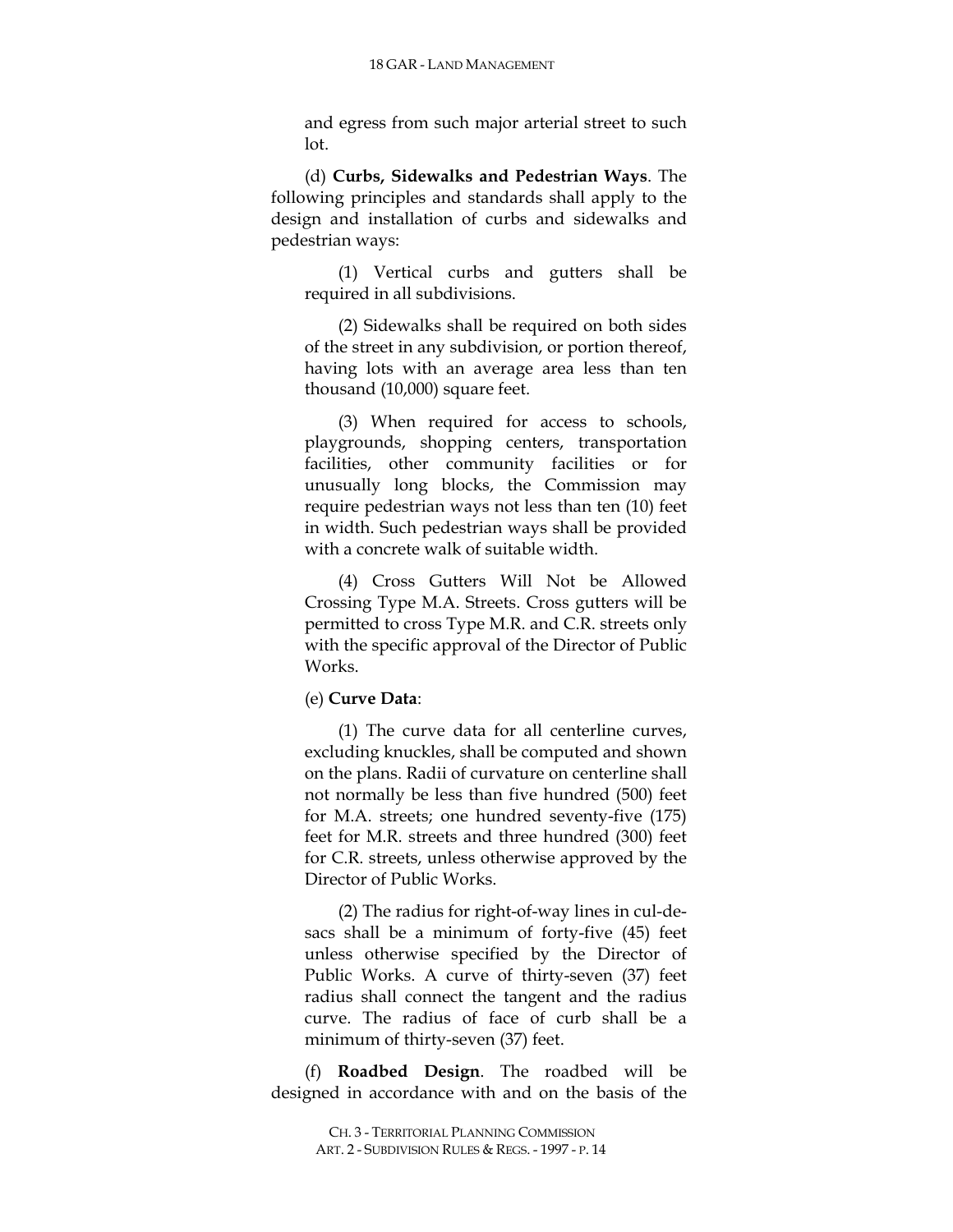standards adopted by the Department of Public Works.

(g) **Driveway Design**. All driveways hereafter constructed shall comply with the following conditions:

(1) In all commercial and industrial zoning districts, the driveway openings shall be not less than twelve (12) feet in width or more than thirtysix (36) feet in width.

(2) In residential districts, the driveway openings shall be not less than twelve (12) feet in width nor more than twenty (20) feet in width, provided, however, a driveway serving two (2) or more parcels may be twenty-nine (29) feet in width. For the special case of a four (4) unit residential building, the driveway opening may be twenty-seven (27) feet in width.

(3) Driveways serving a single parcel of property or serving any of the several adjacent parcels under single ownership shall be separated by at least twenty-five (25) feet of full vertical curb.

(4) Driveways serving separate but adjoining parcels under different ownership shall be separated by at least ten (10) feet of full vertifical curb in residential districts.

(5) Driveways serving corner lots shall be so located that:

(A) a driveway on either street shall be twenty-five (25) feet from the projected curb line of the intersecting street; and,

(B) no part of the driveway shall be located closer than five (5) feet of a curb return.

(6) Driveway shall form an angle of thirty degrees (30\_) or less with a line perpendicular to or radial to street alignment for a distance of eighteen (18) feet behind property line measured along the shortest side of said driveway.

(7) Any two (2) driveways in a commercial development must be separated by ten (10) feet of vertical curb.

CH. 3 - TERRITORIAL PLANNING COMMISSION ART. 2 - SUBDIVISION RULES & REGS. - 1997 - P. 15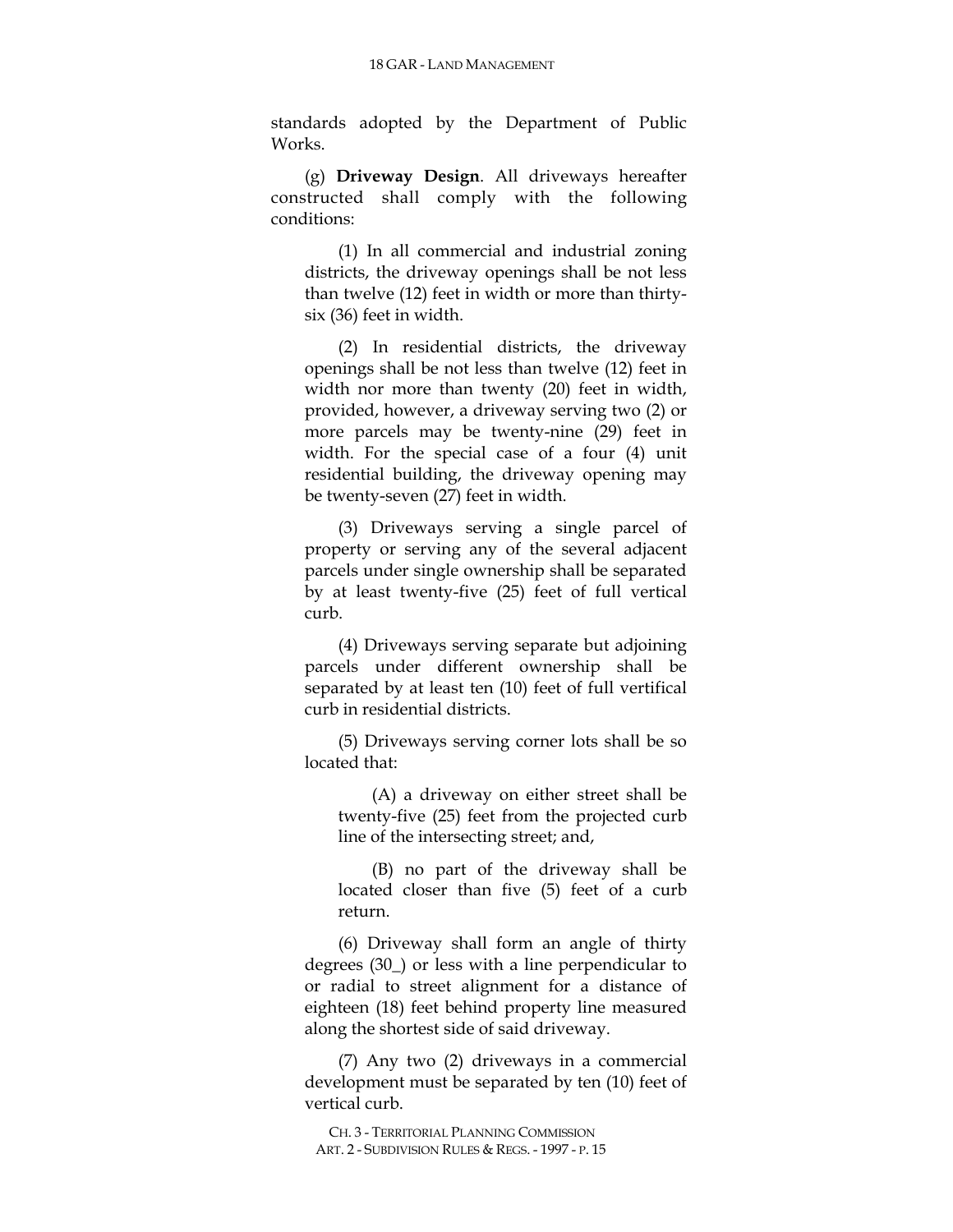(8) Concrete driveways shall not be allowed within the right-of-way lines when entering Class C streets. Driveways entering Class B or C streets shall meet the property lines at such a grade so as to permit conversion to Class A street without regrading beyond the property line.

(9) Where a portion of front yard area is used or intended to be used for the purposes of vehicular movement, storage or parking safety curb of portland cement concrete six (6) inches wide, fourteen (14) inches deep and extending six (6) inches above the surface of ground, shall be formed along and inside of the property line to full extent excepting driveway openings. Such curb may be omitted if the sidewalk area is blocked off from such area by a thirty (30) inch minimum height fence. Construction of driveways shall also conform to the requirements of standard drawings.

**§3209. Same: Typical Sections.** Attached, and made a part hereof, are drawings showing the typical sections to be used in subdivision improvements.

**NOTE:** The drawings referred to in §3209, above, were not included within these Rules and Regulations at the time of the original publication. However, they are available from the Territorial Planning Commission.

**§3210. Agricultural Subdivisions.** The following definition, design standards and procedure requirements shall apply to all agriculture subdivisions submitted to the Territorial Planning Commission, or its legally authorized agent for approval under 21 GCA Chapter 62.

**§3211. Same: General**. (a) **Waivers.** The Subdividers shall observe all definitions, design standards and procedure requirements for agriculture subdivision as hereinafter provided - these provisions shall be varied from or waived only as provided in 21 GCA Chapter 75.

(b) **Zone**. Agriculture subdivisions are only allowed in rural "A" zoned areas.

(c) **Other Requirements.** In addition to this Chapter, the following regulations, laws and standards apply to all Agriculture Subdivisions:

(1) All applicable laws contained in 21 GCA Chapter 62.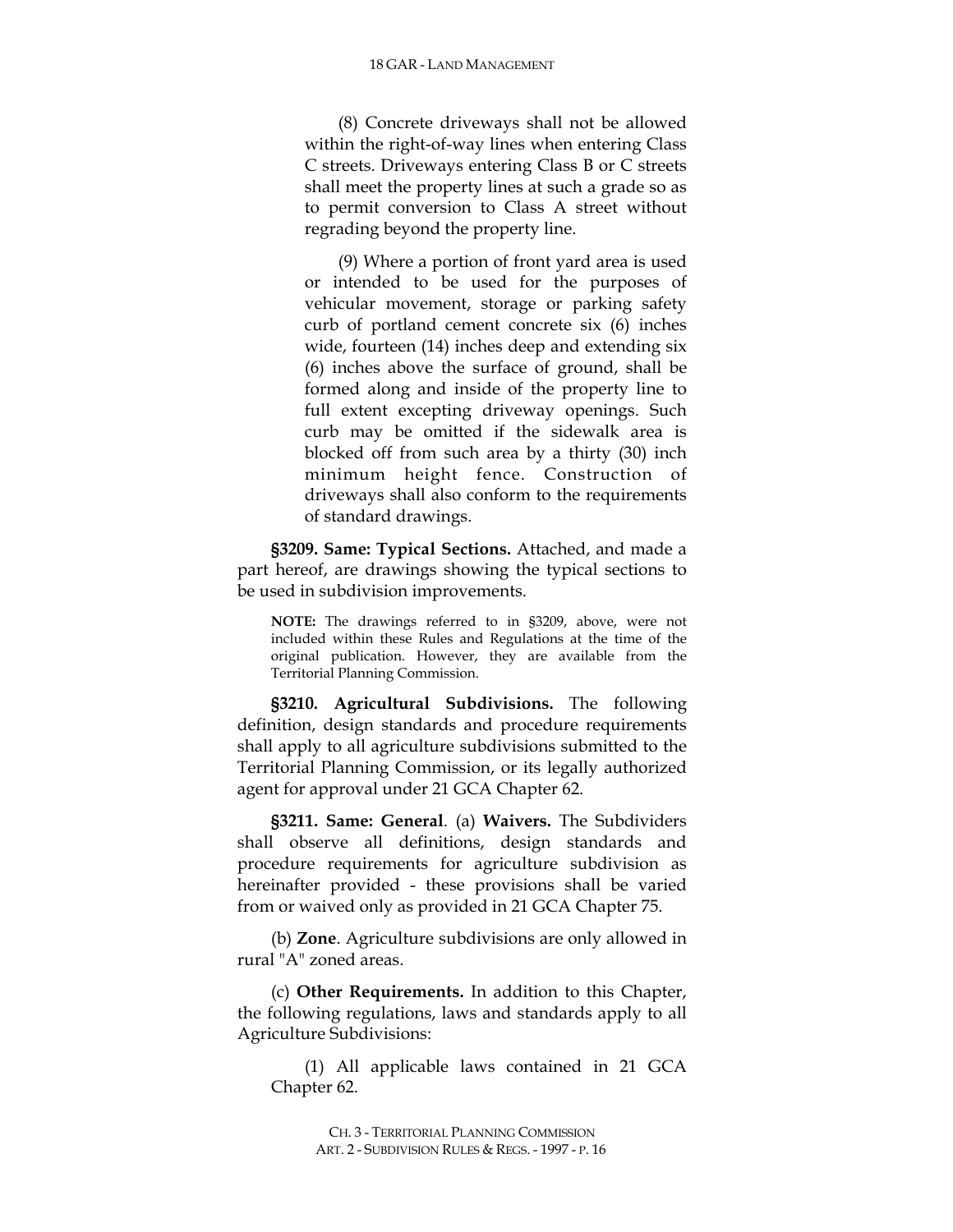(2) 18 GAR §3201-§3206. of these Rules and Regulations.

(3) Chapter 2 of these Rules and Regulations, excepting all improvement requirements. (18 GAR §3207-§3209)

**§3212. Same: Specific Requirements**. (a) **Map Requirements.** The specific rules and regulations concerning the following are contained in 18 GAR §3213- §3216.

(1) Preliminary Sketch Plan.

(2) Final Map.

(b) **Roadway Requirements**. Whenever a lot or parcel is not served by a public street, a graded street shall be established within the public access easement. Such street shall be constructed in such a manner so as to be readily transversed by ordinary vehicles. This usability shall be demonstrated by the Subdivider.

**§3213. Data and Map Requirements**. The following data and map requirements shall apply to all materials submitted to the Territorial Planning Commission or its legally authorized agent, for approval under 21 GCA Chapter 62.

The applicant shall observe all requirements for map or data submissions as hereinafter provided. These standards shall be considered minimum standards, and shall be varied from or waived only as provided in 18 GAR §3217-3221.

**§3214. Same: Preliminary Sketch Plan**. All persons applying for any subdivision or lot parcelling approval shall first submit a sketch plan to the Planning Division, Department of Land Management:

(a) **General.** Such sketch plan shall indicate the location of the existing and proposed subdivision, lots, blocks, streets, topography (U.S.G.S. if no other suitable topography), easements and other relevant information.

(b) **Owner's Name**. The name of the proposed subdivision owner and subdivision planner shall be indicated.

(c) **Interview.** Person (or agent) applying for subdivision approval shall accompany the submission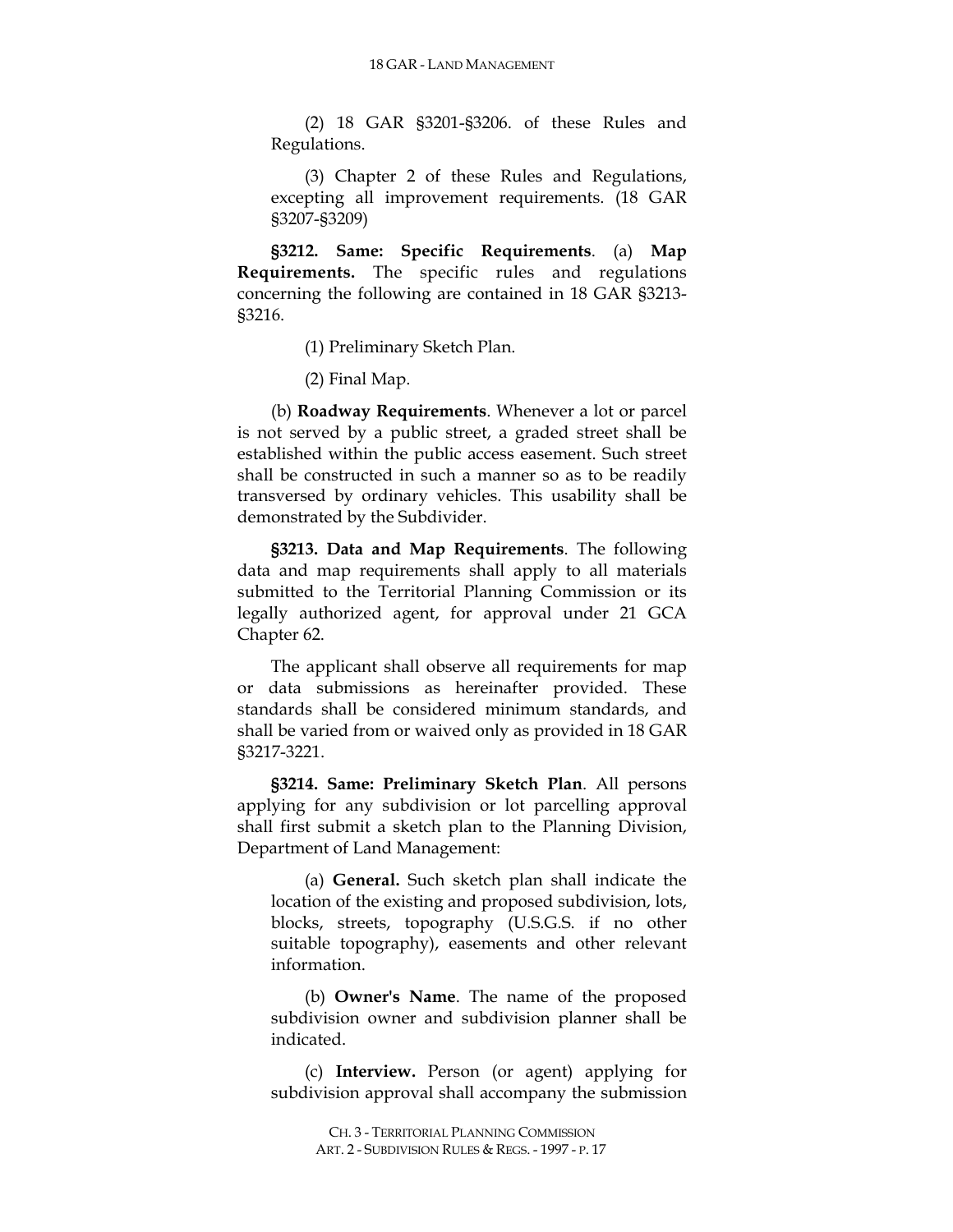of the sketch plan in order to discuss the proposed subdivision with the Planner-in- Charge of subdivision review. At this time, applicable requirements will be discussed and explained to applicant and Planner-in-Charge will make his recommendations and identify issues.

(d) **Scale.** Sketch plan shall be submitted on one (1) or more sheets having dimensions of twenty-four (24) inches by thirty-six (36) inches. The scale shall be one (1) inch = four hundred (400) feet or larger, as may be applicable.

**§3215. Same: Tentative Subdivision Map.** All persons applying for the approval of a regular subdivision shall submit six (6) copies of a tentative map to the Planner-in-Charge of subdivision approval. Such map shall include the following information:

(a) **Vicinity Sketches**. Vicinity sketch shall show the streets and tract lines of all the existing subdivisions within approximately one-half (1/2) mile of the boundary of the proposed tract together with the names and/or numbers of all tracts between the proposed tracts and the nearest existing highways or thoroughfares.

(b) **Elevations**. Proposed design elevation of every street intersection and along all streets and show finished grades and elevations on:

(1) Pads (not required for Agricultural Subdivisions);

(2) Along streets at every linear two hundred (200) feet intervals;

(3) At all street intersections; and

(4) Percent grades along all street with elevations at each B.C. and E.C. shall also be shown.

(c) **Horizontal Curves**. All horizontal curves must be labeled with the length of curve and radius.

(d) Zoning and Land Use:

(1) Existing zoning, also zoning of adjacent property, must be shown.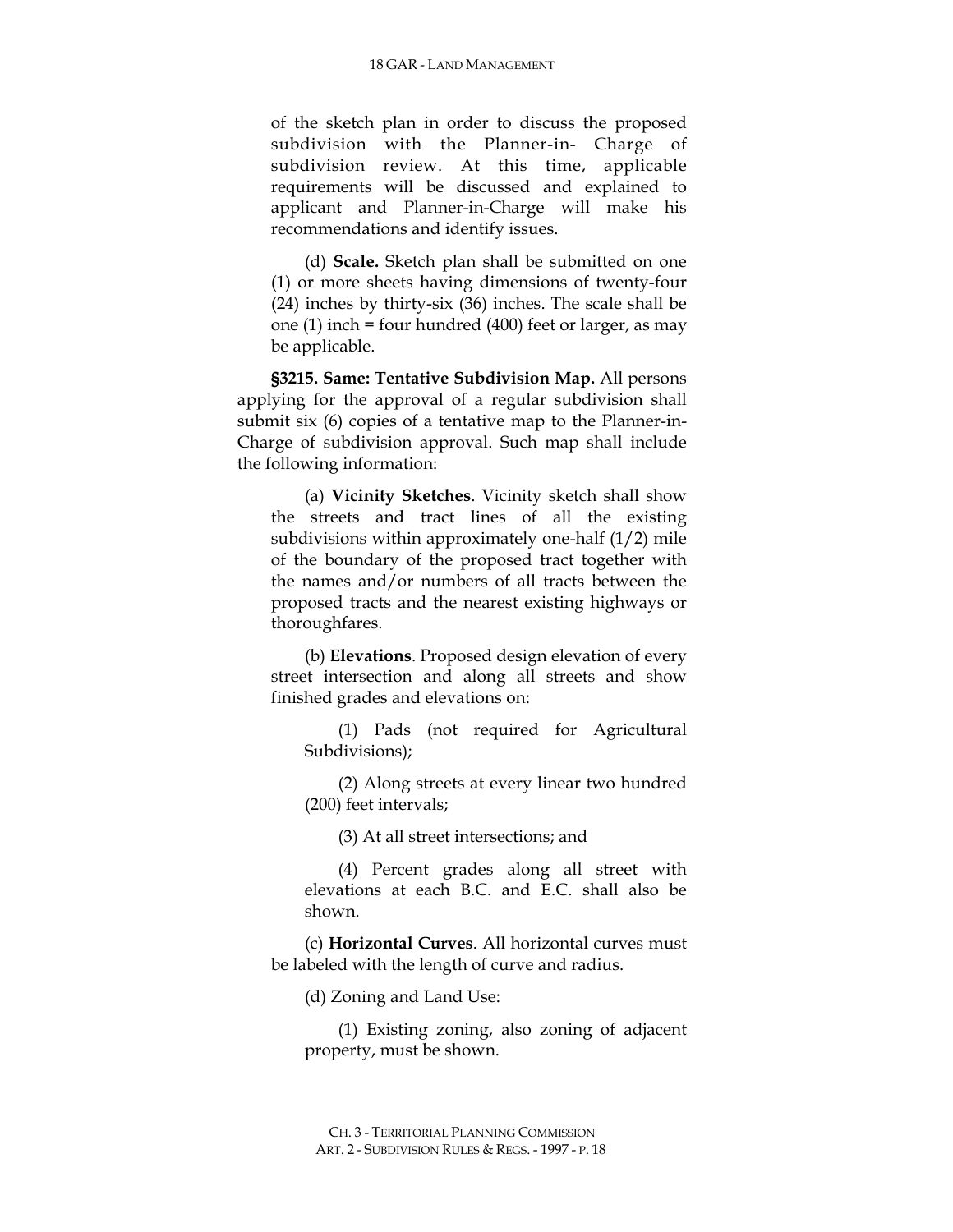(2) Show approximate location of all existing structures within one hundred (100) feet of the boundary and land use, for adjacent property.

(e) **Letter of Intent to Subdivide**. Two (2) copies of statements of intent on form supplied by Planning Division shall be submitted. This form shall include the proposed source of water supply and sewage disposal method. (Not required for Agricultural Subdivisions.)

(f) **Storm Drainage Information.** The approximate boundaries of areas subject to inundation or storm water overflows, the location, width and direction of flow of all water courses to an existing water course.

(g) Landscaping:

(1) All trees in excess of six (6) inches diameter measured at two (2) feet above the existing ground, must be shown and saved wherever possible.

(2) A statement of the type and location of proposed street trees.

(3) A statement as to the intention of the Subdivider in regard to slope planting and erosion control.

(h) **Restrictions**. An outline of any conditions, restrictive reservations or covenants existing or proposed.

**§3216. Same: Final Subdivision Map.** All persons submitting final subdivision maps shall abide by the following requirements:

(a) **Map Form**:

(1) If ink is used on polyester base film, the ink surface shall be coated with a suitable substance to assure permanent legibility.

(2) **Sheet Numbers**. The particular number of the sheet and the total number of sheets comprising the map shall be stated on each sheet, and its relation to each adjoining sheet shall be clearly shown.

(3) **Border**. The exterior boundary of the land included within the subdivision shall be indicated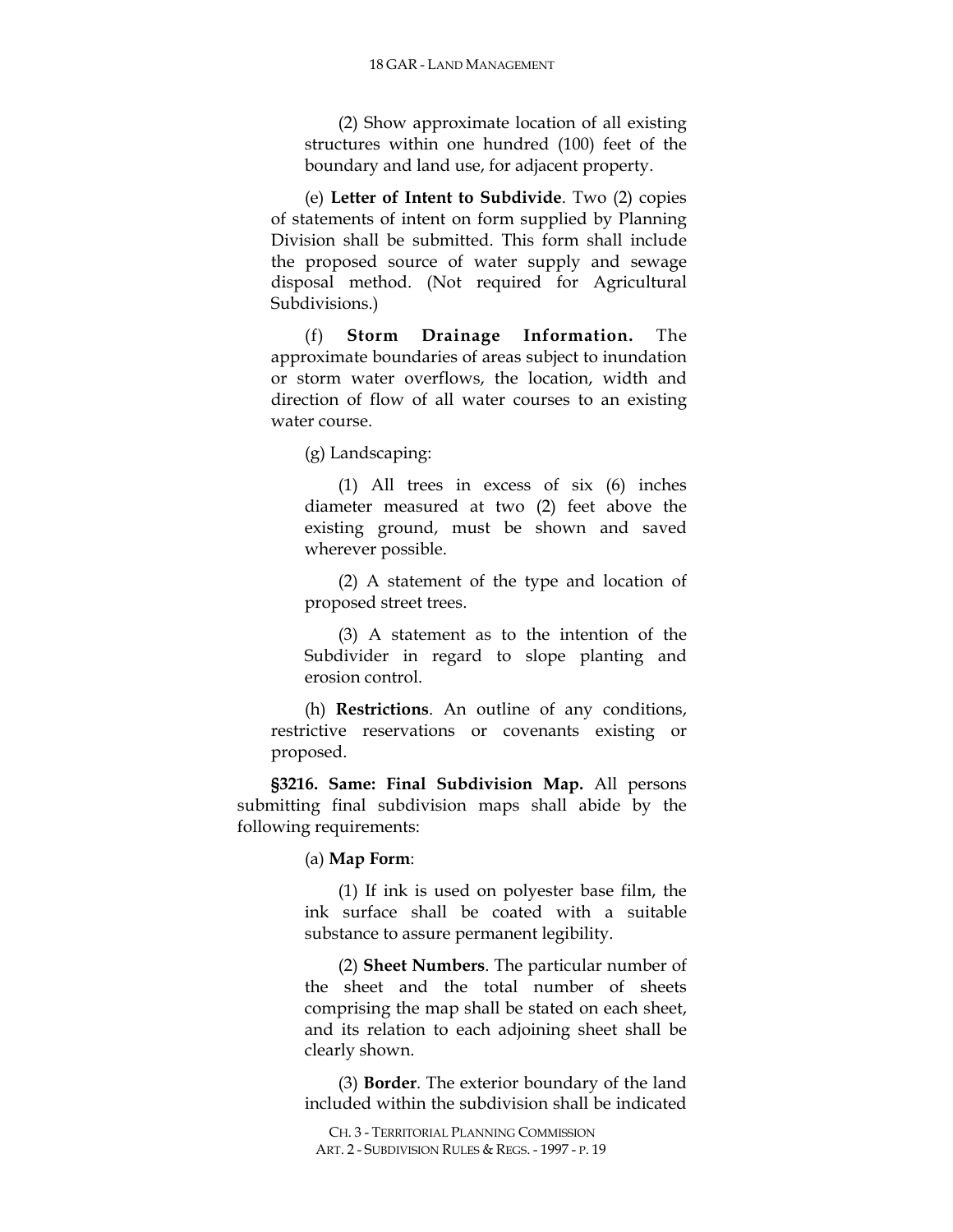by a blue- colored border. The map shall show the definite location of the subdivision and particularly its relation to surrounding surveys.

(b) **Required Information and Accompanying Data**. Areas Subject to Inundation. The boundaries of any areas within the subdivision which are subject to usual inundation by water must be shown.

(c) **Certificates and Acknowledgments. Surveyors's**. A certificate by the surveyor responsible for the survey and final map is required. His certificate shall give the date of the survey and state that the survey was made by him or under his direction, and that the survey is true and complete as shown. The certificate shall also state that all the monuments are of the character and occupy the positions indicated, or that the improvement bond includes the cost of monumentation.

(d) Recording:

(1) Copy of final approved Subdivision Map or other maps described in Chapter 5, shall be recorded by Department of Land Management prior to returning approved tracing to surveyor.

(2) Cost of recording shall be borne by owner or applicant.

(3) A separate document (Deed) must be recorded describing the offer and acceptance of all parcels to be dedicated to the Government.

**§3217. Other Maps Requiring Recording: General**. (a) **Signatures**. All the maps described in 18 GAR §3218 as follows, require the signature of the Territorial Planner (or the Territorial Planning Commission) except: Land Registration Surveys, Remnant Parcel Surveys and Retracement Surveys.

(b) **Combination Maps**. These surveys are checked by the Planner-in-Charge of subdivision for the data indicated. The applicant must apply for approval of these surveys separately. Combination maps are only permitted for "consolidation and parcelling" or "retracement and subdivision."

(c) **No Combination With Registration.** No maps involving registration may be combined with other types of maps.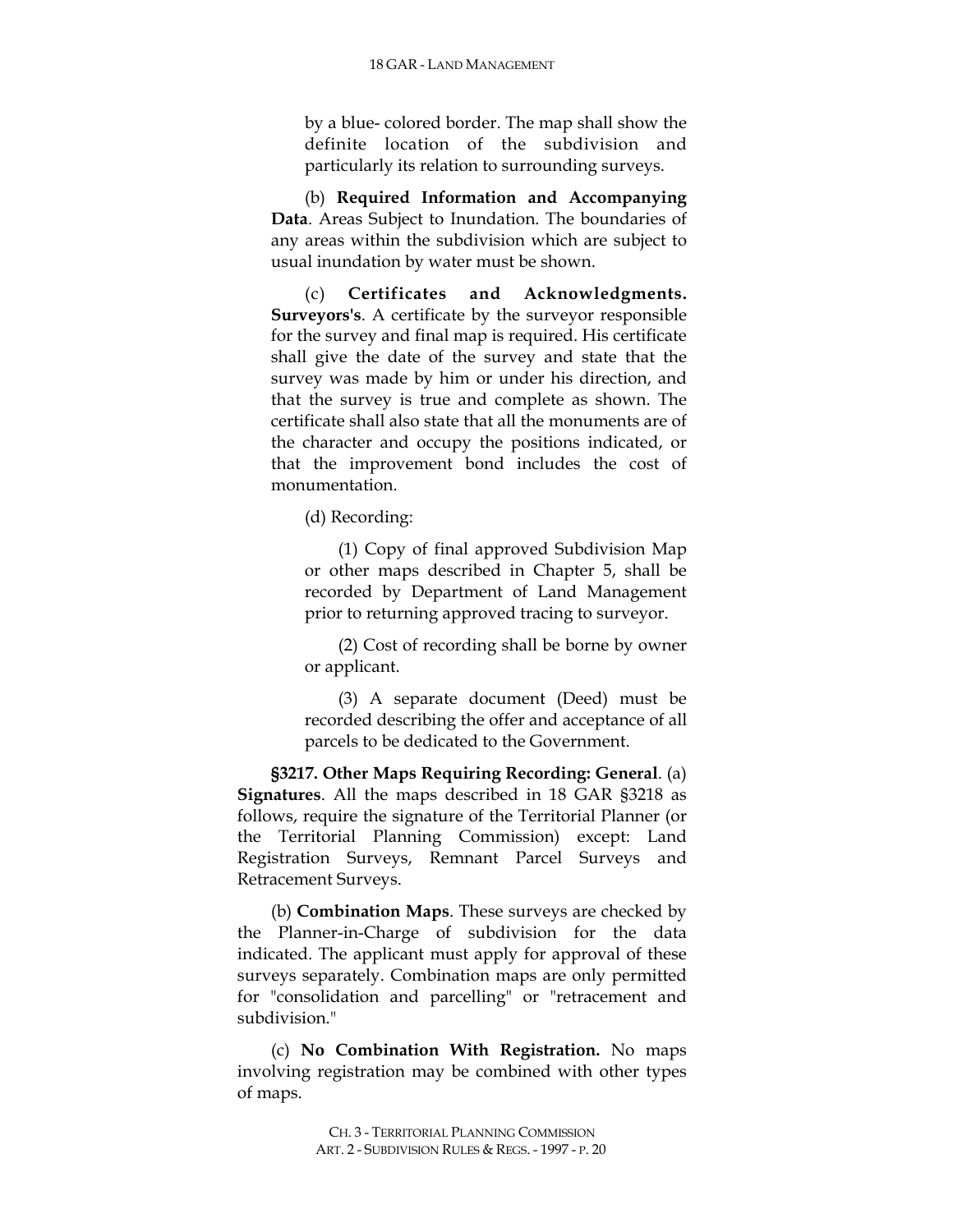**§3218. Same: Definitions**. (a) *Consolidation Survey* shall mean the voiding and combining of lots, parcels or portions thereof, in order to create new lots.

(b) *Decedents Estate* shall mean the division of land (owned by the decedent) by court order.

(c) *Land Registration Survey* shall mean a survey and investigation of presently unregistered land in order to establish a legal title to land.

(d) *Parental Subdivision* shall mean the division of land by the applicant among his living children or their descendants.

(e) *Real Estate Requirements Survey* shall mean a survey prepared in anticipation of government acquisition of land to establish description and ownership.

(f) *Remnant Parcel Survey* shall mean a survey describing the unsurveyed remainder lot or parcel of a larger completely subdivided tract.

(g) *Retracement* a survey based on existing documents to reestablish monuments or to redraw property map.

**§3219. Same: Design and Access Requirements.** (a) **Public Access Easement.** A forty-four (44) feet wide public access and utility easement shall be recorded by separate document (Declaration of Access) to serve any lot or parcel not served by a public street.

(b) **Graded Street**. Whenever a lot or parcel is not served by a public street, a graded street shall be established within the public access easement. Such graded street shall be constructed in such a manner so as to be readily traversed by ordinary vehicles. This usability shall be demonstrated by the Subdivider.

(c) **Lot Size.** In accord with zoning ordinance, however, where public sewer is not available, a minimum of ten thousand (10,000) square foot lot shall be required unless specifically approved by the Administrator of Environmental Protection Agency. A larger lot may be required if determined by the Administrator of the Environmental Protection Agency.

**§3220. Same: Map and Data Requirements**. (a) **Retracement Map**:

(1) See Final Map Requirements, 18 GAR §3216(a) and (c) are applicable.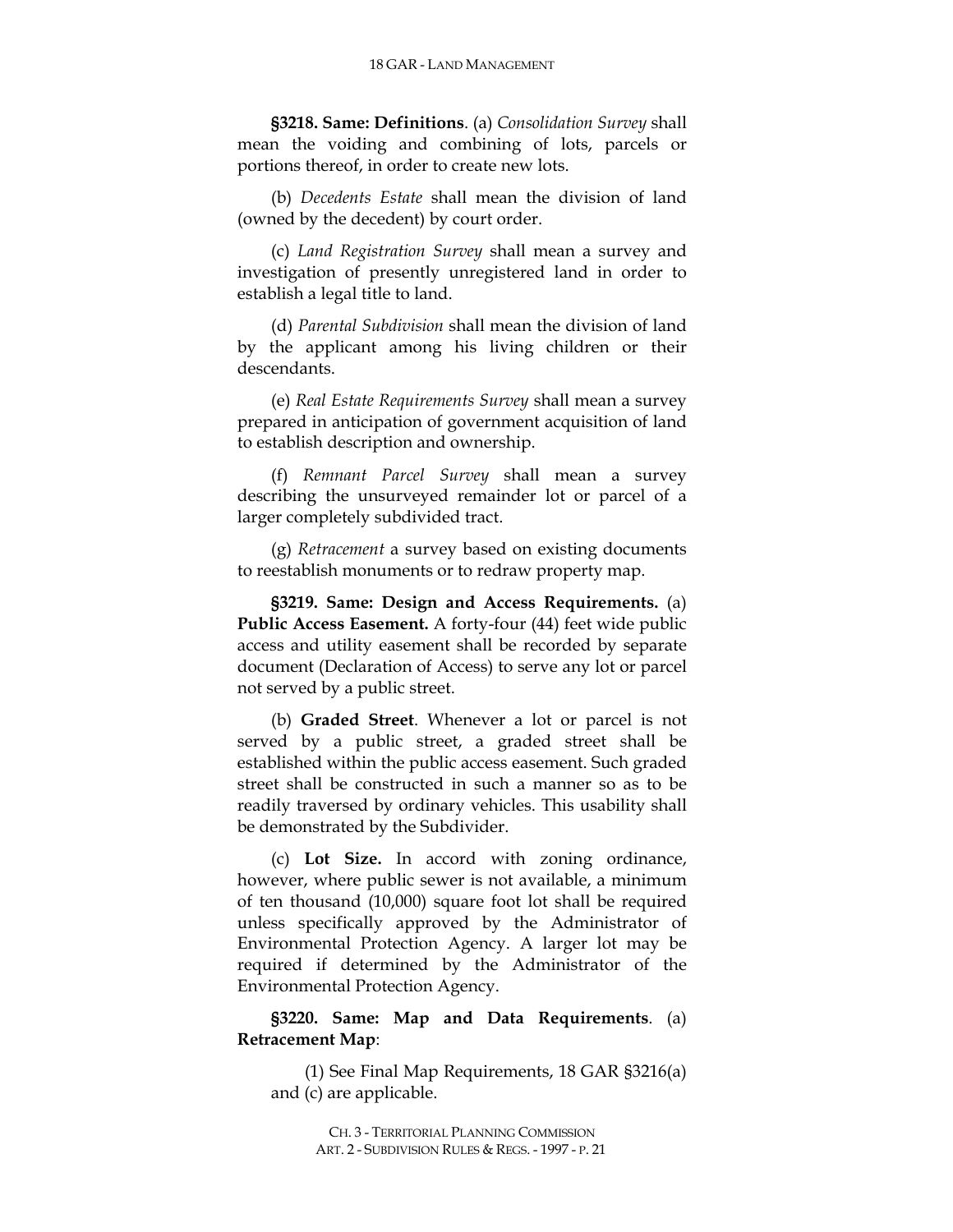(2) **References**: source documents used as basis for survey shall be clearly indicated on the map.

(3) **Signatures**: Territorial Surveyor, Land Surveyor, Owner and Lessee, if any. (Note: Territorial Planner Signature not required.)

- (4) Basic Lot Data indicate the following:
	- (A) Basic lot number.
	- (B) Certificate of title number, if any.
	- (C) Date of land registration.
	- (D) Owner's name and agent, if any.
- (5) Required date for adjacent properties:
	- (A) Lot numbers.
	- (B) All utility and access easements.
	- (C) All dedicated rights-of-way.

(D) Most recent document numbers for all of the above.

(b) Real Estate Requirements Data:

(1) See Final Map Requirements, 18 GAR §3216(a) and (c) are applicable.

(2) Topographic map (U.S.G.S.  $1" = 400'$ ).

- (3) Basic Lot Data indicate following:
	- (A) Basic lot number.
	- (B) Date of land registration.
	- (C) Certificate of title number.
	- (D) Requesting agency's name and purpose.

(4) Signatures: Territorial Planning Commission (Executive Secretary), Territorial Surveyor, Registered Land Surveyor and Requesting Agency.

(5) Required data for adjacent properties:

(A) Lot numbers.

(B) All utility and access easements.

(C) All dedicated rights-of-way.

(D) Most recent document numbers for all of the above.

CH. 3 - TERRITORIAL PLANNING COMMISSION ART. 2 - SUBDIVISION RULES & REGS. - 1997 - P. 22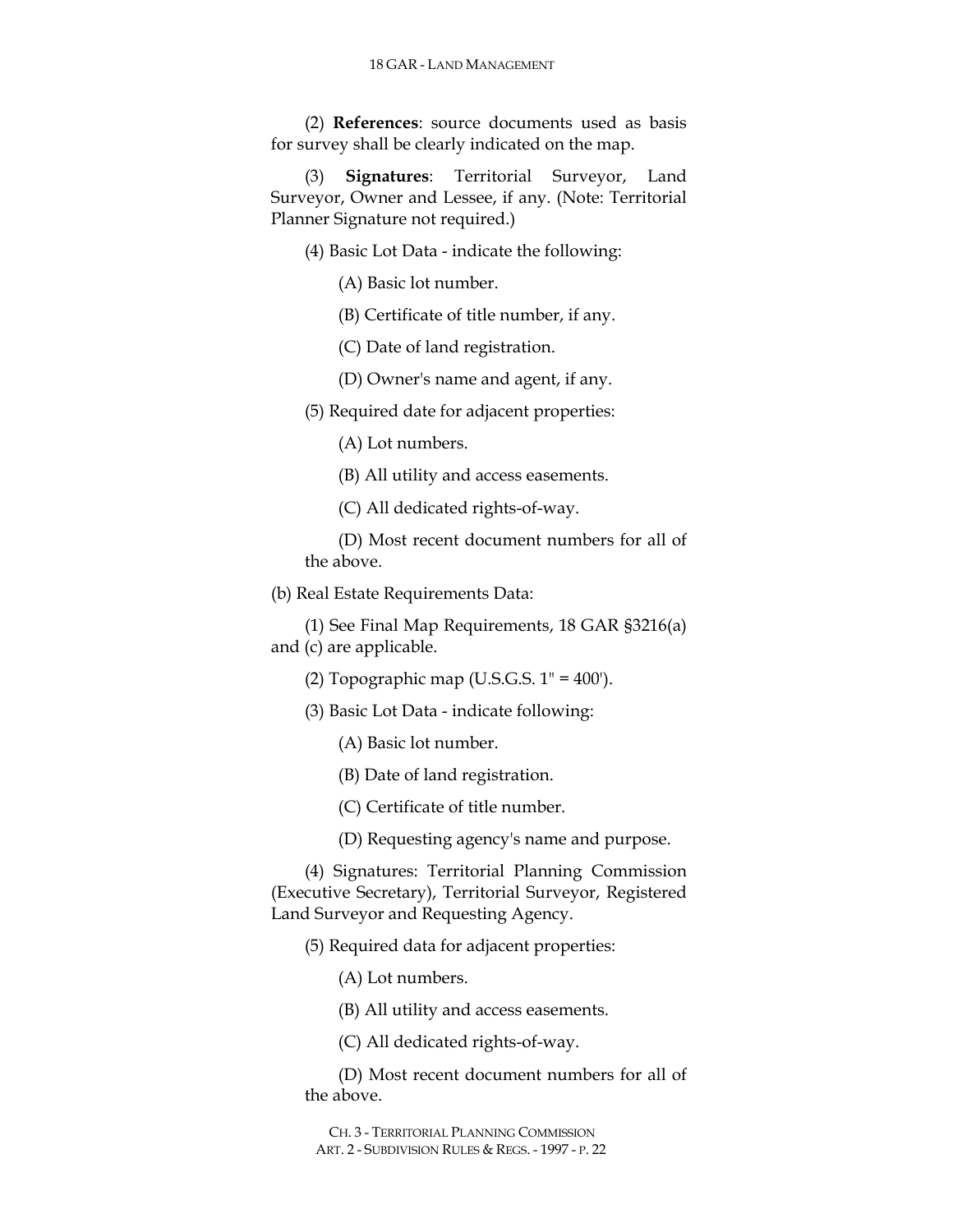(c) Consolidation Survey:

(1) See Final Map Requirements, 18 GAR §3216(a) and (c) are applicable.

(2) Supporting information and document numbers.

(3) Basic Lot Data - clearly indicate the following:

(A) Basic lot numbers.

(B) Certificate of title numbers.

(C) Date of land registration.

(D) Owner's name.

(E) **Signatures:** Territorial Planner, Territorial Surveyor, Registered Land Surveyor, Owner and all Lessees.

(4) Required data for adjacent properties:

(A) Lot numbers.

(B) All utility and access easements.

(C) All dedicated rights-of-way.

(D) Most recent document numbers for all of the above.

(d) Remnant Parcel Survey:

(1) See Final Map Requirements, 18 GAR §3216(a) and (c) are applicable.

(2) **Reference**: source documents used as basis for survey shall be clearly indicated.

(3) Basic Lot Data - indicate the following:

(A) Basic lot number.

(B) Certificate of title number.

(C) Date of land registration.

(D) Owner's name.

(E) Signatures: Territorial Surveyor, Registered Land Surveyor, Owner and Lessee, if any. (Note: Territorial Planner signature not required.)

(4) Required data for adjacent properties:

(A) Lot numbers.

CH. 3 - TERRITORIAL PLANNING COMMISSION ART. 2 - SUBDIVISION RULES & REGS. - 1997 - P. 23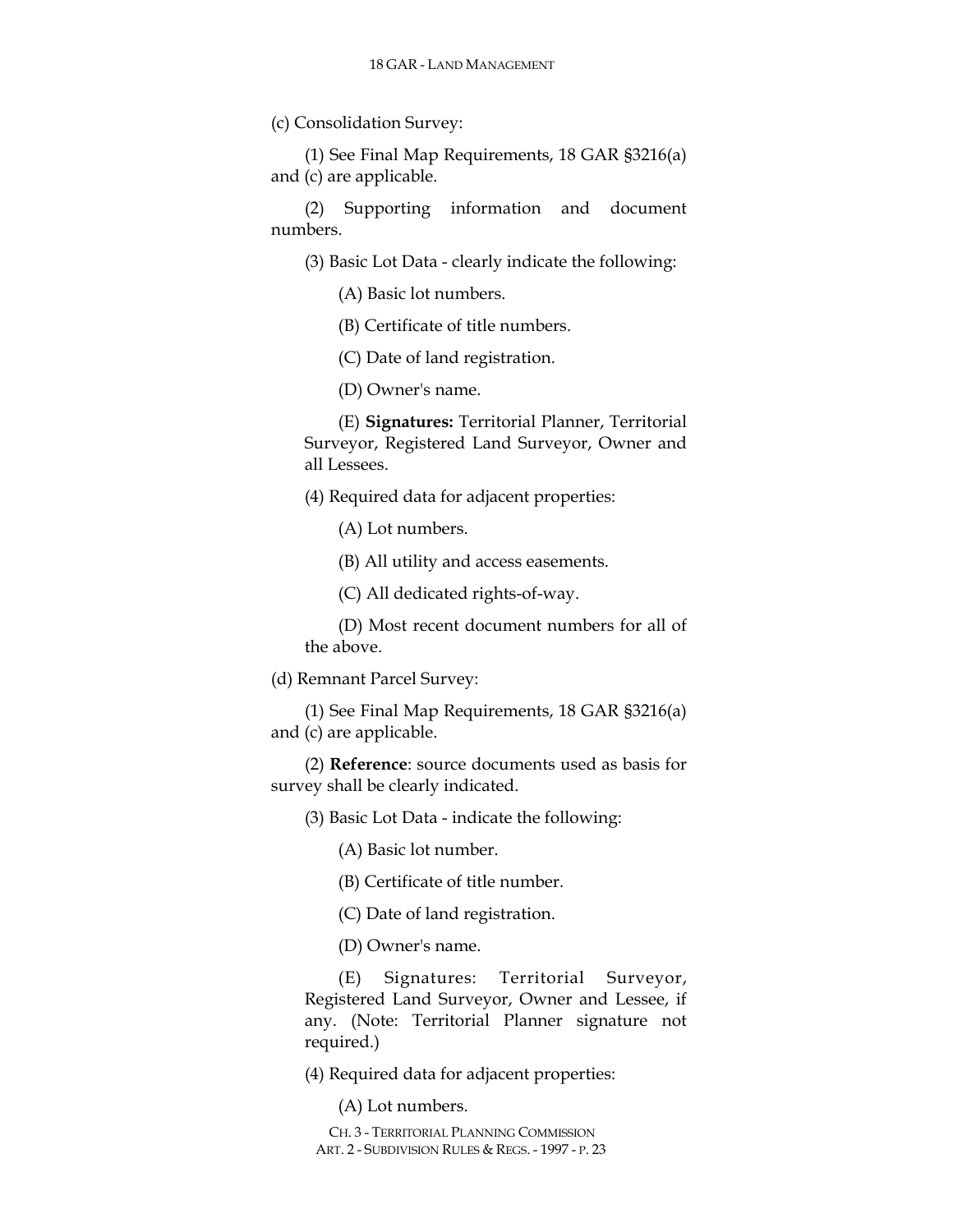(B) All utility and access easements.

(C) All dedicated rights-of-way.

(D) Most recent document numbers for all of the above.

(e) Land Registration Map Data:

(1) See Final Map Requirements, 18 GAR §3216(a) and (c) are applicable.

(2) Basic Lot Data - indicate the following:

(A) Basic lot number.

(B) Claimant's name.

(3) **Signatures:** Territorial Surveyor, Registered Surveyor and Claimant.

(4) Required data for adjacent properties:

(A) Lot numbers.

(B) All utility and access easements.

(C) All dedicated rights-of-way.

(D) Most recent document numbers for all of the above.

**§3221. Same: Special Requirements for Parental Estates and Land Registration Surveys.** (a) **Parental Estates**. All applicants for parental divisions of property shall be required to submit the following:

(1) A certified copy of a deed for the basic lot indicating ownership by the applicant in fee simple for at least five (5) years prior to the application.

(2) A notarized statement by the applicant listing all his living children or their descendants.

(3) A map, drawn in accordance with all applicable provisions of the Government Code of Guam, indicating a number of lots not to exceed the number of living children and their descendants listed in the notarized statement above.

(4) Deeds for each lot shown on the above map; such lots shall be deeded in fee simple and each deed must contain alienation clauses to the effect that the children or descendants shall not sell, lease or otherwise alienate said lots for a period of at least five (5) years.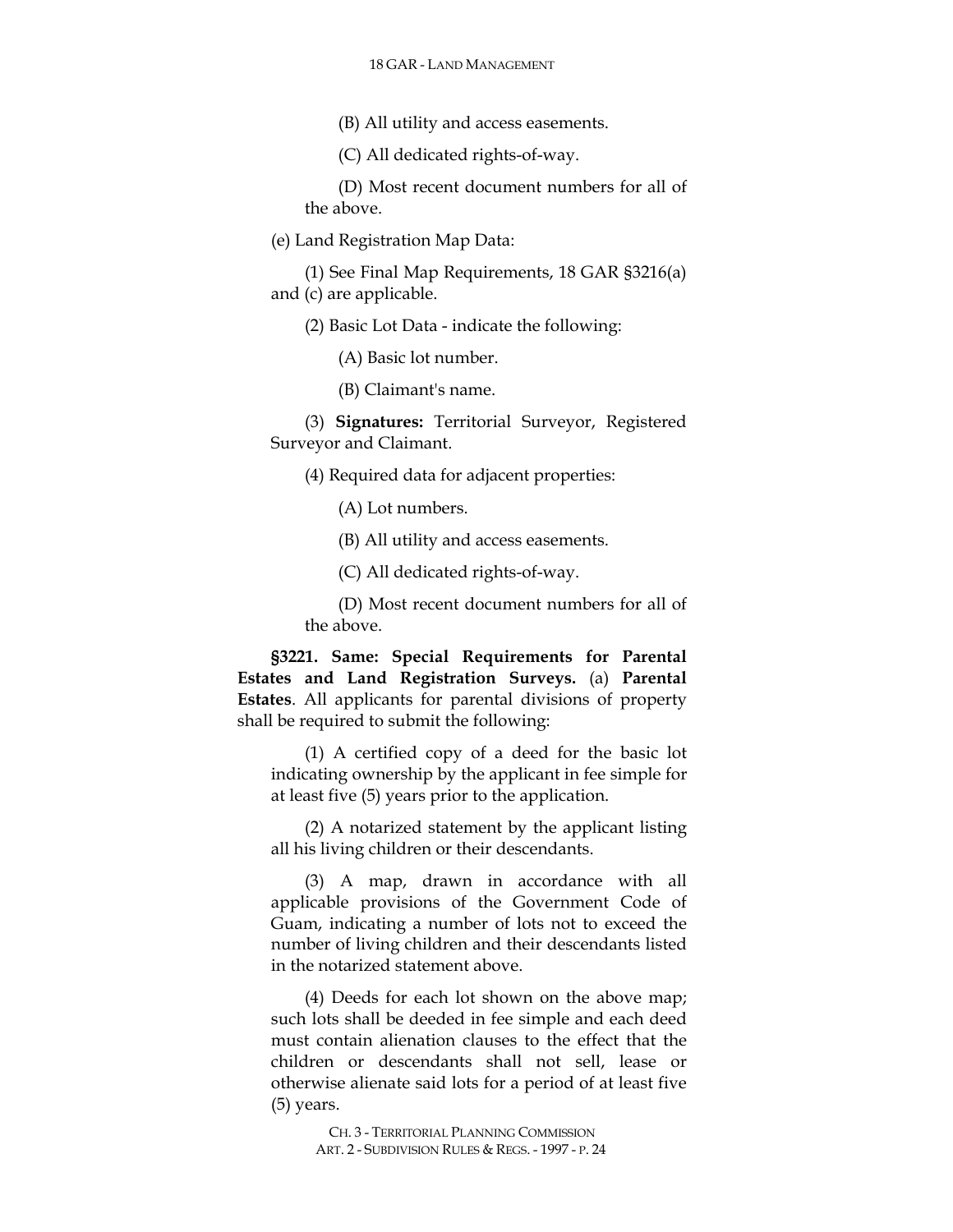(5) Upon final approval by the Territorial Planner, all such deeds and maps must be filed for record within five (5) days of said approval. If deeds and maps are not filed within this period the Territorial Planner's approval shall become null and void.

(b) **Land Registration**. Any survey for land registration shall include the entire contiguous interest of the claimant where such estate or claim is less than five (5) hectares. If an estate or claim is more than five (5) hectares, then the minimum allowable survey is five (5) hectares.

(c) **Recording**. All maps discussed in this Chapter shall be recorded by Land Management prior to being returned to the surveyor. The current fee for recording shall be charged for this service.

**§3222. Improvement Plans.** The following standards shall apply to all improvement plans submitted to the Territorial Planning Commission, or its legally authorized agent, for approval under 21 GCA Chapter 62.

The Subdivider shall observe all the requirements for improvement plans as hereinafter provided. These standards shall be considered minimum standards, and shall be varied from or waived only as provided in 18 GAR §3206 of these Rules and Regulations.

**§3223. Same: General**. (a) **Time Limit.** Within the legal time limit, the Subdivider may cause the engineered improvement plans of the subdivision or any part thereof to be prepared by a registered professional engineer in accordance with the tentative plan as approved. All streets and other improvements, which in the opinion of the Commission are necessary for the development of any part of the subdivision, will be required.

(b) **Form**. The improvement plans shall conform to the following provisions:

(1) They shall be legibly drawn, printed or reproduced by process guaranteeing a permanent record on white paper and shall incorporate all the design, calculations and engineering reports as required for comprehensive design.

(2) Size and Scale. The size of each drawing sheet shall be as provided in the standard engineering specifications of Public Works. The scales of maps shall be as demanded by good engineering practice.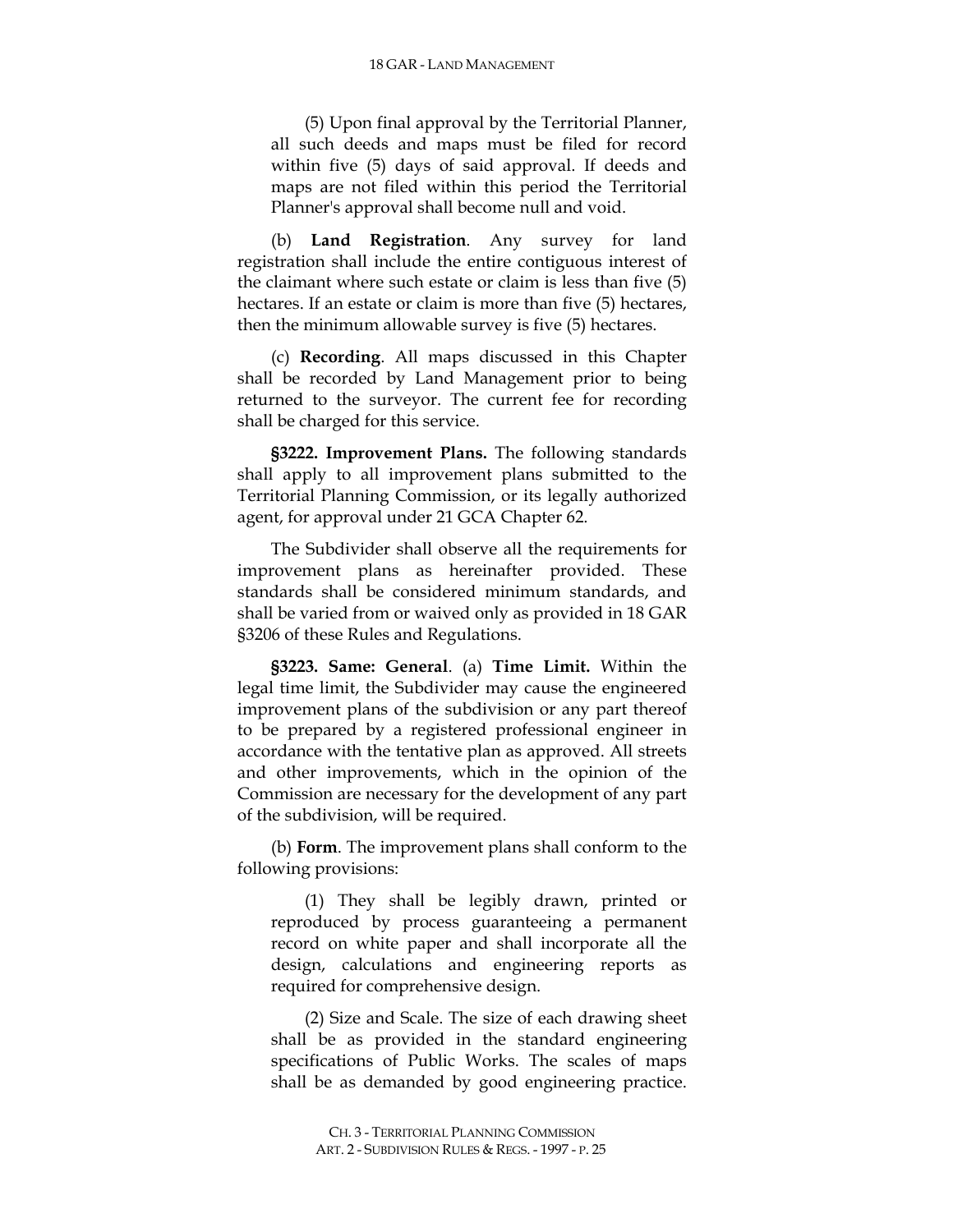Engineering calculations and reports shall be made out on 8½ x 11 sheets and submitted bound in folders.

(3) Title sheet shall show the name of the engineer designing the improvements, tract numbers, name of the subdivision, title of improvements shown thereupon and the particular sheet number and the total number of sheets comprising the improvement plans.

(c) **Certificates and Acknowledgments.** The following certificates and acknowledgments shall appear on all the sheets of the improvement plans:

(1) Engineer's Certificate - name of the registered civil engineer submitting the plans.

(2) Recommendation for approval by the subdivision control section of the Department of Public Works.

(3) Approval by the Director of Public Works.

(d) **Required Information.** The improvement plans shall show the engineered details of the improvements required by the Commission and shall be in accordance with the approved tentative plans. These plans shall include:

(1) Layout of subdivision including but not limited to the dimensions of the exterior boundary of the subdivision, blocks, lots, curves, rights-of-ways and all other easements granted on the final map.

(2) **Grading Plan and Soil Report.** With the submission of a soil report and grading plan sufficient in detail to meet the requirements of the Department of Public Works, the Subdivider shall be exempt from the requirements of Chapter 70 of the Uniform Building Code.

(3) Street construction plans shall include, but not be limited to: street grading, road sections, location of curbs, gutters and sidewalks and all construction required in connection with the control of traffic.

(4) Sewer Plans - shall include, but not be limited to: sizes, profiles, locations and details of sewer mains; sewer laterals, manholes and clean outs and any other structure or plant required from collection to disposal of sewage.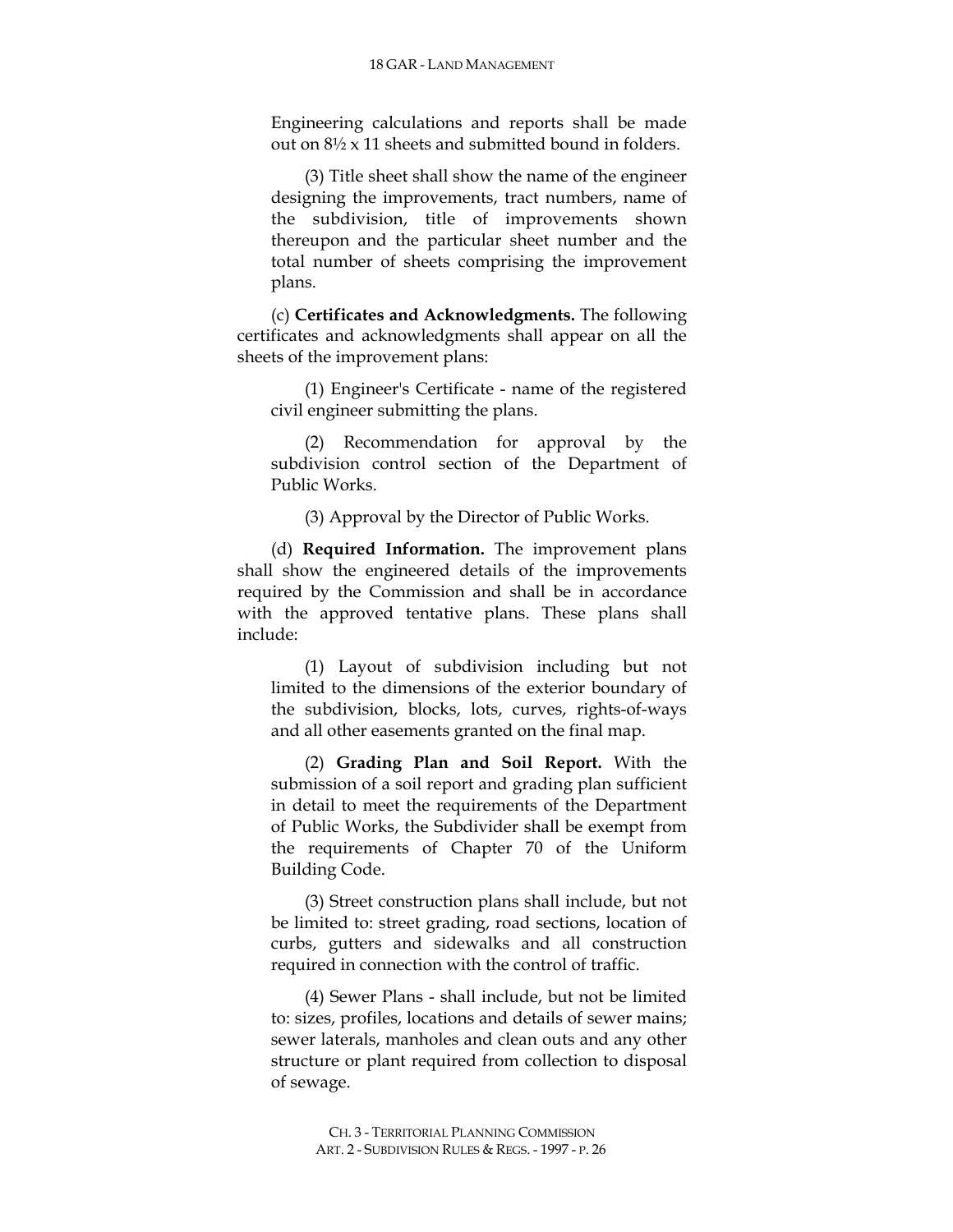(5) Water plans shall include, but not be limited to: sizes, profiles, locations and details of water mains, water laterals, blowout valves, fire hydrants or any other reservoir structures required for the distribution of water.

(6) Storm Drain Plan shall include, but not be limited to: sizes, profiles, locations and details of storm pipes, catch basins, surface drains or any other structure required from collection to disposal of storm runoff.

(7) Electrical and Telephone Plans - shall include, but not be limited to: sizes, profiles, locations and details of underground cables, conduits, hand holes, transformers, poles or any other connected structures.

(e) **Accompanying Data**. The following additional data, agreements, fee and reports shall be submitted with improvement plans:

(1) **Soils Report.** The Subdivider shall furnish a soils report prepared by a registered civil engineer skilled in geology and soils engineering. The report shall be sufficient in detail to enumerate the investigatory soils engineering procedures, analyses, conclusions and recommendations of the soils engineer to provide a safe, stable improvement at all times during construction and after final completion. Underground drainage shall be specifically included in the report analysis as well as earthquake considerations.

(2) **Calculation Sheets**. The Subdivider shall furnish sheets showing all the engineering calculations to arrive at the design of road sections, sewer facilities, storm drain, electrical installations and water supply installation.

(**3) Improvement Agreement and Bond.** Whenever a bond is required, the Subdivider shall file an agreement for the improvement of the subdivision by him as set forth in this Subsection and as may be further required by the Director of Public Works. The Subdivider shall secure the performance thereof by a good and sufficient surety bond, or a cash deposit, which bond or cash deposit shall be an amount equal to one hundred fifteen percent (115%) of the cost of the improvements as estimated by the Director of Public Works.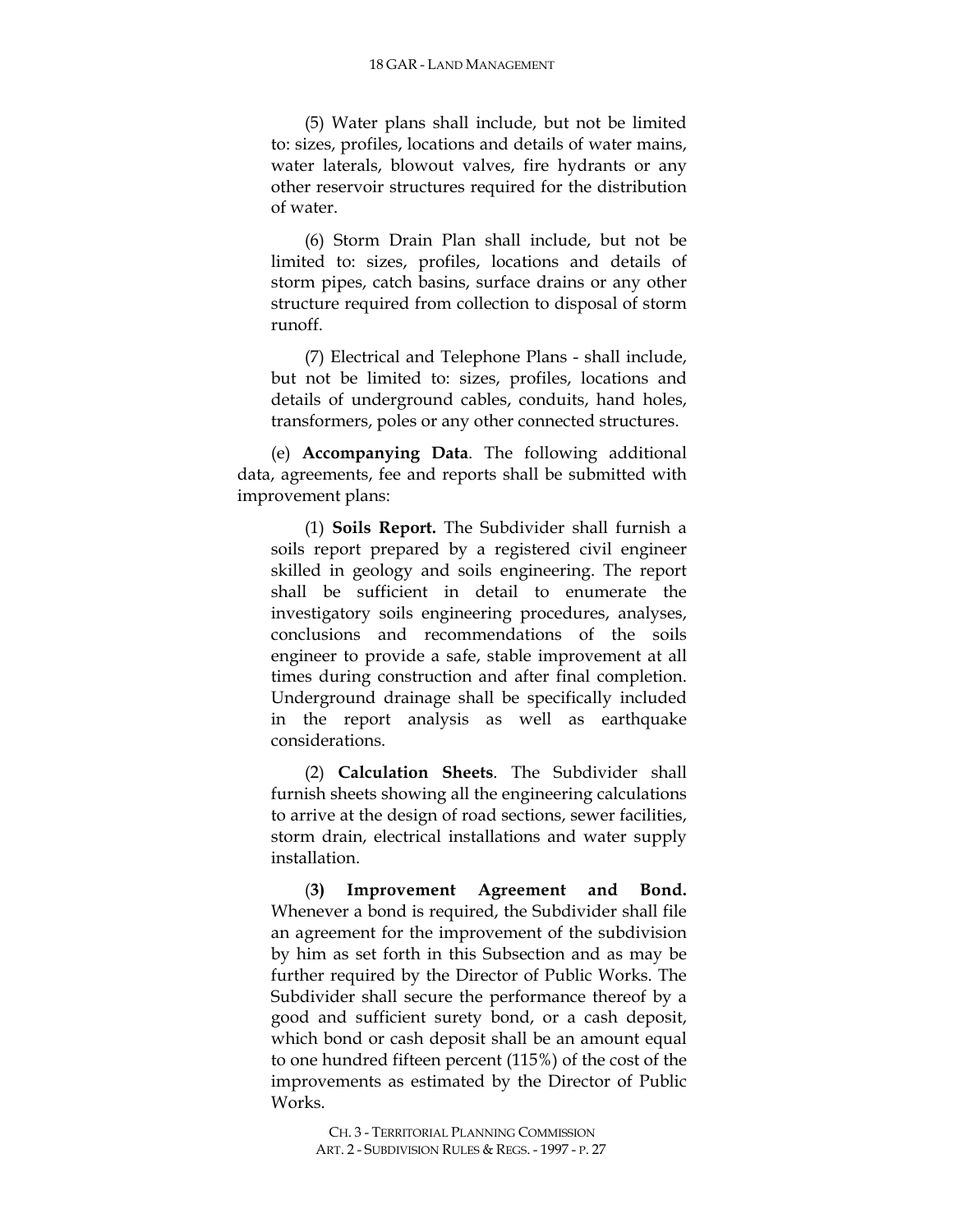(f) **Filing**. The Subdivider shall file eight (8) blueline copies of the final plans with the Director of the Department of Public Works.

(g) **As-Built Plans**. Complete "as-built" plans shall be filed with the Director of Public Works upon completion of subdivision improvements. Such "as-built" plans shall be ink on linen or polyester base film. Upon receipt and acceptance of such plans, the Director of Public Works shall release the performance bond.

**NOTE:** As published in the 1975 edition.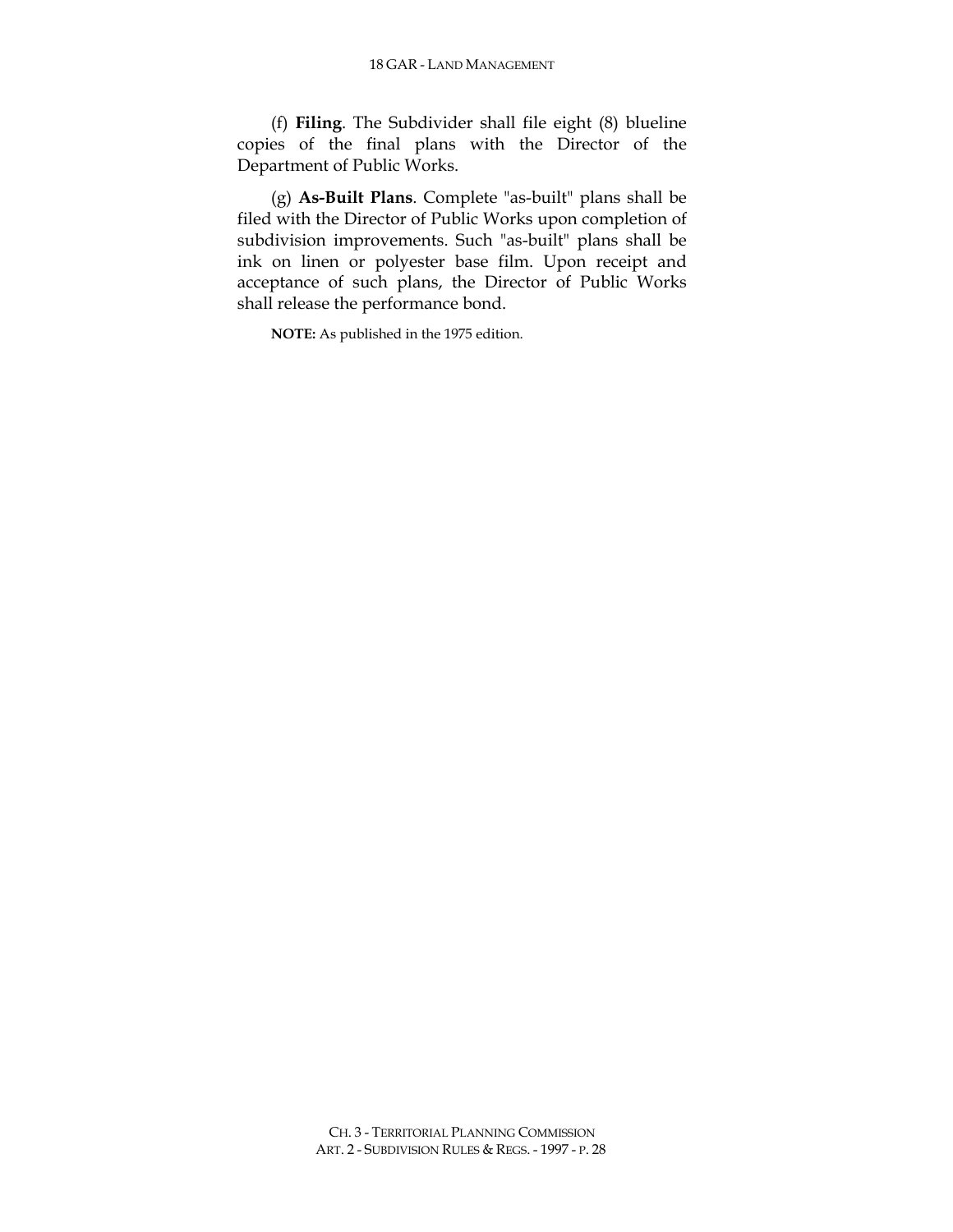## Article 3 Interim "H" Resort-Hotel Zone

- §3302. Purpose. §3303. Intent. §3304. Definitions. §3305. Procedures for Zone Change to "H." §3306. Same: Application. §3307. Same: Public Hearing. §3308. Same: Subdivision and Development Review Committee. §3309. Same: Approval by Commission and Governor. §3310. Same: Approval by Legislature. §3311. Same: Exceptions. §3312. Procedures for Development Within an "H" Zone. §3313. Same: Subdivision and Development Review Committee. §3314. Same: Approval by Commission. §3315. Same: Bond. §3316. Same: Time Period. §3317. Same: Certification of Completion. §3318. Same: Exceptions. §3319. Standards for Development Within an "H" Zone.
- §3320. Same: Parking Regulations.
- §3321. Same: Development and Activities.
- §3322. Same: Design.

§3301. Authority.

- §3323. Same: Recreational and Amusement Activities.
- §3324. Same: Landscaping.
- §3325. Same: Variances.
- §3326. Yard, Area and Height Regulations.
- §3327. Amendments.

**NOTE:** Rule-making authority cited for formulation of "H" Resort-Hotel Zone regulations by the Territorial Planning Commission, Public Law 14-82, Section 8.

**§3301. Authority.** These Rules and Regulations are promulgated by the Territorial Planning Commission under authority of 21 GCA Chapter 60 and 11 GCA Division 3.

**§3302. Purpose**. The purpose of these Rules and Regulations is to establish procedural requirements for:

(a) Zone changes to an "H" designation.

(b) Development within "H" Zones.

(c) Substantive standards for development within "H" Zones.

**§3303. Intent.** These Rules and Regulations apply to that area rezoned "H" under the provisions of Public Law 14-41, as amended by Public Law 14-72 and Public Law 14- 82 (Tumon), as well as all future proposals for development within or changes of zone designation to an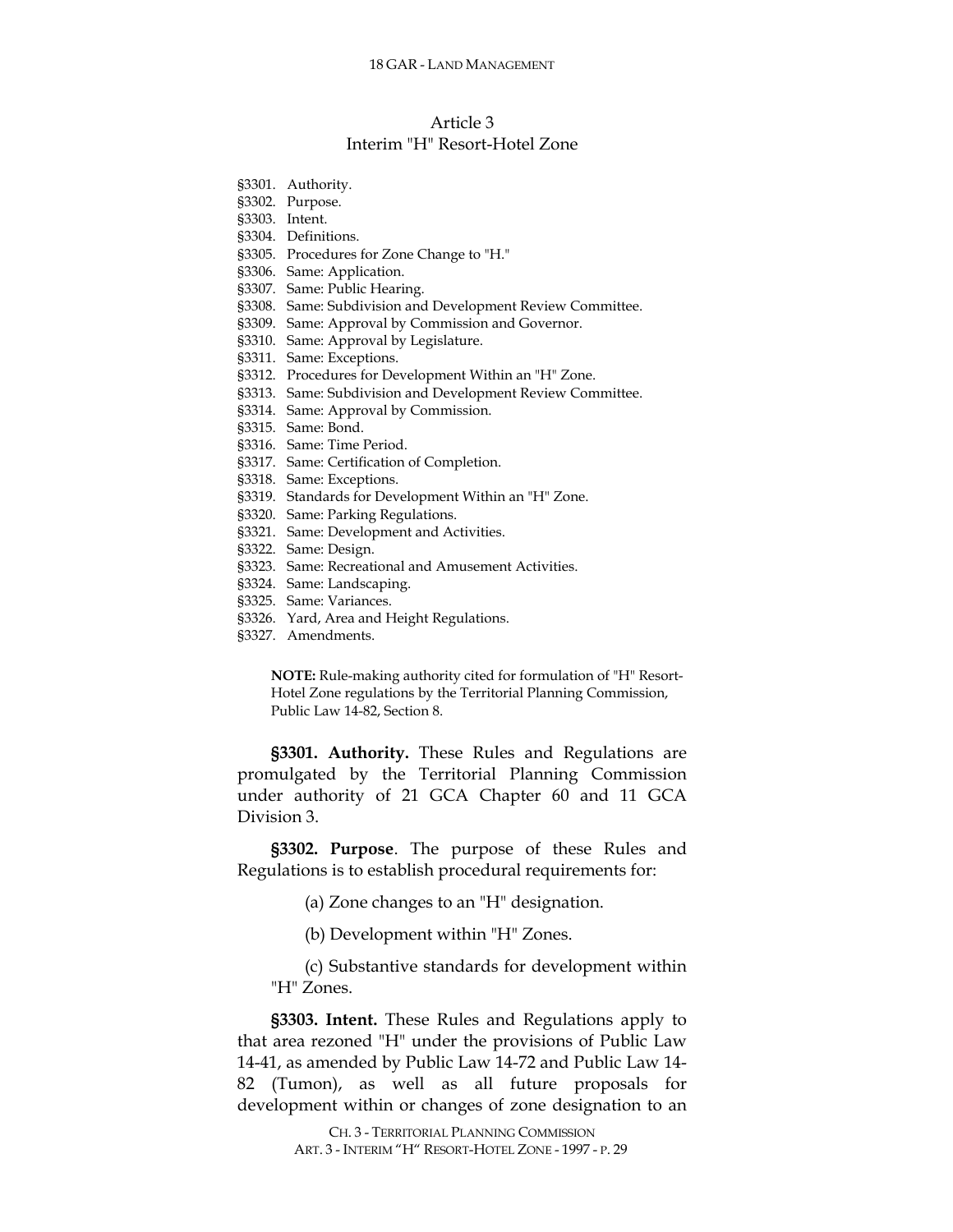"H" Zone. As interim regulations, they shall remain in effect until such time as final "H" Zone regulations are adopted by the Territorial Planning Commission.

**§3304. Definitions**. For the purpose of defining those uses permitted in the "H" Zone under Public Law 14-41, but not defined elsewhere in the Government Code, the following definitions shall apply:

(a) *Amusement Activity*: an indoor or outdoor facility operated for the amusement or entertainment to the public.

(b) *Cultural Facility*: an indoor or outdoor facility operated for the purpose of portraying or promoting aspects of the Island's culture through use of plays, theaters, museums, arts and crafts galleries and displays and similar facilities.

(c) *Landscaped Area or Landscaping:* an area planted and covered with soft live flora such as lawn, ground cover, trees, shrubs or any other materials which would aesthetically enhance the area.

(d) *Park Recreational Facility*: an area or facility established and operated for the purpose of accommodating or promoting active or passive recreational activities including sports, interpretive parks, botanical and zoological gardens, playgrounds and such related facilities.

(e) *Tourism Related Shops, Offices and Supporting Services (Resort Commercial)*: commercial facilities and offices directly dependent on sales or services and immediate proximity to the public and, including but not limited to bicycle or moped rental facilities, but not such commercial or industrial activities as auto, motorcycle, bicycle and appliance sales or repair; assembly line, hardware, building, electrical or plumbing supply enterprises and related uses.

(f) *Transient Guest:* those persons who occupy a hotel, lodging house or similar facility in a specific location for less than ninety (90) consecutive days.

**§3305. Procedures for Zone Change to "H."** A proposed zone change to "H" may be initiated by the Commission or by an application directed to the Commission by any person owning or leasing real property within the area covered by the proposed "H" Zone.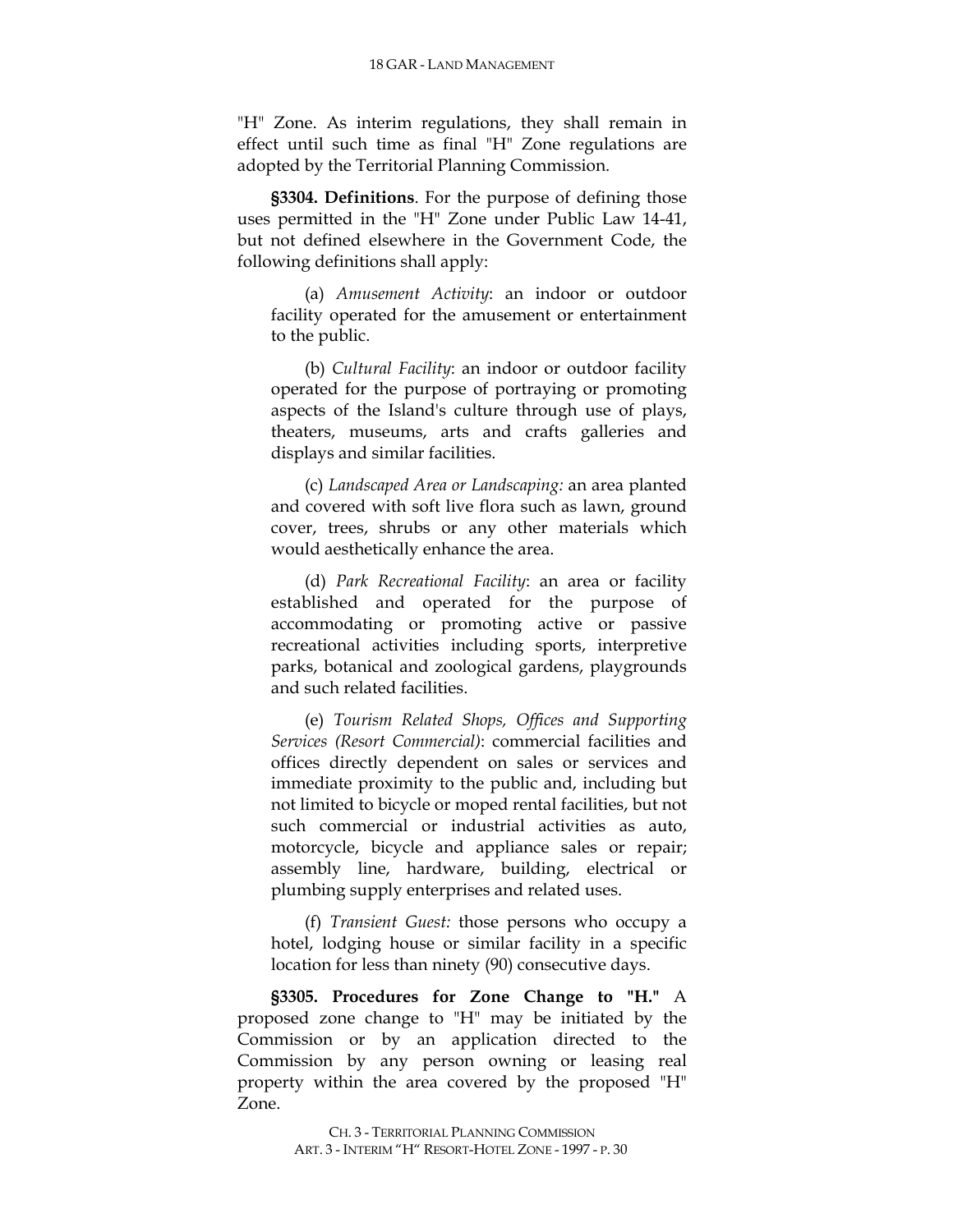**§3306. Same: Application**. An application for a change of zone to "H" shall be filed with the Planning Division, Department of Land Management, on a zone change form, which, in addition to that information normally required for zone changes shall include:

(a) A legal description of the area proposed for rezoning, copies of certificates of title for property within the proposed zone and the name of the developer and/or development company, if appropriate.

(b) A statement outlining the reasons for requesting such a zone change including:

(1) A discussion of how the public necessity, convenience and general welfare justifies such a zone change.

(2) A description of the general geographical character of the area to be rezoned.

(3) Types of future uses or development proposed within the area, if any.

(4) Alternatives considered (PUD, Variance, C Zone, etc.).

(5) A general summary of the anticipated effect of the proposed rezoning on the surrounding environment including its impact on water quality (through drainage, leaching, runoff); any unique historical or ecological sites or other valuable natural or cultural resources; accessibility to beaches, caves, waterfalls or other recreational sites; and surrounding land-use patterns. General narrative discussion acceptable no requirement to follow specific guidelines for preparation of Environmental Impact Statements or Assessments as established by Council on Environmental Quality; unless otherwise required by law.

(6) If proposed in conjunction with plans for substantial development of the subject area:

(A) A summary economic statement to include discussions of the operating and economic role and function of the development's major features, of the primary and secondary markets to be served, of the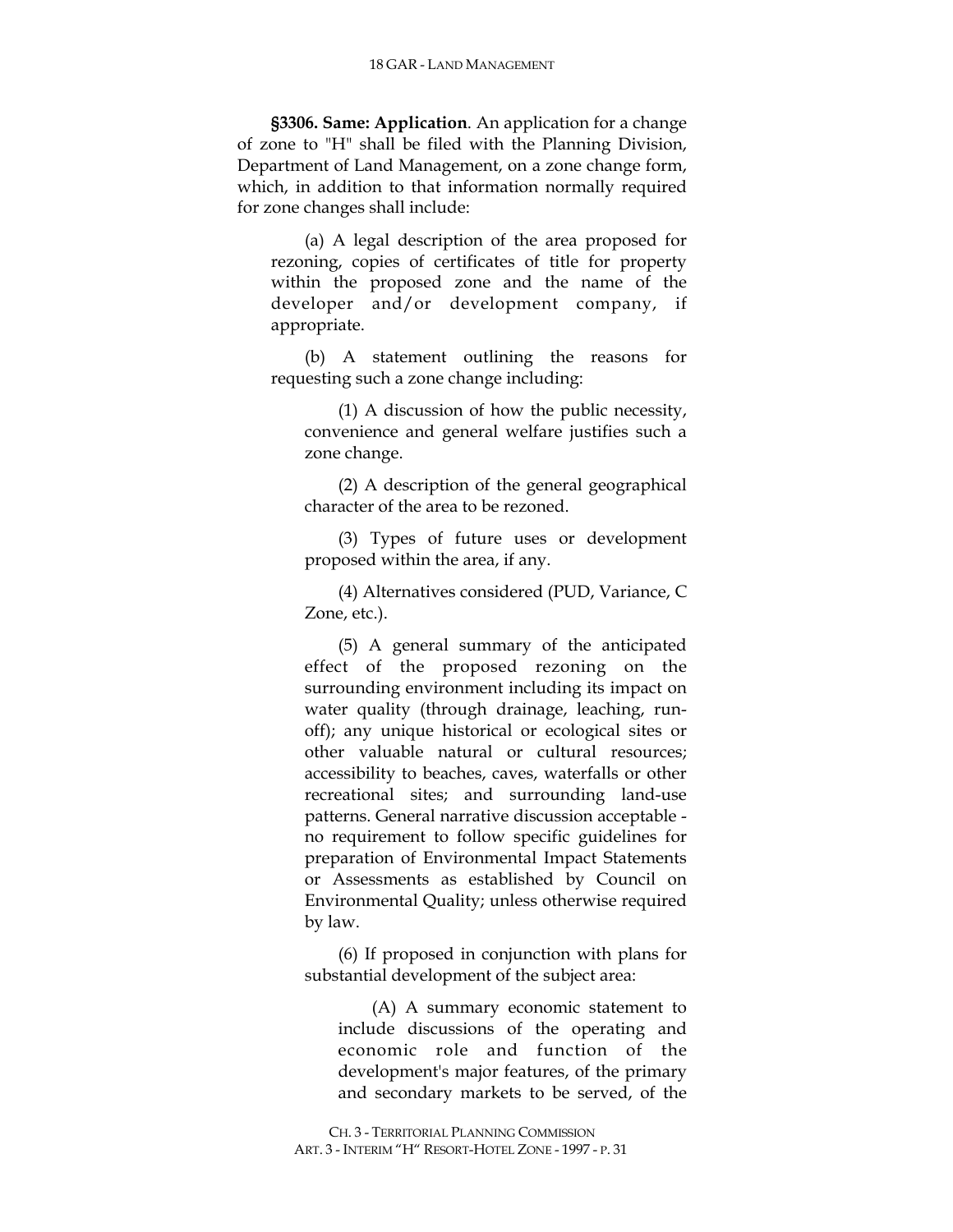demand for support services to be generated and the manner in which each will be secured, and of the ways in which the development furthers the expansion in breadth or depth of the Island's economy; but to specifically exclude confidential or sensitive financial data such as forecasted operating cost breakdowns, revenues, cash flows, break-even points and profitability.

(B) A development schedule indicating the approximate date when construction or stages (by unit or increment basis) of any planned development are planned to begin and be completed.

(C) A statement of the applicant's tentative plans regarding the future selling or leasing of all or portions of the development, including specific land areas, condominium units or cottage or cluster developments by increment method.

(D) Where no public sewer, water or such public facilities exist, the proposed methods and facilities to provide such services.

(E) A plot plan of any proposed development within the "H" Zone area. The plot plan shall show the location of proposed major structures and facilities within the rezoned area, including sources of water and power, required sewage disposal systems and proposed landscaping. The plot plan shall indicate existing topography as defined in 21 GCA §62401.

**§3307. Same: Public Hearing**. Upon certification by the Territorial Planner that complete information has been provided by the applicant, the Commission shall hold at least one (1) public hearing thereon in the municipal district where the property to be rezoned is located, as such districts are described in 5 GCA Chapter 40, notice of time and place of which shall be given by at least one (1) publication in a newspaper of general circulation at least ten (10) days before the day of said hearing, and by mail to the Commissioner of the municipal district concerned, and to those landowners owning land within five hundred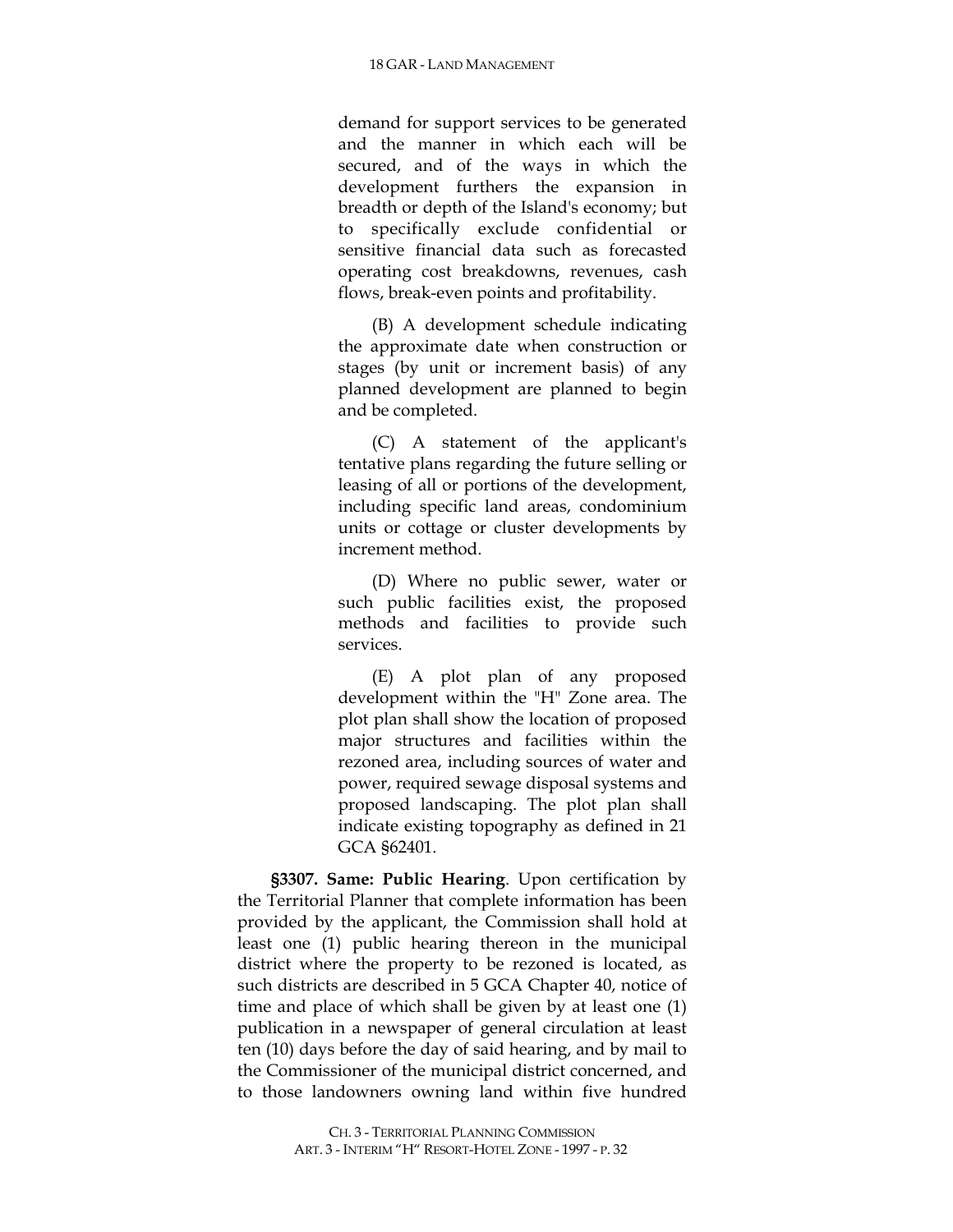(500) feet of the property for which rezoning is requested, the mailing addresses for such landowners to be in the Real Estate Tax records.

**§3308. Same: Subdivision and Development Review Committee**. Prior to the public hearing, the Territorial Planner shall submit the application and other supporting documents including a summary report of the public hearing for the proposed zone change to the Subdivision and Development Review Committee for their review and recommendation. The Subdivision and Development Review Committee (SDRC) findings shall be presented at the public hearing.

**§3309. Same: Approval by Commission and Governor**. The Commission shall consider the proposed change of zone and may approve or disapprove the same, in whole or in part. The Commission shall make its findings and determinations within forty (40) days from the date of the hearing thereon and shall forward notice of such decision to the applicant, if any. If the application is approved in whole or in part by the Commission, the same shall be forwarded to the Governor who may approve or disapprove the proposed change in whole or in part.

**§3310. Same: Approval by Legislature.** Pursuant to 21 GCA Chapter 61, upon approval of the zone change by the Governor, it shall be submitted to the next portion of the next regular session of the Legislature convening after the said approval. Such amendment to the zoning map shall remain in effect unless amended or repealed by statute.

**§3311. Same: Exceptions**. Zone changes to "H" shall not be permitted for any area less than two and one half (2 1/2) acres in size.

**§3312. Procedures for Development Within an "H" Zone**. Before issuance of any building permit for development proposed either (1) in conjunction with submittal of a requested zone change to "H," or (2) in a prior approved "H" Zone, a tentative plan for such development shall be submitted to the Territorial Planner containing the following information as deemed appropriate by the Territorial Planner:

(a) The name and address of the owner or owners of record, of the developer and of the person preparing the map.

(b) Date, north arrow and scale.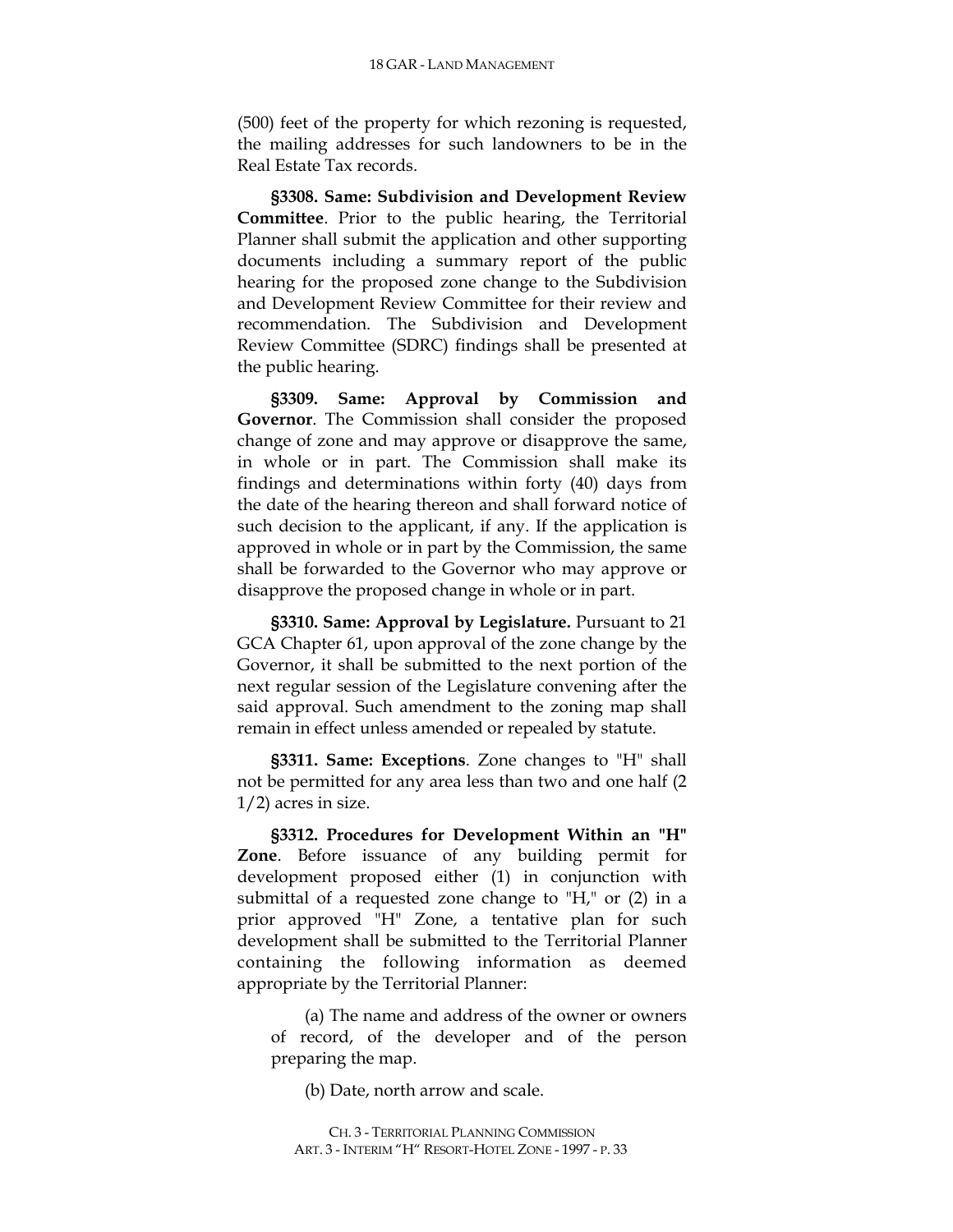(c) A key map locating the development relation to surrounding areas.

(d) The exact length and bearing of the exterior boundaries of the development which data shall be referenced to the "Guam Geodetic Triangulation Control Network" or such alternative system of triangulation control as the Territorial Surveyor may direct.

(e) The accurate placement and outline of structures existing on the site.

(f) The location, names and existing widths of adjacent street rights-of-way.

(g) The location and dimensions of all known existing easements and reservations.

(h) The location of existing utilities, sewers, drainage ditches and other drainage facilities located in, or adjacent to, the proposed development.

(i) The location, width and direction of flow or all water courses within the subdivision area.

(j) Topography with contour intervals of two feet (2') where the ground slope is five percent (5%) or less or contour intervals of five feet (5') where the ground slope is more than five percent (5%).

(k) The location and widths of all existing or proposed streets in the development.

(l) The approximate layout and approximate dimensions of each structure, facility or use proposed within the development.

(m) Areas intended to be reserved for public use.

(n) A drainage plan showing methods and facilities for collection and disposal of storm waters. The storm drainage disposal area or channel must have a demonstrated ability to accept additional water in view of capacity of area or channel and of capacity of existing improvements confining the channel.

The tentative plan shall be prepared in sufficient detail for analysis by the Commission as to sufficiency and most suitable location. The Commission may require the submission of detailed construction drawings as work is initiated to permit detailed analysis of construction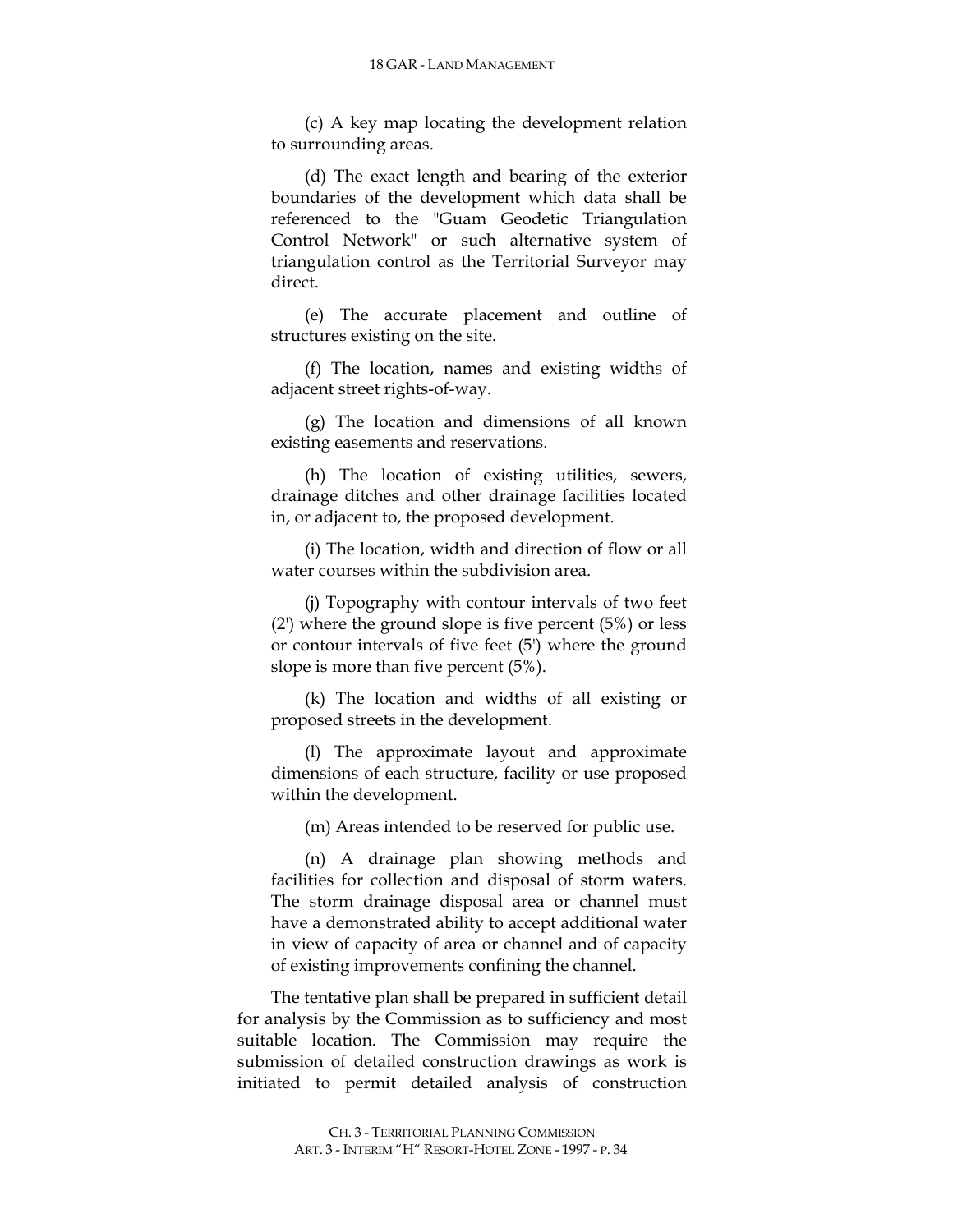conformity to law and the rules and regulations of the Commission, and to facilitate inspections.

**§3313. Same: Subdivision and Development Review Committee.** Upon certification by the Territorial Planner that such complete and accurate information as requested has been provided, such tentative plan shall be submitted to the Subdivision and Development Review Committee for review and recommendations.

**§3314. Same: Approval by Commission.** The Territorial Planning Commission shall either approve, including approval with conditions, or disapprove in whole or in part, the proposed tentative development plan. Upon approval, appropriate permits for initial construction may be issued.

Any proposed use or structure which has not been included in an approved tentative plan must be approved by the Commission or at its discretion, the Territorial Planner, before issuance of any building permits.

**§3315. Same: Bond**. A performance bond or undertaking shall be required for any development undertaken pursuant to an approved tentative plan within an "H" Zone as otherwise provided in the regulations. The amount of the bond shall be one hundred ten percent (110%) of the infrastructure costs of the project, and not less than Two Thousand Dollars (\$2,000). The entire bond or any undertaking of any portion thereof shall be forfeited as determined by the Commission for failure to comply with any applicable land use, water quality or zoning regulation except as allowed for under prior granting of a variance or other legal exception from such requirement: including, but not limited to, erosion and grading standards, landscaping, height and setback requirements, the tentative, development plan as approved by the Commission, and any applicable zone regulations. The entire bond or any portion thereof shall be forfeited as is required to complete the site preparation and infrastructure features of the project should these not be completed by the developer.

**§3316. Same: Time Period.** The Commission shall approve a maximum time period within which all of the improvements authorized in the tentative development plan shall be completed. The time period shall be no less than six (6) months, and no more than four (4) years. The time period shall be based on the size, character and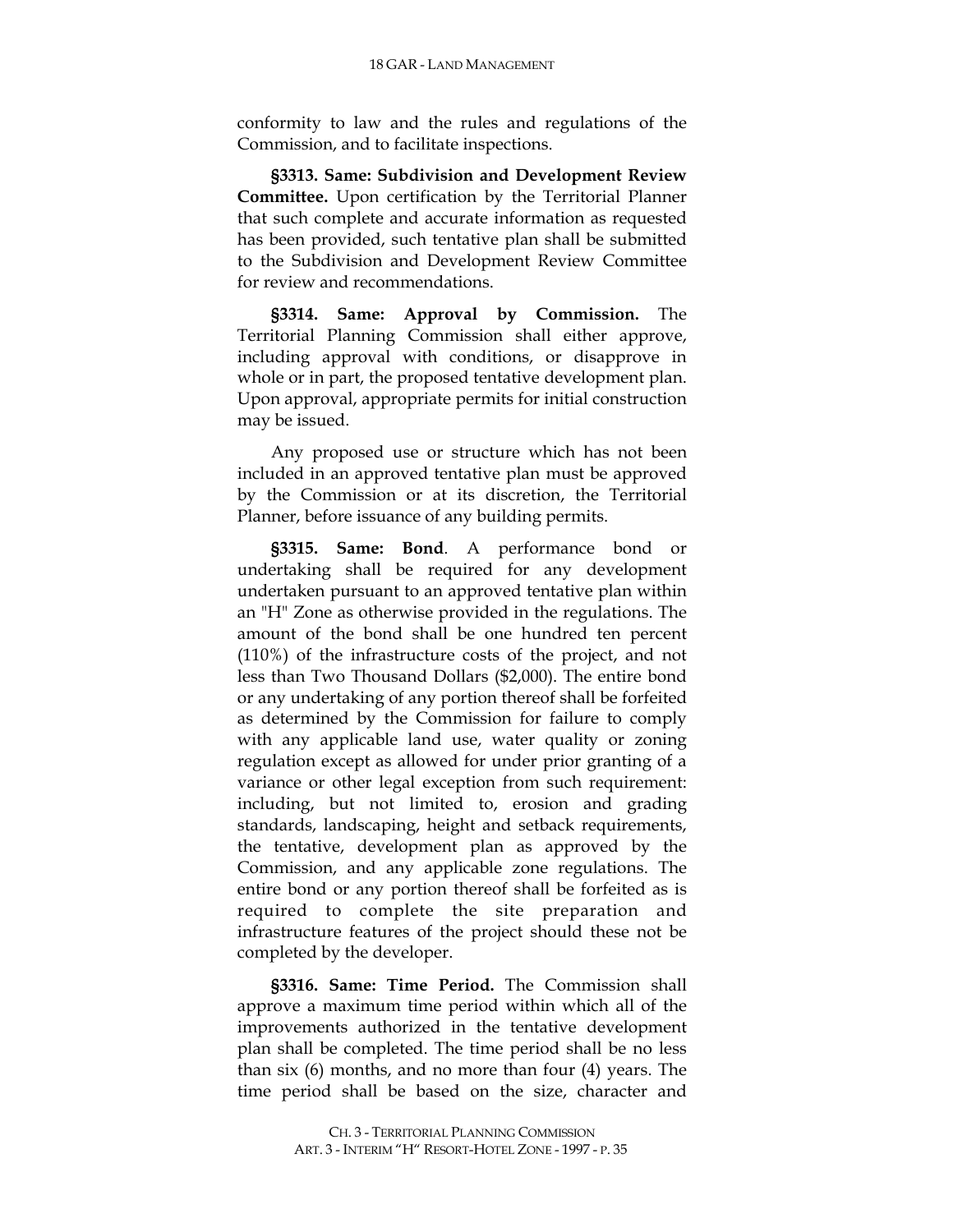complexity of the authorized improvements. The Commission may, for good cause shown, grant any extension of time.

**§3317. Same: Certification of Completion**. Upon completion or any portion of the project in accordance with the tentative plan, the Department of Public Works shall certify to the Commission that the project has been completed in accordance with the tentative plan.

**§3318. Same: Exceptions**. Requirements or preparation of tentative development plans and posting of performance bonds as outlined in this Section shall not apply to construction of single-family dwellings in that area in Tumon zoned "H" under Public Law 14-41, as amended.

**§3319. Standards for Development Within and "H" Zone**. All development within an "H" Zone shall comply with all applicable pollution and erosion standards as promulgated by the Guam Environmental Protection Agency.

The nature, size, shape, lighting and style of an outdoor sign shall conform to those requirements as outlined in the Sign Regulations, 21 GCA Chapter 61 Article 5.

**§3320. Same: Parking Regulations.** The following parking regulations shall apply:

(a) 21 GCA Chapter 61 Article 4.

(b) Provisions noted under "footnotes" to the "H" Zone Yard and Height Regulations.

**§3321. Same: Development and Activities.** Development and activities within an "H" Resort-Hotel Zone shall:

(a) Provide open access to public resources including but not limited to beaches or other parts of the ocean shore, parks, conservation areas, rivers, waterfalls and other public resources.

(b) To the maximum extent possible, assure that all permissible and accessory uses enhance, compliment and do not detract from or surrounding area.

(c) When associated with or encompassing such valuable resources as unique land, water, floral,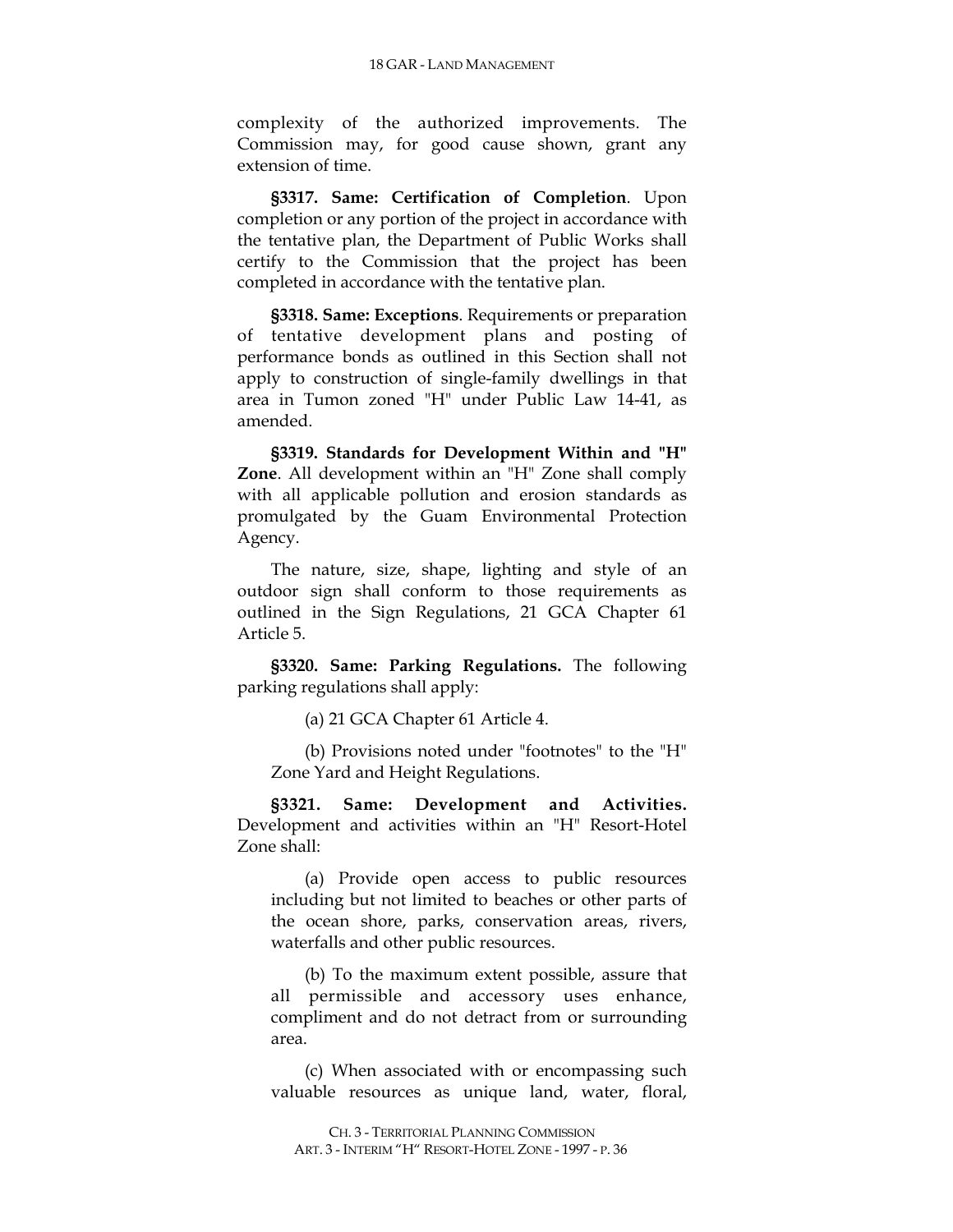faunal, cultural, historic, archaeologic or other such areas:

(1) Provide interpretive materials, displays and information, as required, reviewed and approved by the Department of Parks and Recreation. The Territorial Planner shall certify to the TPC and SDRC that the interpretive materials, displays and information have been so approved.

(2) Assure that such resources remain, to the maximum extent possible, in their natural or undisturbed state.

**§3322. Same: Design**. Dwellings permitted in an "H" Zone shall be designed:

(a) To accommodate primarily the needs and desires of visitors, tourists and transient guests.

(b) In a compatible arrangement so as to compliment and enhance the adjacent structures and environment.

**§3323. Same: Recreational and Amusement Activities**. Such recreational or amusement activities as bowling alleys, movie theaters or sports facilities which normally and necessarily create temporary or occasional substantial adverse impacts, such as excessive noise, light or traffic shall be permitted in an "H" Zone only upon a determination by the Commission that such an activity is normally to be found in a tourism-related development area, and that the activity is reasonably compatible with the existing or reasonably foreseeable development of the surrounding area.

**§3324. Same: Landscaping.** Prior to issuance of occupancy permits for any development within an "H" Zone, the developer shall certify to the Territorial Planner that no less than two percent (2%) of the total construction cost for development of land oriented facility or structure was expended on landscaping that particular development. Allowable costs under such a requirement include the costs for purchase of landscaping vegetation and labor involved in its planting.

**§3325. Same: Variances**. Variance to these Regulations may be granted by the Commission only upon issuance of such findings or under such conditions as prescribed under 21 GCA §§61616-61617.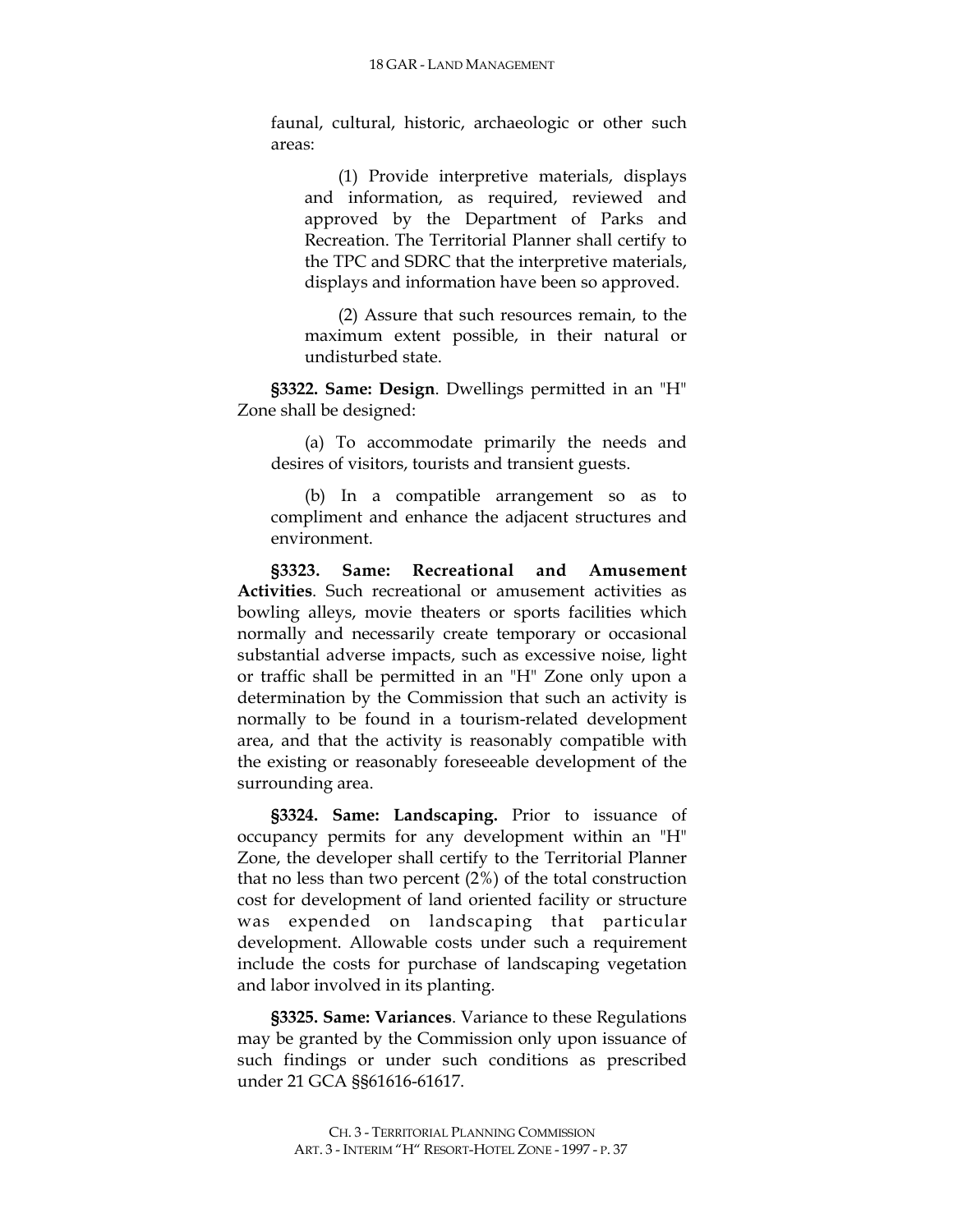**§3326. Same: Yard, Area and Height Regulations**. The yard, area and height regulations for the "H" Zone are as outlined in the chart on next page.

**§3327. Amendments**. These Rules and Regulations may be amended by the Commission at any regular or special meeting by a majority vote, provided that a ten (10) day public notice is provided.

**NOTE:** Rules Adopted on March 10, 1978; filed with Legislative Secretary March 19, 1979.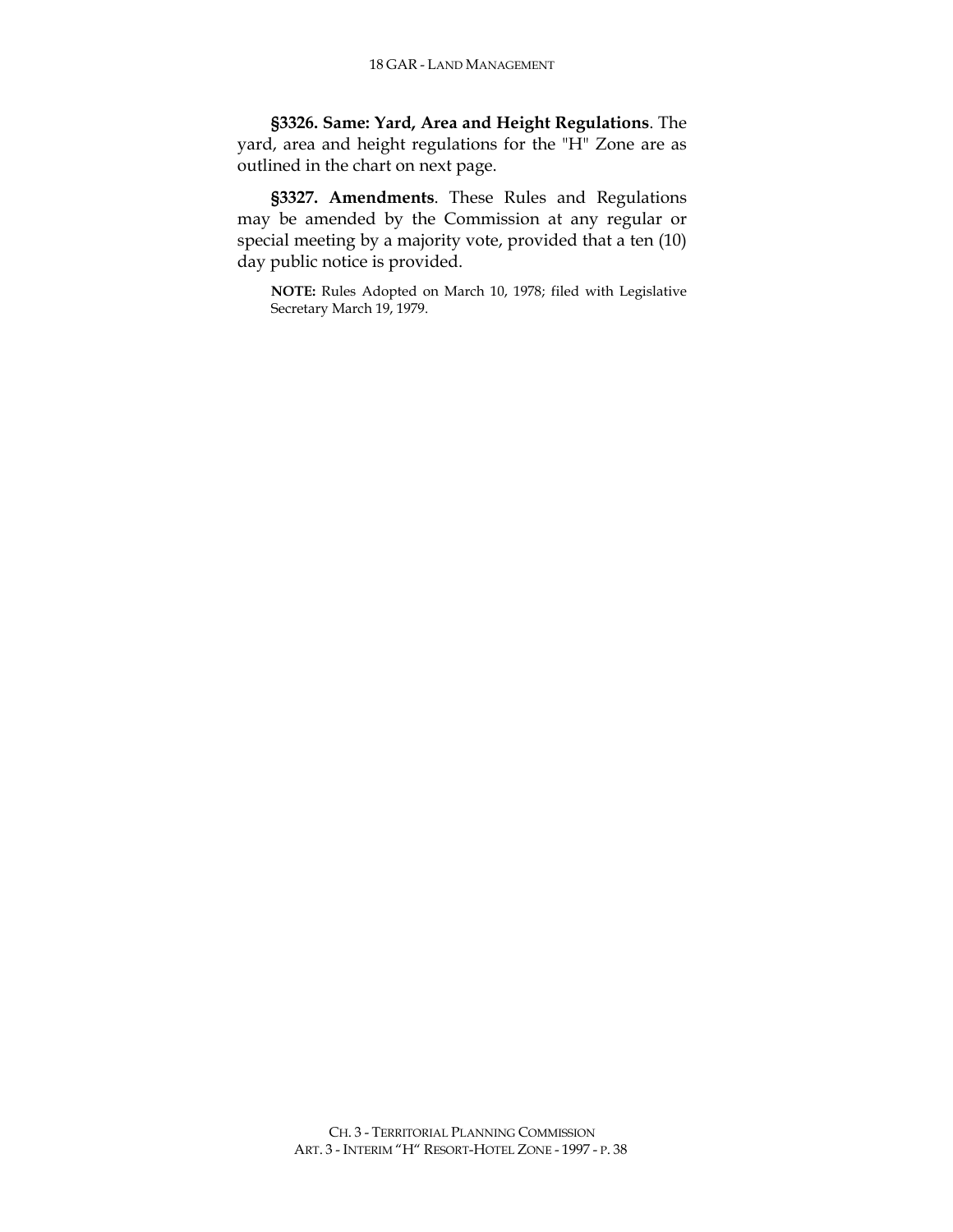# Article 4 Flood Hazard Areas

| §3401. Authority.                                   |
|-----------------------------------------------------|
| §3402. Purpose.                                     |
| §3403. Intent.                                      |
| §3404. Definitions.                                 |
| §3405. Procedures for Flood Hazard Area Management. |
| §3406. Standards for Flood Hazard Area Management.  |
| §3407. Designation of Flood Hazard Areas.           |

**NOTE:** Rule-making authority cited for formulation of regulations governing Flood Hazard Areas, 21 GCA §66405.

**§3401. Authority.** These Rules and Regulations are promulgated by the Territorial Planning Commission under authority of 21 GCA Chapter 61 and Chapter 62. and Executive Order No. 78-20.

**§3402. Purpose.** The purpose of these Rules and Regulations is to establish procedural guidelines and performance standards for management of flood hazard areas, pursuant to Executive Order No. 78-20, and the National Flood Insurance and Guam Coastal Management Programs.

**§3403. Intent.** These Rules and Regulations apply to those land areas delineated as Flood Hazard Areas of Particular Concern on an official map, as approved by the Territorial Planning Commission and retained for public inspection by the Department of Land Management, Public Works, Parks and Recreation, Agriculture, the Bureau of Planning, the Guam Environmental Protection Agency and Public Utilities Agency of Guam, government of Guam. The official map is subject to amendment as additional data becomes available or a flood event expands a designated boundary. A designated flood boundary will be reduced only upon completion of an approved flood control project. Those activities or developments occurring only partially within a designated or recognized flood hazard area shall be subject to these Rules and Regulations. These Rules and Regulations supplement all other provisions of the law relating to land use and shall remain in effect until such time as amended by the Territorial Planning Commission. These Rules and Regulations shall apply to all developments on government of Guam or private lands. Compliance with these Rules and Regulations should precede submittal of applications for any required Federal permits.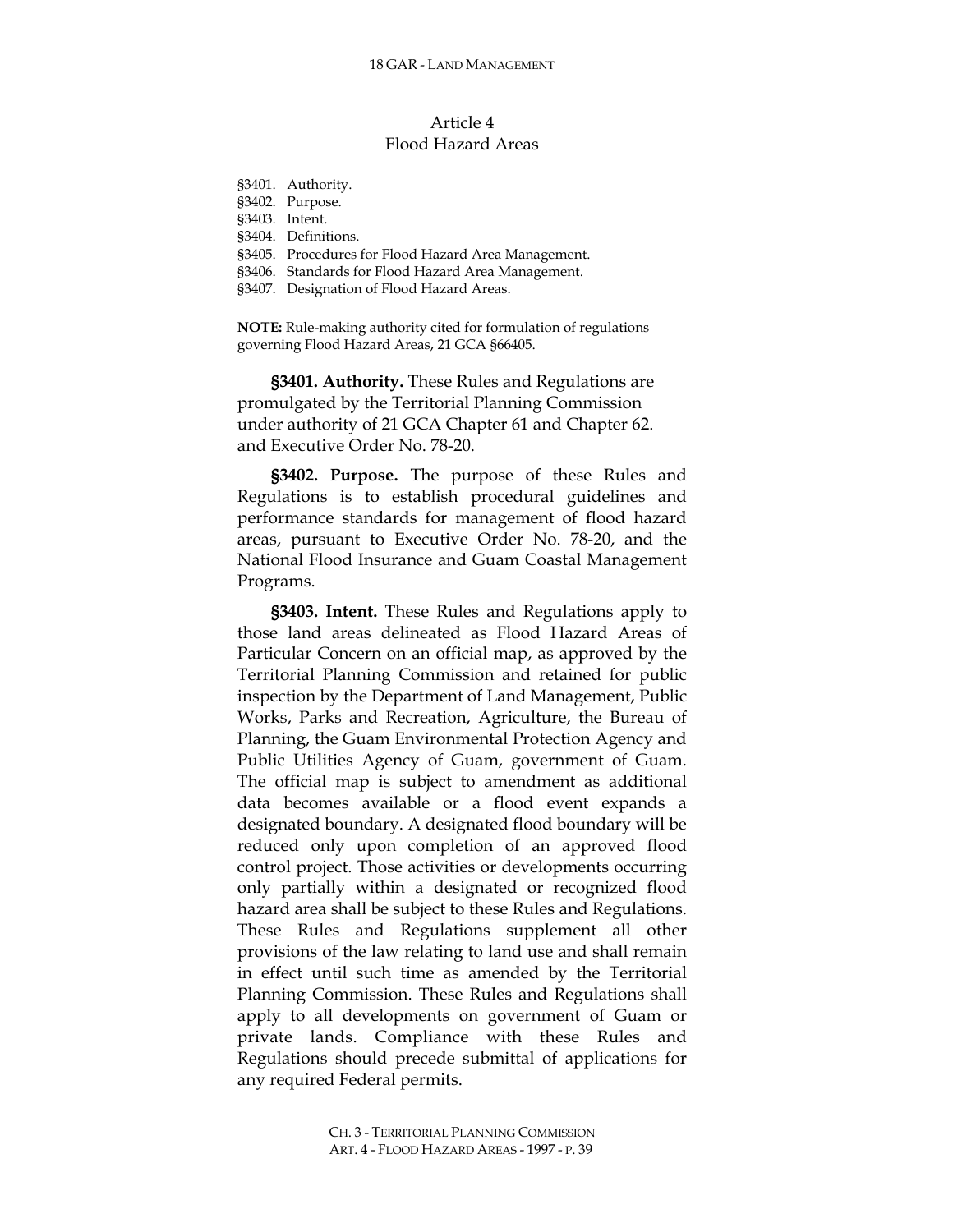**§3404. Definitions.** (a) *Area of Particular Concern (APC)*: A specifically designated geographic area where the presence of unique or significant natural resources, geologic constraints, hazards or other exceptional geographic characteristics warrants and requires the application of extraordinary regulatory or management measures in order to insure the retention of such exceptional qualities or to insure the health, safety and welfare of the general public.

(b) *Flood*: The general and temporary condition of partial or complete inundation or normally dry land areas from:

(1) abnormally high coastal waters resulting from tropical storms, typhoons or tsunamis;

(2) overflow of streams, rivers and wetlands;

(3) excessive drainage of rainfall into sinkholes and low-lying basins.

(c) F*lood Hazard Area, Flood Prone Area, Flood Plain*: Any land area subject to flood- conditions or susceptible to inundation, including wetlands, and areas subject to a one percent (1%) or greater chance of flooding in any given year (100-year flood), as designated on the official map of Flood Hazard Areas.

(d) *Wetland:* Those areas that are inundated by surface or ground water with a frequency sufficient to support and under normal circumstances does or would support a prevalence of vegetative or aquatic life that requires saturated or seasonally saturated conditions for growth or reproduction. Wetlands generally include swamps, marshes, mangroves, natural ponds, surface springs, estuaries and similar such areas.

(e) *Floodproofing*: Any combination of structural or non-structural measures or adjustments to properties and structures that would reduce flood loss to facilities, structures or the contents of buildings. Structural floodproofing involves the ability to resist hydrostatic and hydrodynamic pressure and the effect of buoyancy.

(f) *Flood Control Measures*: Any dam, wall, embankment, levee, dike, abutment, basin, culvert, channelization or other means specifically designed to alter the natural course of waters within or affecting a flood hazard area.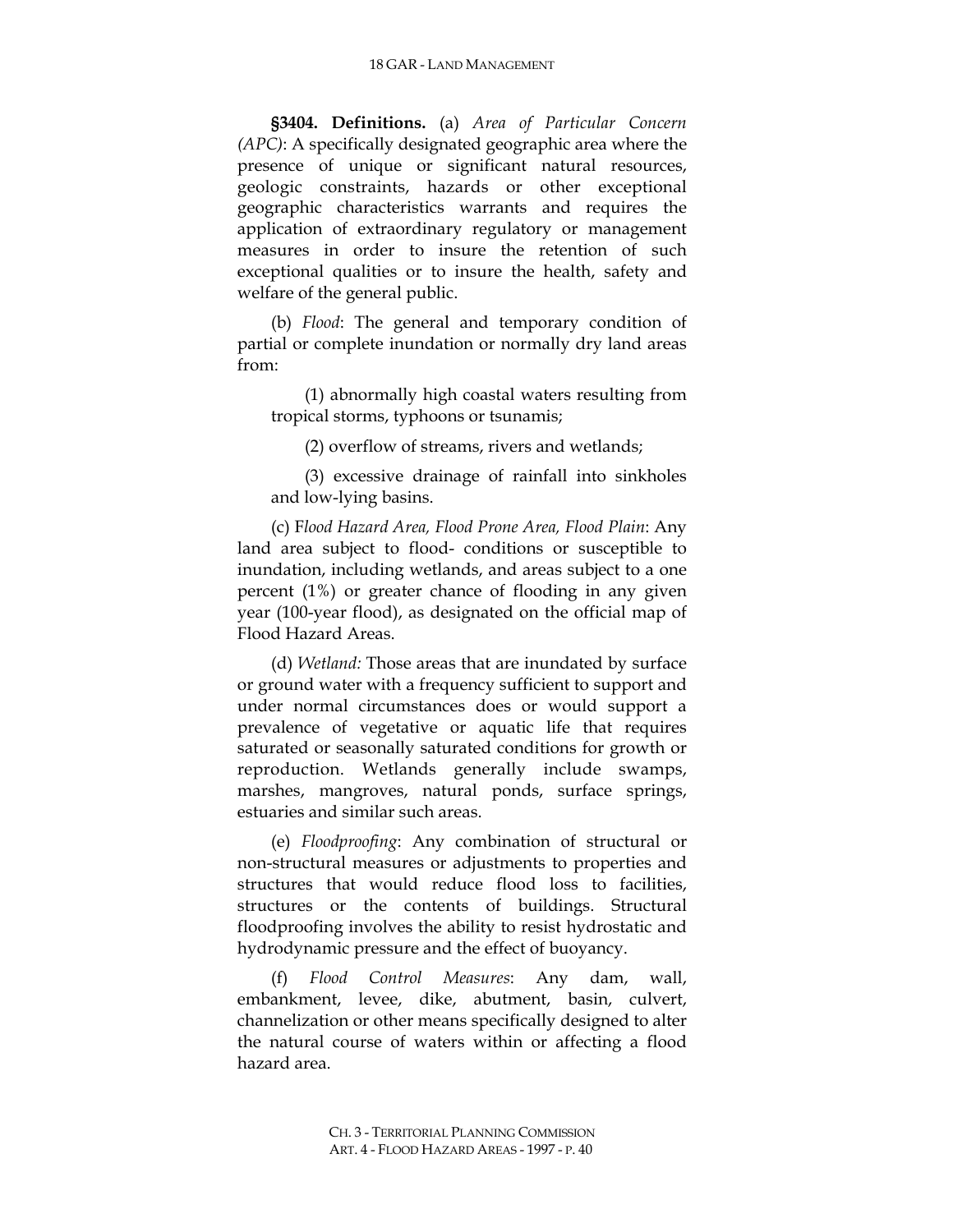(g) *Structure:* Any building with walls, supports or roofing; or gas or liquid storage tank which is affixed to the land.

(h) *Development:* The placement or erection of any solid material or structure; discharge or disposal of any dredged material or of any gaseous, liquid, solid or thermal waste; grading, removing, dredging, mining or extraction of any materials; change in the density or intensity of use of land, including but not limited to, subdivision of land and any other division of land including lot parcelling; change in the intensity of use of water, ecology related thereto, or of access thereto; construction or reconstruction, demolition or alteration of the size of any structure, including any facility of any private, public or municipal utility, and the removal of significant vegetation.

(i) *Environmental Impact Assessment (EIA):* A detailed description of a proposed action including: Information and technical data adequate to permit a careful analysis of environmental, economic and social impacts; discussion of the probable impact on the environment and any direct or indirect consequences that may result from the action; any adverse effects that cannot be avoided; alternatives to the proposed action that might avoid some or all of the adverse environmental effects; assessment of the cumulative long-term effects of the proposed action including its relationship to short-term use of the environment in comparison with long-term productivity and irreversible or irretrievable commitments of resources.

(j) *Commission*: Means the Territorial Planning Commission.

**§3405. Procedures for Flood Hazard Area Management**. (a) Before issuance of any permit for development within a designated flood hazard area, a tentative plan for the proposed development shall be submitted to the Building Permit Division, Department of Public Works including a thorough description of the proposed development and the following specific information:

(1) The name and address of the owner or owners of record, of the developer and of the person preparing the map.

(2) Date, north arrow and scale.

(3) A key map locating the development's relation to surrounding areas.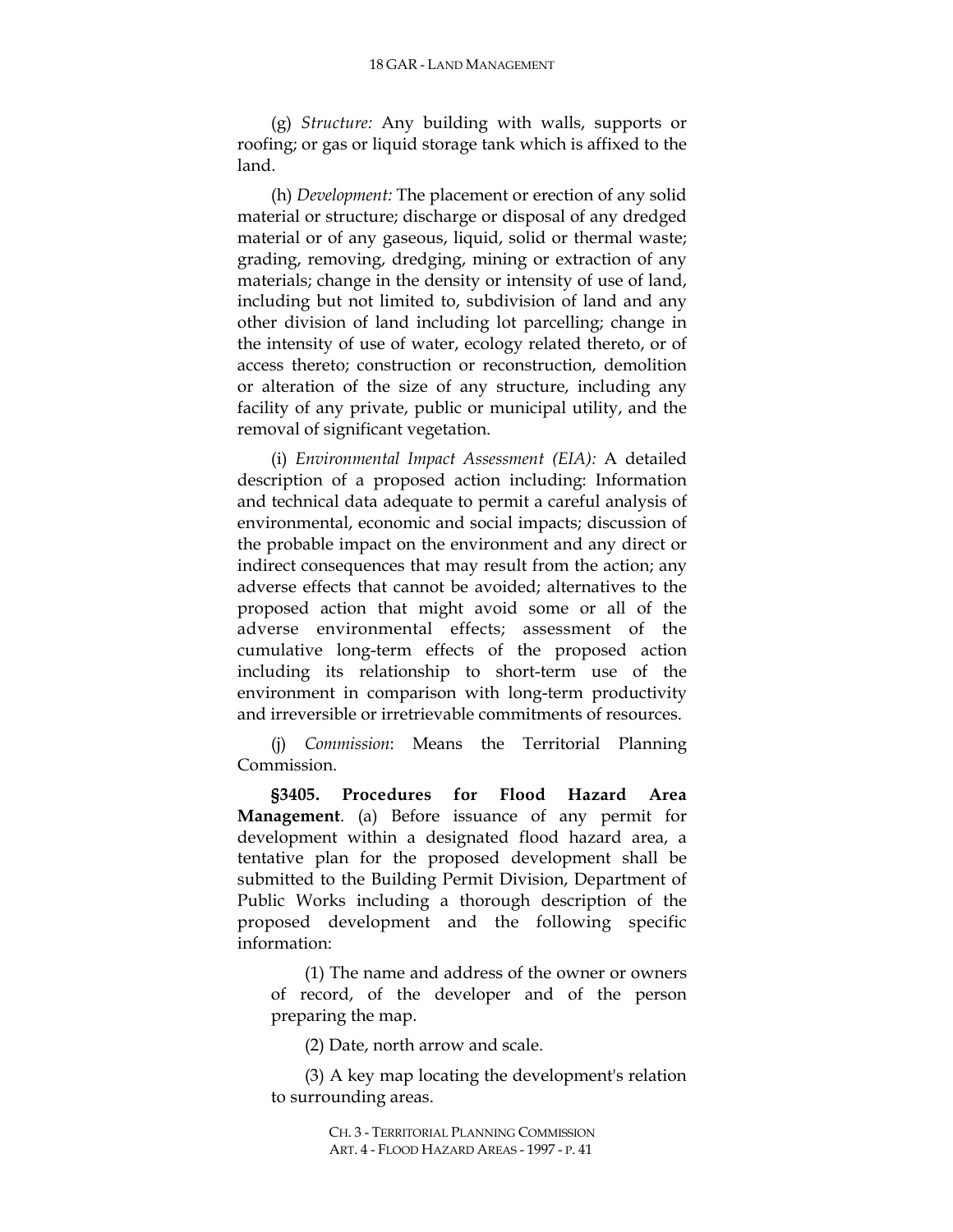(4) The exact length and bearing of the exterior boundaries of the development, referenced to the Guam Geodetic Triangulation Control Network or such alternative system of triangulation control as the Territorial Surveyor may direct.

(5) The accurate placement and outline of structures existing on the site.

(6) The location, names and existing widths of adjacent street rights-of-way.

(7) Topography with contour intervals of two (2) feet.

(8) The location and dimensions of all known existing easements and reservations.

(9) The location of existing utilities and drainage facilities located within or adjacent to the proposed development.

(10) The approximate layout and approximate dimensions of each structure, facility or use proposed within the development.

(11) Areas intended to be reserved for public use.

(12) A description of all floodproofing measures to be utilized in the proposed development.

(13) An indication of the water surface elevation of the 100-year flood if the development involves a land area greater than fifty (50) lots or five (5) acres.

(b) A tentative plan of the proposed development shall be prepared in sufficient detail so as to permit its complete analysis by the Building Permit, Engineering and Hydraulics Division of the Department of Public Works. The tentative plan shall include a schedule indicating the approximate dates when construction or development stages are planned to begin and be completed. These divisions may require submittal of detailed construction drawings and/or preparation of an EIA for analysis prior to issuance of any clearing, grading, building or other permit.

(c) A performance bond or undertaking may be required by the Department of Public Works for any development undertaken pursuant to an approved tentative plan with a flood hazard area. The amount of the bond shall be one hundred ten percent (110%) of the infrastructure costs of the project, and not less than Two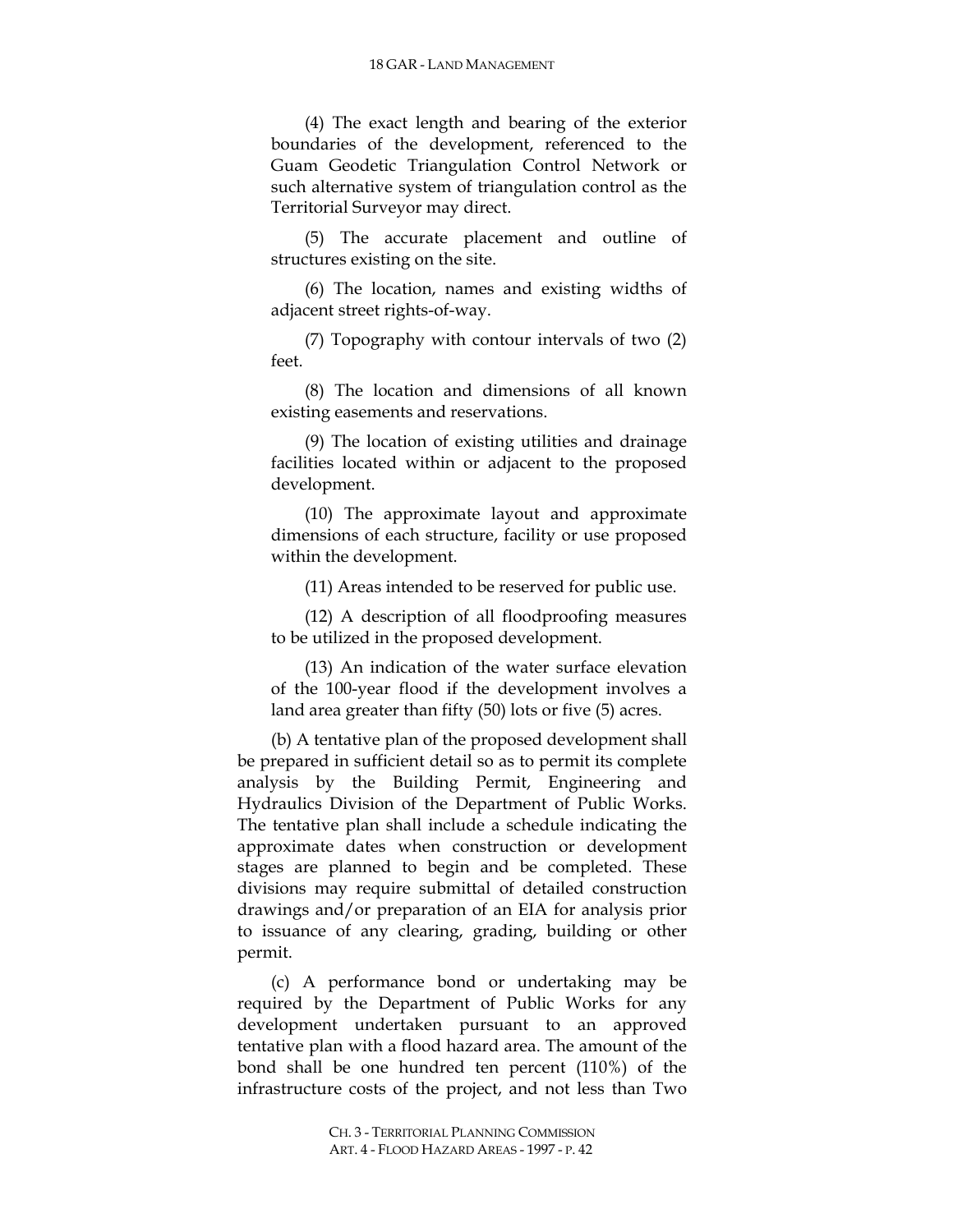Thousand Dollars (\$2,000.00). The entire bond or any undertaking of any portion thereof shall be forfeited as determined by the Director, Department of Public Works for failure to comply with any applicable flood hazard areas, wetland, water quality or zoning regulations except as allowed for under a variance or other legal exception from such requirements. The entire bond or any portion thereof shall be forfeited as is required to complete the site preparation and infrastructure features or restoration of the project should these not be completed by the developer.

(d) The Building Permit Division, Department of Public Works shall either approve, including approval with conditions, or disapproved in whole or in part the proposed tentative development plan. Upon receipt of permission by the Department for development within a flood hazard area, the applicant may proceed to apply for such other permits as may be required by the local or federal government.

(e) If a field inspection by relevant agencies concludes that the development has not adhered to all applicable rules and regulations or conditions imposed by the Commission or Department of Public Works, the Attorney General shall take such action as necessary to ensure compliance with such requirements, including requests for restraining orders or revocation of permission for building in the flood hazard area.

(f) Any expansion of an approved development project, which exceeds fifty percent (50%) of the physical value of the original structure or development, shall require application for a new building permit for development within the flood hazard area.

(g) During all phases of a proposed development project and application for permit, the land area shall be open for inspection by all interested agencies or parties.

(h) If a development project is not completed or operations totally cease within the time period, if any, indicated on the approved permit, the developer shall be required to restore the natural appearance and biological character of the flood hazard area to its condition prior to institution of the development to the maximum extent practicable.

(i) Variances to such procedures and standards, as outlined in these Rules and Regulations may be granted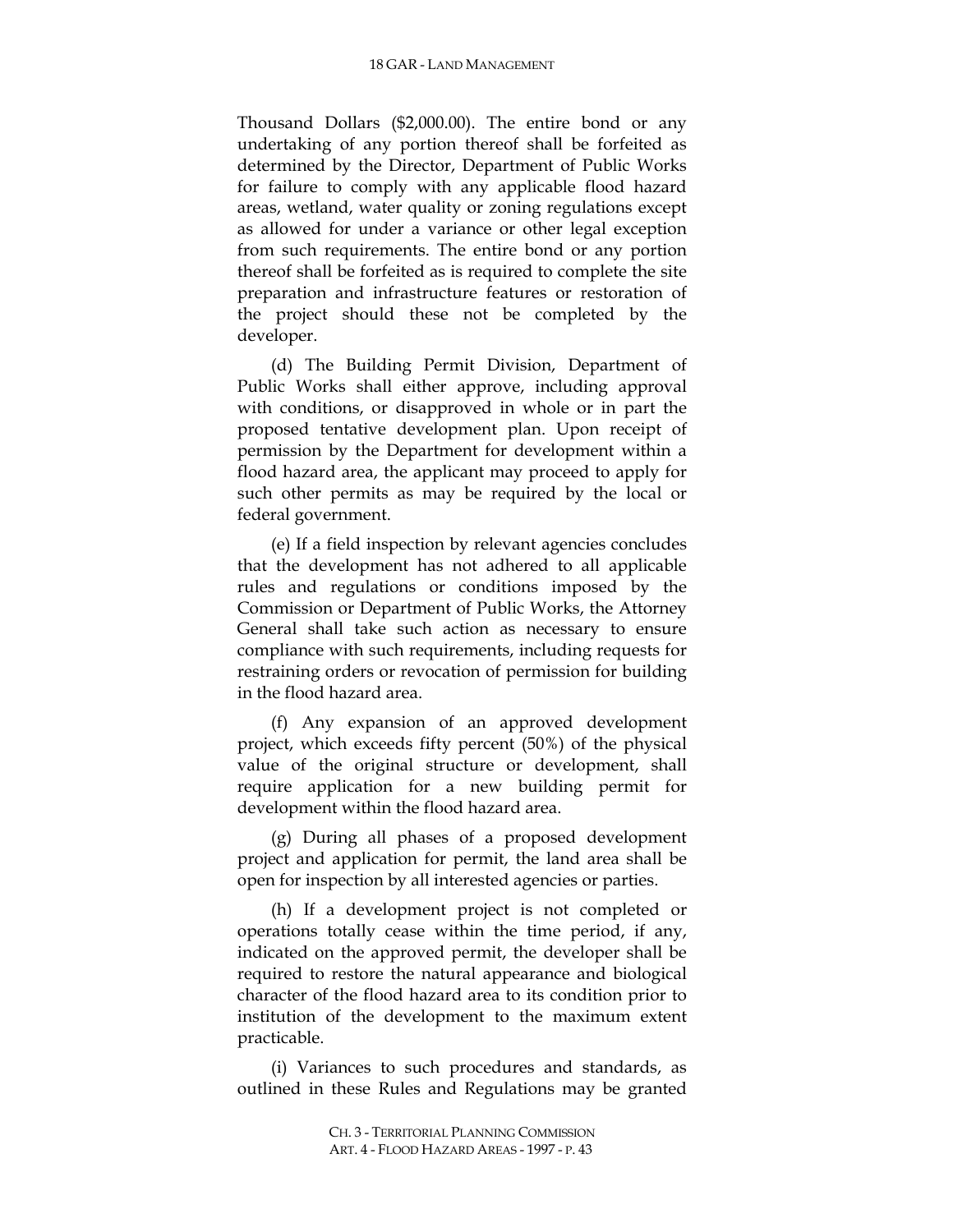through appeal to the Commission which may permit such variances only upon written finding that the applicant satisfied all of the criteria outlined for granting zoning variances under 21 GCA §61617.

(j) Current uses not adhering to these Rules and Regulations shall not require a Flood Hazard Area Building Permit and shall be classified as legal nonconforming uses unless declared to be a hazard to public health, safety and welfare by the Department of Public Health and Social Services, at which time they will be subject to conformance with these Rules and Regulations.

(k) Expansion of existing nonconforming uses or reactivation of uses which have been totally abandoned for a period of one (1) year shall require application for a Flood Hazard Area Building Permit.

(l) Emergency repairs of existing flood- damaged structures shall not require application for a Flood Hazard Area Building Permit if completed within a period of six (6) months after a flood event and do not involve major structural or developmental expansion. After the abovestated time period, major repairs shall require application for a Flood Hazard Area Building Permit.

**§3406. Standards for Flood Hazard Area Management.** (a) All development within flood hazard areas shall comply with all water quality, erosion and sedimentation control standards and other applicable pollution standards as promulgated by the Guam Environmental Protection Agency and, if applicable, Wetland Rules and Regulations as promulgated by the Territorial Planning Commission.

(b) Flood Hazard Areas shall not be graded, dredged or filled such that natural topographic drain ways are altered unless issued a Flood Hazard Area Permit by the Department of Public Works.

(c) Approved developments shall be designed to the maximum extent practicable to maintain the natural flow during flood conditions, not create backwater effects or expand a flood hazard area into previously non-flood prone areas.

(d) All approved bridges and culverts shall have openings of sufficient width for adequate passage of flood discharge and debris during a 100-year flood.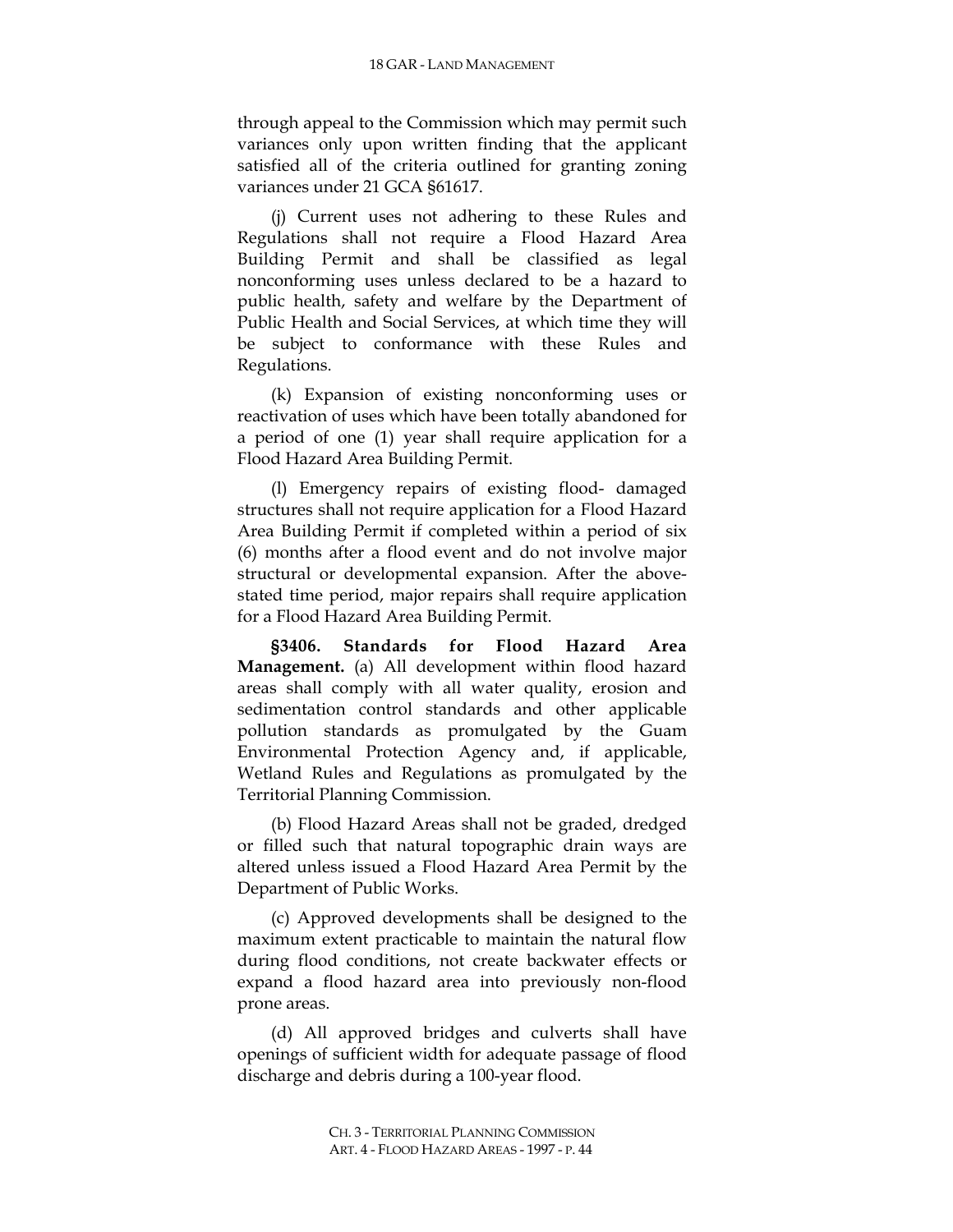#### 18 GAR - LAND MANAGEMENT

(e) Whenever possible, buildings in flood hazard areas shall be connected to a community sewer system. Septic tanks, leaching fields, outhouses or other on-site sewage disposal systems within flood hazard areas may be approved by the Guam Environmental Protection Agency. Any sanitary sewage system shall be designed to minimize or eliminate infiltration of flood waters into the system and discharges from the system into flood waters.

(f) New and replacement water supply systems shall be designed to minimize or eliminate infiltration of flood waters into the systems.

(g) No development shall be permitted, within sink hole or low-lying basins, as designated on the Bureau of Planning's Community Design Plans, which would inhibit the recharge of water into the underground aquifer system or be subject to flood damage.

(h) Fill materials (including trees and vegetation) shall not be discarded into flood hazard areas such as to impede the natural flood flow or velocity by creating an accumulation of loose debris.

(i) Open storage of significant quantities of buoyant, light, loose or unsecured material shall be prohibited within flood hazard areas.

(j) Storage within flood hazard areas of toxic chemicals, fertilizers, pesticides, biological wastes or other contaminant substances which would be subject to dispersal into flood waters during periods of inundation shall be prohibited (even though storage of such substances might be in conformance with pollution control standards during non-flood conditions).

(k) Excessive removal of natural vegetation in a flood hazard area (though not promoting erosion during nonflood conditions) which would promote erosion during flood conditions shall be prohibited, unless demonstrated to the satisfaction of the Guam Environmental Protection Agency that erosion control measures would satisfactorily prevent erosion and sedimentation or that such action is necessary for agricultural field farming. (Note: Deeprooted natural vegetation such as trees and shrubs absorb water to greater depths and reduce flood levels much more effectively than shallow-rooted grasses and weeds that dominate lands after natural vegetation is cleared.)

(l) All approved flood control measures and structures shall be periodically maintained and immediately repaired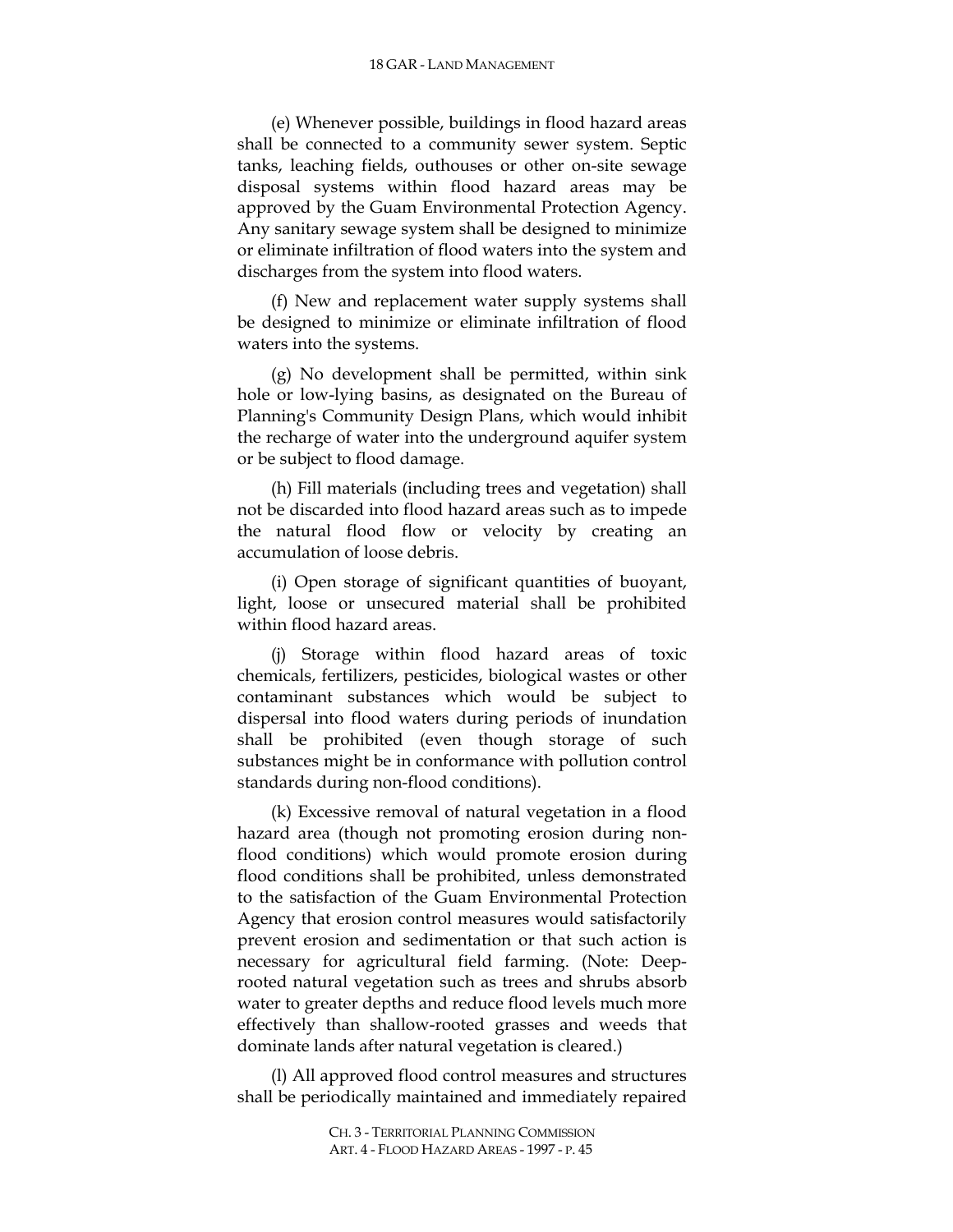in cases of failure. Flood control measures shall not increase flood heights in upstream areas or cause erosion of lands not previously subject to a higher flood level or increased flood velocity. (Note: Channelization can particularly increase flood velocity due to a reduction in natural impediments to flow. Thus, channeled flood waters should be directed to a suitable point of discharge.)

(m) Flood control measures or development shall not reduce the water supply or biological productivity of a wetland habitat.

(n) An approved seawall for stormwave protection shall not impair public access, contribute to shoreline erosion or significantly disturb scenic vistas or visual quality and shall be sufficiently storm-resistant and structurally safe so as not to create a health or safety hazard.

(o) All approved developments within flood hazard areas shall be floodproofed to the maximum extent practicable. (Note: All exposed doors should be watertight and exposed glass should be wire-reinforced.) (Use of materials which easily deteriorate when exposed to water should not be used.)

(p) Below-ground basements, building space, storage or parking shall be prohibited within flood hazard areas.

(q) Libraries, schools, post offices, museums and other public-use structures, whose maintenance is at public expense or which are used for storage of valuable floodvulnerable materials, the preservation of which is in the public interest, shall not be located within flood hazard areas.

(r) Cemeteries shall not be located within flood hazard areas. Expansion of existing cemeteries within flood hazard areas shall be permitted as a nonconforming use.

(s) All electrical equipment and the lowest floor of approved structures shall be elevated above the maximum known flood elevation.

(t) All approved structures, including mobile or modular homes and other lightweight structures, shall be anchored to prevent flotation, collapse or lateral movement of the structure or portions of the structure during flood conditions. Ties shall be provided at each of the four (4) corners of the home with two (2) additional ties per side at intermediate locations.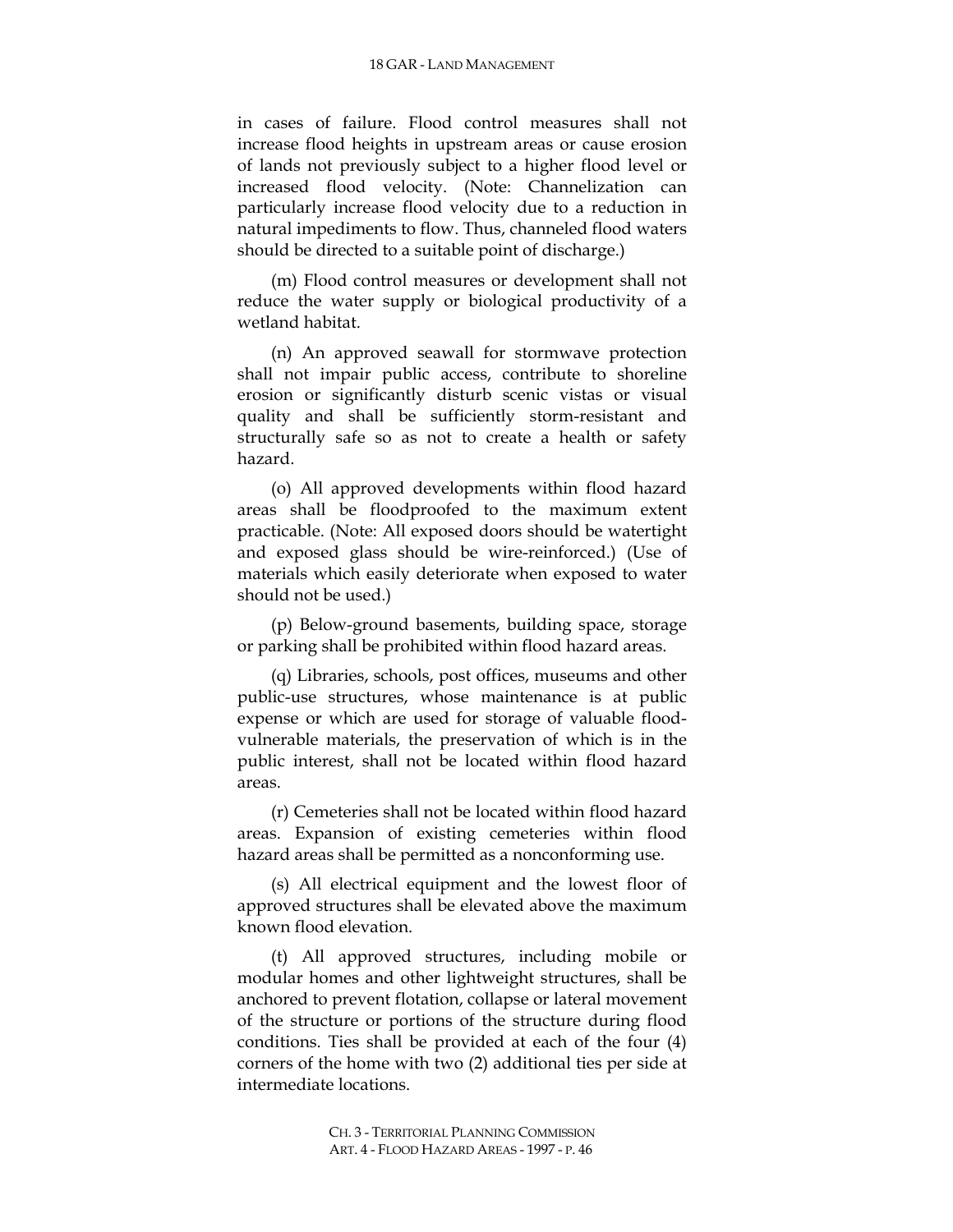(u) Posts, piles or similar techniques for elevating structures in flood hazard areas shall be secured in concrete footings or by imbedment in the ground to a depth sufficient to withstand hydrostatic or hydrodynamic load, anticipated scour and/or uplift.

(v) Approved structures shall be planned for construction with the longitudinal axis parallel to the direction of flood flow or wave assault whenever possible and additional or adjoining structures shall be planned for placement on the same flood-flow lines as the established structures.

(w) Recreational development such as ballparks or agricultural field farming which does not involve major structural developments does not require issuance of a Flood Hazard Area Permit if outside wetland habitats. Archaeological investigation or restoration of historical sites does not require a Flood Hazard Area Permit. (Note: Floodplains have a high capability for low-intensity uses such as open-space scenic areas, wildlife habitats, groundwater recharge areas, outdoor recreation, field farming and livestock grazing.)

**§3407. Designation of Flood Hazard Areas.** (a) The Commission shall designate as initial flood hazard areas of particular concern those floodplain designations submitted by the Bureau of Planning for approval under the National Flood Insurance Program.

(b) Subsequent proposed additions, deletions or revisions to these initial flood hazard area designations shall be submitted to the Territorial Planner who shall circulate such proposed changes to SDRC member agencies, the Department of Agriculture and the U.S. Army Corps of Engineers, and other interested agencies or, upon request, private parties.

(c) Upon review by all SDRC members and other interested agencies the proposed flood hazard area shall be submitted to the Commission with recommendations for approval, disapproval or modification. The Commission, upon holding a public hearing in the Commissioner's Office nearest the subject flood hazard areas in which at least ten (10) days notice is provided in a newspaper of general circulation, shall either approve, disapprove or approve with modification the requested flood hazard area designation.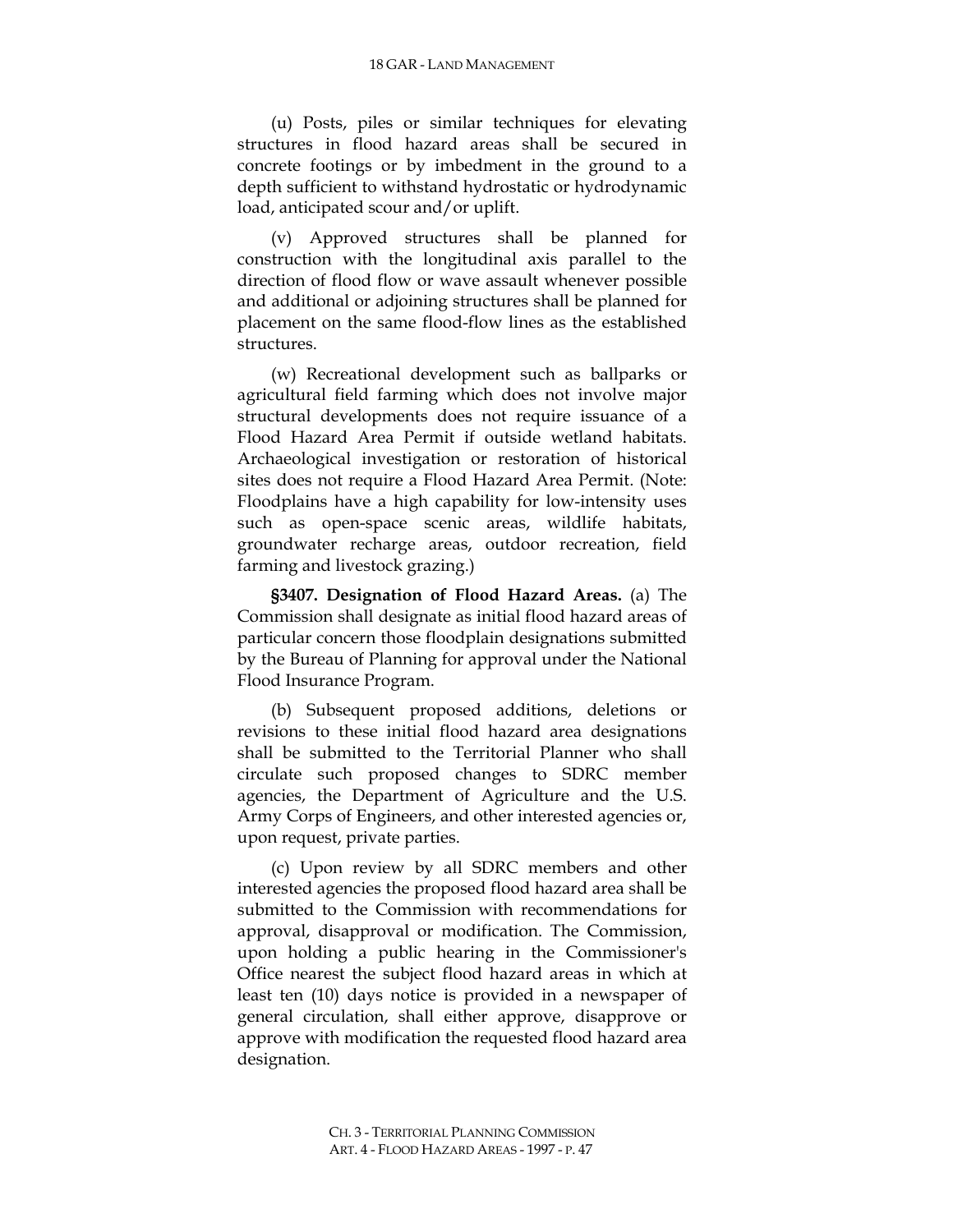### 18 GAR - LAND MANAGEMENT

(d) All initially and subsequently approved flood hazard areas shall be officially noted and recorded by the Department of Land Management, Department of Public Works and the Bureau of Planning on official flood hazard area map. Copies of such official flood hazard area maps shall be available to the general public and shall be provided to and retained by all SDRC member agencies.

(e) Officially designated flood hazard areas of too small a size to be accurately delineated on such official maps which are the subject of proposed development shall be verified through on-site field inspection by the Department of Public Works Hydraulics Division. If any portion of the proposed development is determined to be in the designated flood hazard area such development shall be subject to these Rules and Regulations.

**NOTE:** Adopted and filed October 1981.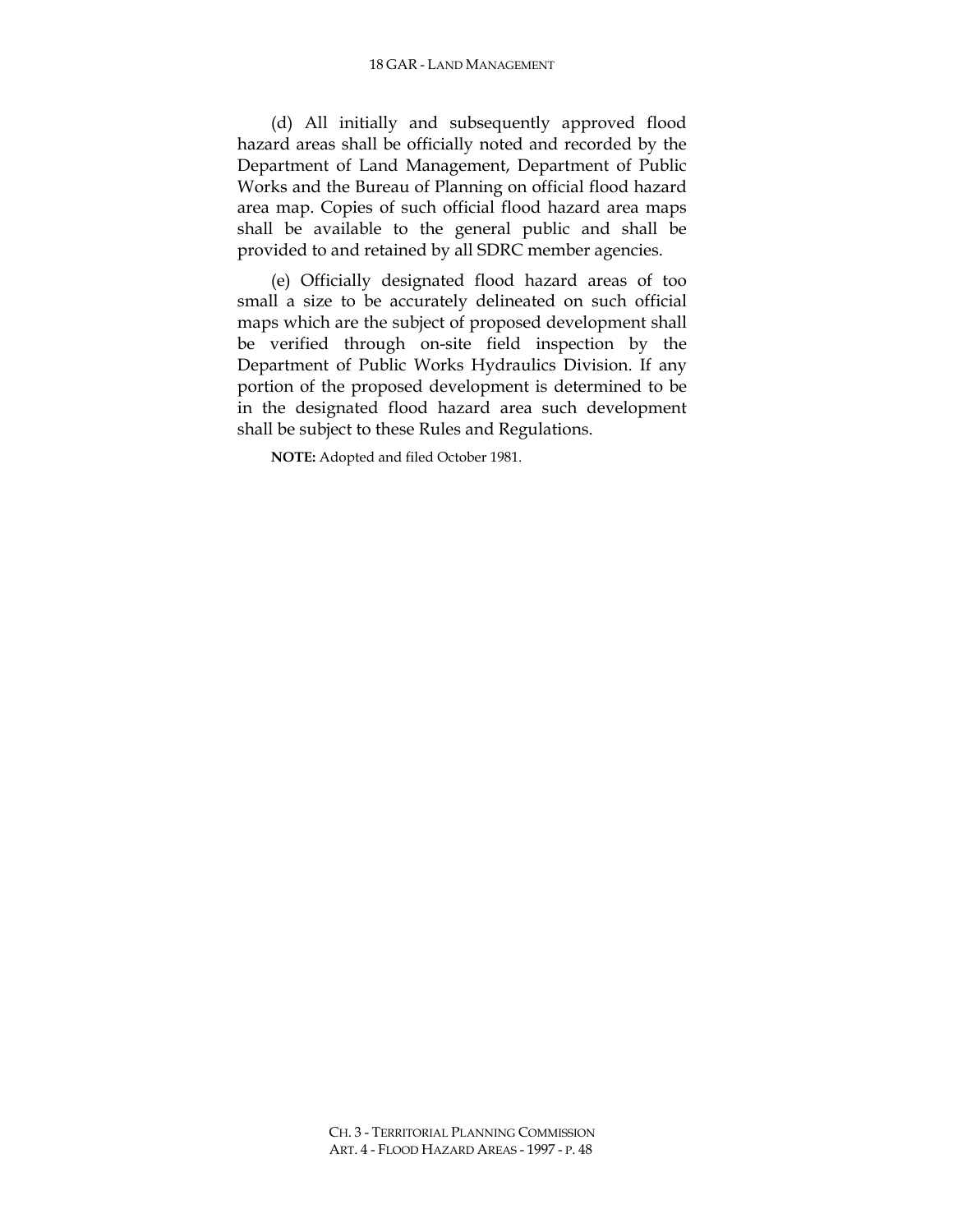# Article 5 Wetland Areas

- §3501. Authority.
- §3502. Purpose.
- §3503. Intent.
- §3504. Definitions.
- §3505. Procedures for Development Within Designated Wetland Areas of Particular Concern.
- §3506. Standards for Development and Conservation of Wetland APCS.
- §3507. Designation of Wetland Areas of Particular Concern.

**NOTE:** Rule-making authority cited for formulation of regulations governing Wetland Areas by the Territorial Planning Commission, 21 GCA §60405.

**§3501. Authority**. These Rules and Regulations are promulgated by the Territorial Planning Commission under authority of 21 GCA Chapter 60 and Chapter 61, and Executive Order No. 78-21.

**§3502. Purpose**. The purpose of these Rules and Regulations is to establish procedural guidelines and performance standards for development and conservation of wetland areas pursuant to Executive Order No. 78-21.

**§3503. Intent**. These Rules and Regulations apply to those land and water areas delineated as Wetland Areas of Particular Concern on an official map of wetlands as approved by the Territorial Planning Commission and retained by the Departments of Land Management, Parks and Recreation, Public Works, Agriculture, the Bureau of Planning, the Guam Environmental Protection Agency and Public Utilities Agency of Guam, government of Guam. Those wetland areas too small to be precisely delineated on the official map of wetlands shall be listed and at the request of SDRC, verified by on-site field inspection by the Department of Agriculture's Division of Aquatic and Wildlife Resources or other government agencies, as determined appropriate by the SDRC. If there is question as to whether a proposed development or activity is within an officially designated wetland and therefore subject to these Rules and Regulations, the Director of the Department of Agriculture shall determine if the developments occurring only partially within a designated or recognized wetland APC shall be subject to these Rules and Regulations. These Rules and Regulations supplement all other provisions of law relating to land use and shall remain in effect until such time as amended by the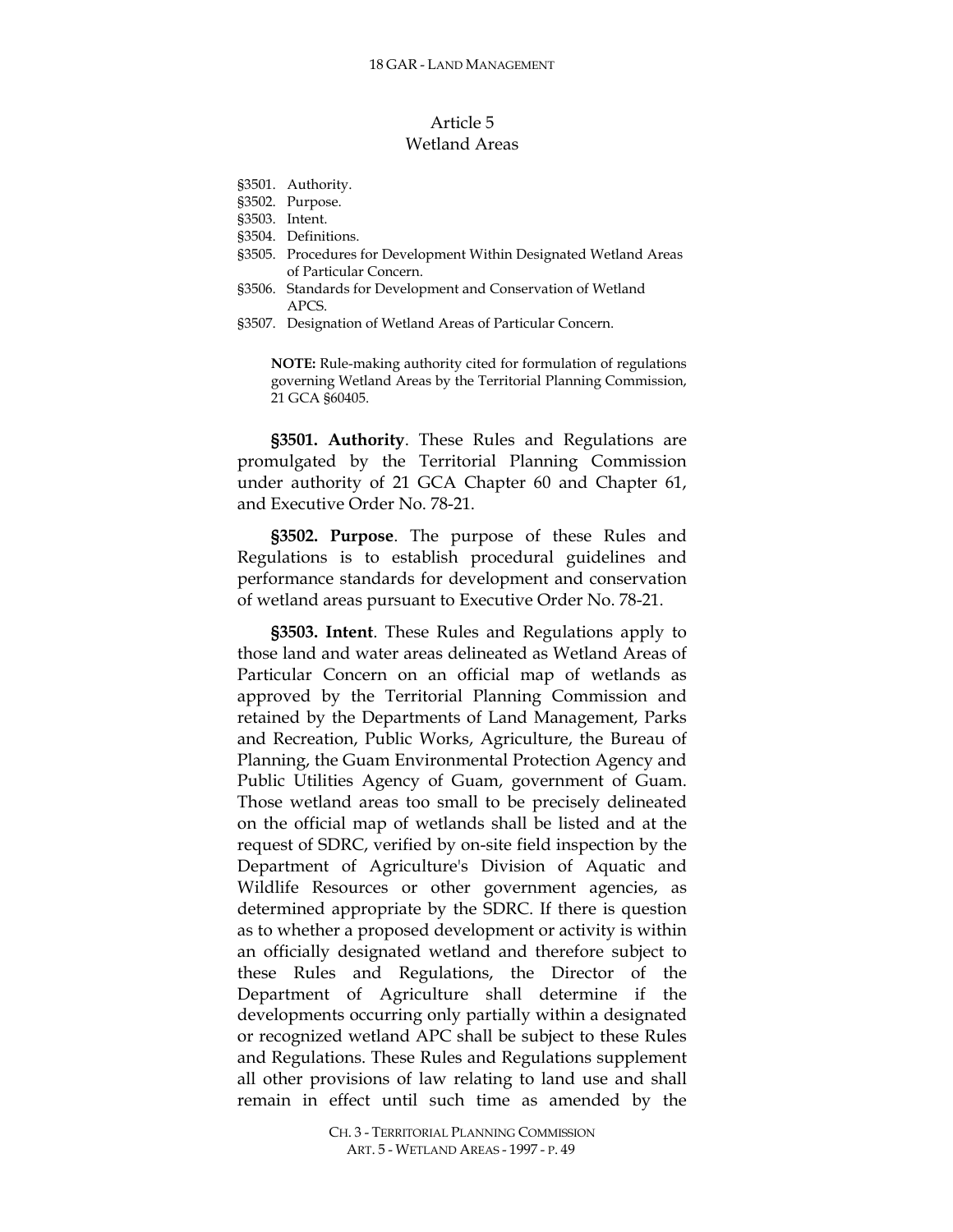Territorial Planning Commission. These Rules and Regulations shall apply to all developments on government of Guam or private lands. Compliance with these Rules and Regulations should precede submittal of applications for permits from the U.S. Army Corps of Engineers for development within wetlands. However, issuance of a permit for development within a wetland by the Territorial Planning Commission shall not preclude the U.S. Army Corps of Engineers from denying an application for development within such wetland area under §404 of the Federal Water Pollution Control Act, as amended.

**§3504. Definitions.** (a) *Area of Particular Concern (APC)*: A specifically designated geographic area where the presence of unique or significant natural resources, geologic constraints, hazards or other exceptional geographic characteristics warrants and requires the application of extraordinary regulatory or management measures in order to insure the retention of such exceptional qualities or to insure the health, safety and welfare of the general public.

(b) *Wetland:* Those areas that are inundated by surface or ground water with a frequency sufficient to support and under normal circumstances does or would support a prevalence of vegetative or aquatic life that requires saturated or seasonally saturated soil conditions for growth and reproduction. Wetlands generally include swamps, marshes, mangroves, natural ponds, surface springs, estuaries and similar such areas.

(c) *Development*: Means the placement or erection of any solid material or structure; discharge or disposal of any dredged material or of any gaseous, liquid, solid or thermal waste; grading, removing, dredging, mining or extraction of any materials; change in the density or intensity of use of land, including, but not limited to, subdivision of land and any other division of land including lot parcelling; change in the intensity of use of water, ecology related thereto or of access thereto; construction or reconstruction, demolition or alteration of the size of any structure, including any facility of any private, public or municipal utility, and the removal of significant vegetation.

(d) *Environmental Impact Assessment (EIA):* A detailed description of a proposed action including: Information and technical data adequate to permit a careful analysis of environmental, economic and social impacts; discussion of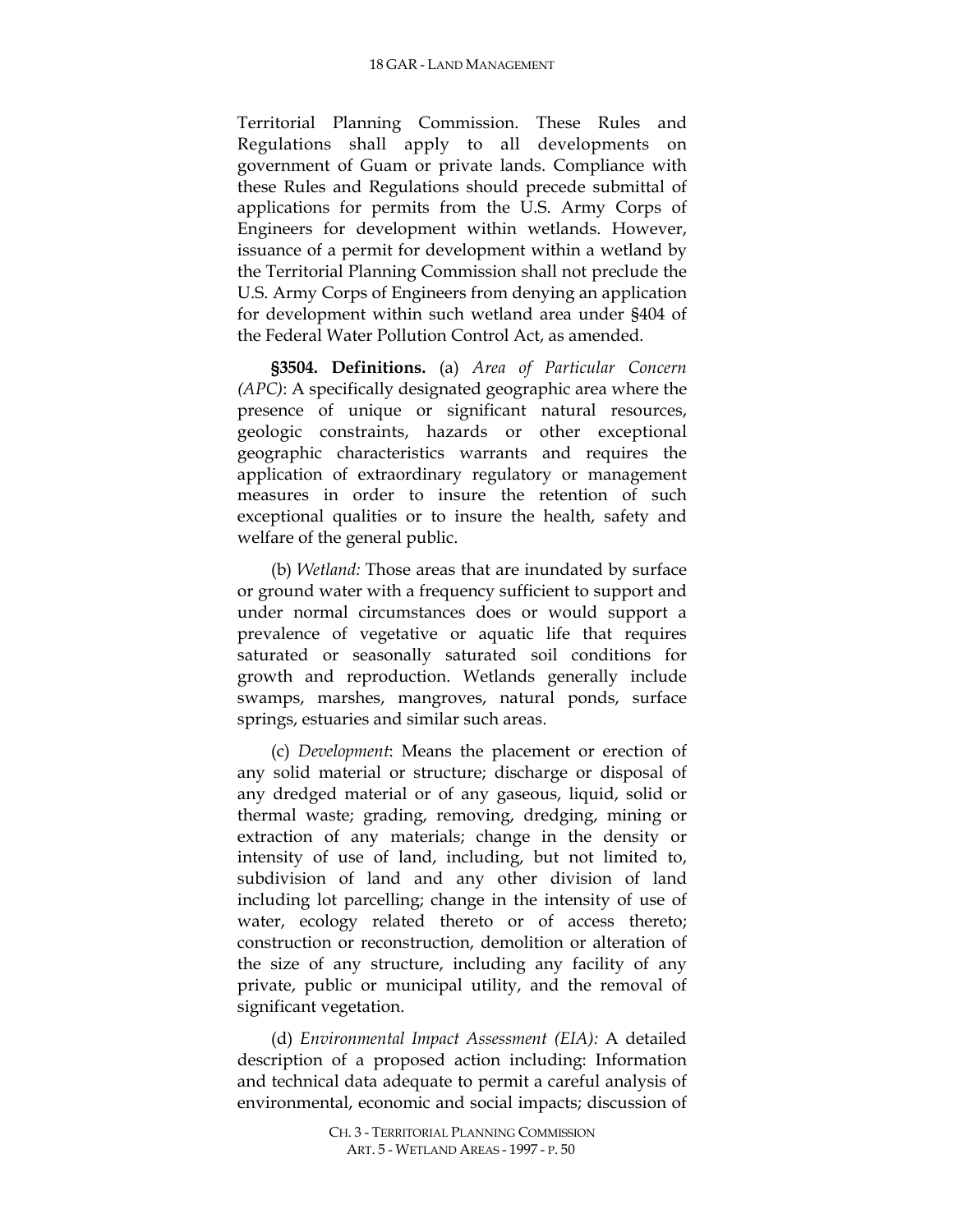the probable impact on the environment and any direct or indirect consequences that may result from the action; any adverse effects that cannot be avoided; alternatives to the proposed action that might avoid some or all of the adverse environmental effects; assessment of the cumulative long-term effects of the proposed action including its relationship to short-term use of the environment in comparison with long-term productivity and irreversible or irretrievable commitments of resources.

(e) *Aquaculture Facility:* A facility for the culture or commercial production of aquatic plants and animals for food sales and distribution.

(f) *Threatened and Endangered Wildlife*: Species of plants and animals:

(1) determined by the Department of Agriculture's Division of Aquatic and Wildlife Resources to be of such limited numbers as to be in immediate danger of extinction or reduction to a critically low population level on Guam if faced with continued habitat reduction or alteration; or

(2) so designated by the U.S. Department of Interior's Fish and Wildlife Service on the latest list of "Endangered and Threatened Wildlife and Plants."

(g) *Commission:* Means the Territorial Planning Commission.

(h) *Industrial, Commercial and Residential Development*: Means such development as described under the Zoning Law, Title XVIII, Government Code of Guam as permissible uses under, respectively, the "M1" and "M2," "C" and "R1 and R2" zones.

**§3505. Procedures for Development Within Designated Wetland Areas of Particular Concern.** (a) Before issuance of any permit for development within a wetland APC, a tentative plan for the proposed development shall be submitted to the Territorial Planner including a thorough description of the proposed development and the following specific information:

(1) The name and address of the owner or owners of record, of the developer and of the person preparing the map.

(2) Date, north arrow and scale.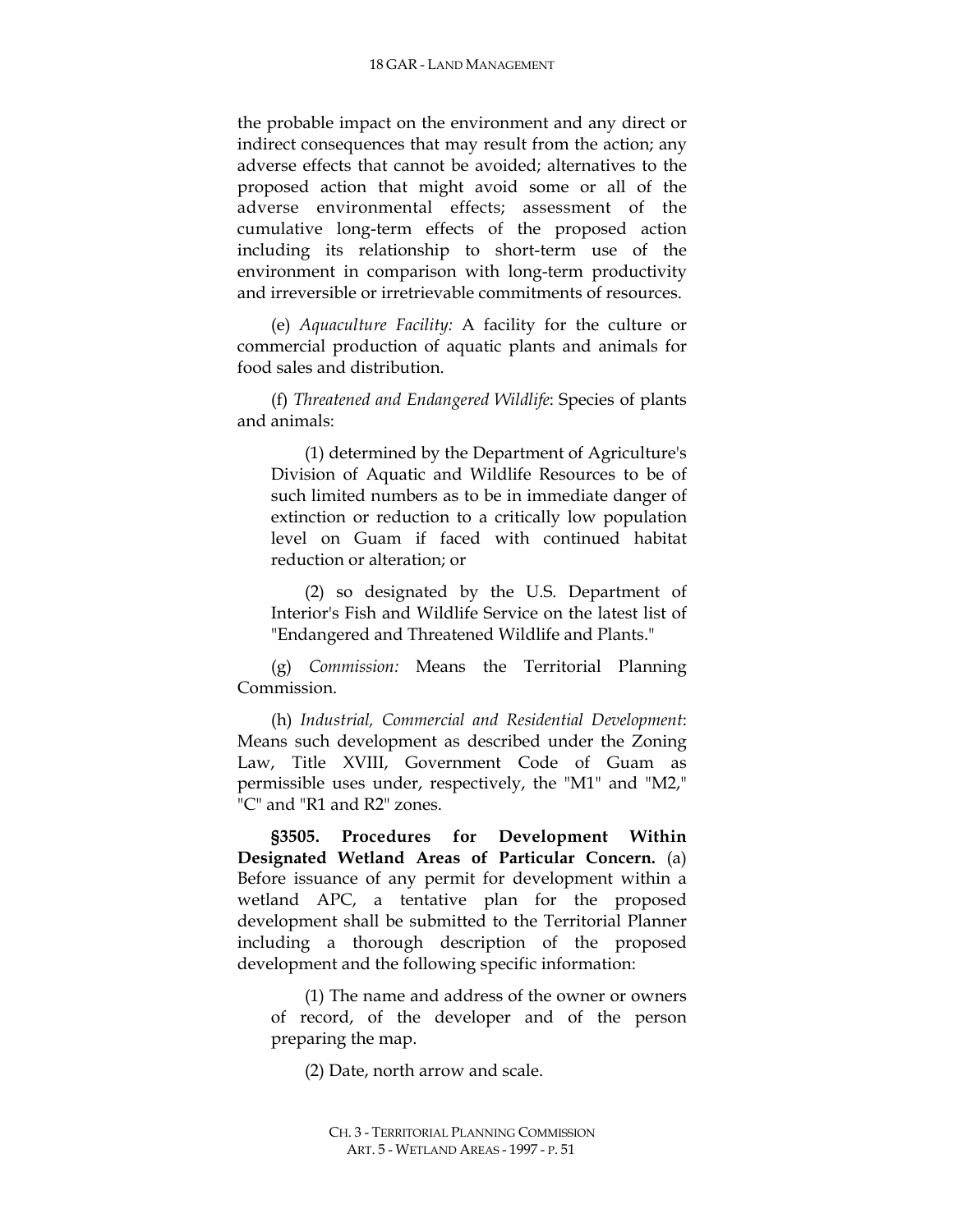(3) A key map locating the development in relation to surrounding areas.

(4) The exact length and bearing of the exterior boundaries of the development which data shall be referenced to the "Guam Geodetic Triangulation Control Network" or such alternative system of triangulation control as the Territorial Surveyor may direct.

(5) The accurate placement and outline of structures existing on the site.

(6) The location, names and existing widths of adjacent street right-of-way.

(7) Topography with contour intervals of two (2) feet.

(8) The location and dimensions of all known existing easements and reservations.

(9) The location of existing utilities and drainage facilities located within or adjacent to the proposed development.

(10) The approximate layout and approximate dimensions of each structure, facility or use proposed within the development.

(11) Areas intended to be reserved for public use.

(b) A tentative plan of the proposed development shall be prepared in sufficient detail so as to permit its complete analysis by the Commission. The tentative plan for any project other than a single-family dwelling unit shall include a schedule indicating the approximate dates when construction or development stages are planned to begin and be completed. The Commission or Territorial Planner at the request of another government agency or department, may require submittal of detailed construction drawings and/or preparation of an EIA for analysis prior to issuance of any clearing, grading, building or other permits.

(c) A performance bond or undertaking may be required by the Commission for any development undertaken pursuant to an approved tentative plan within a wetland. The amount of the bond shall be one hundred ten percent (110%) of the infrastructure costs of the project, and not less than Two Thousand Dollars (\$2,000.00). The entire bond or any undertaking of any portion thereof shall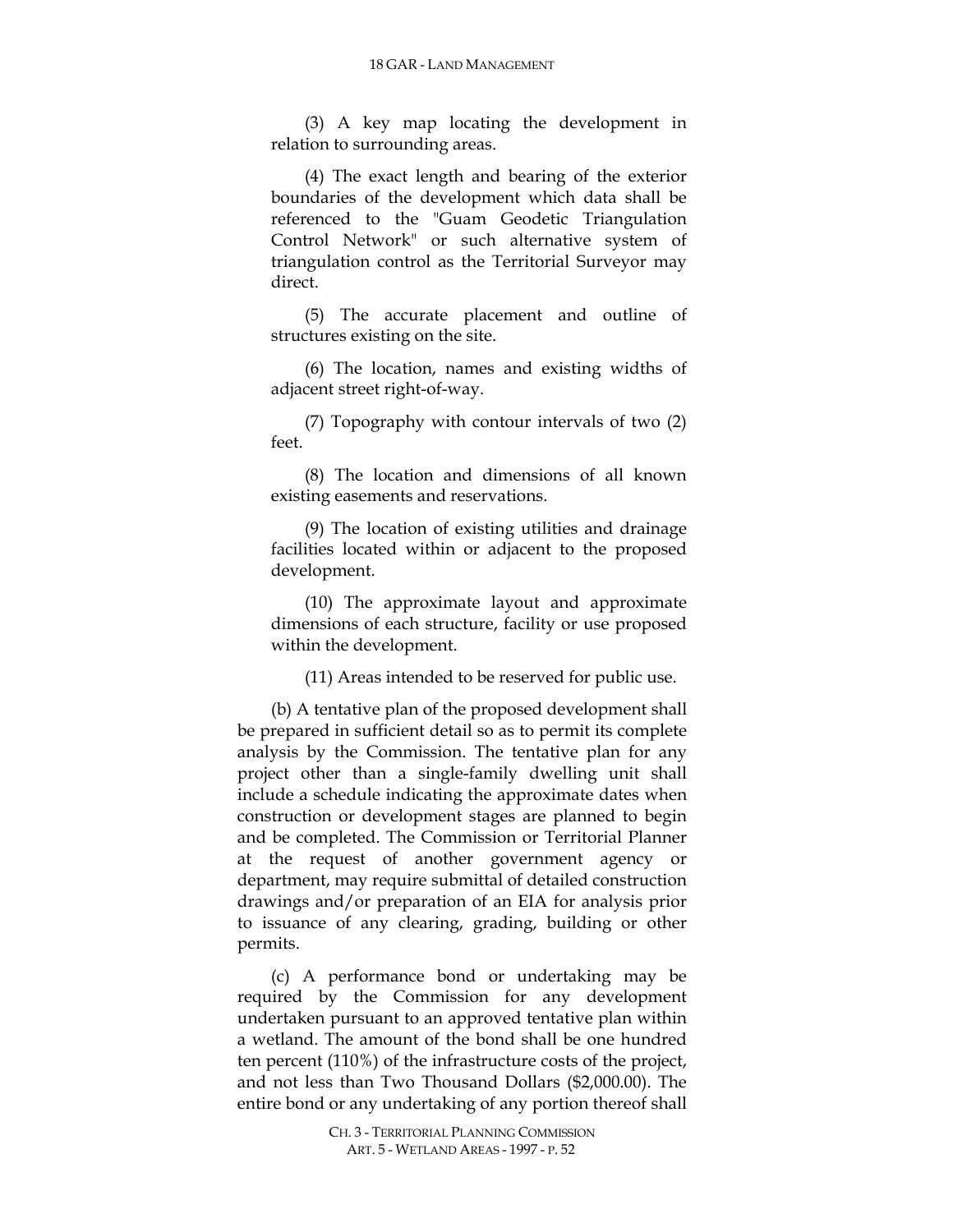be forfeited as determined by the Commission for failure to comply with any applicable wetland, water quality or zoning regulation except as allowed for under a variance or other legal exception from such requirements. The entire bond or any portion thereof shall be forfeited as is required to complete the site preparation and infrastructure features or restoration of the project should these not be completed by the developer.

(d) Upon certification by the Territorial Planner that such complete and accurate information as required and requested has been provided, such documents shall be submitted to the Subdivision and Development Review Committee as established under Executive Order No. 78-2, and the Department of Agriculture, Division of Aquatic and Wildlife Resources.

(e) The Subdivision and Development Review Committee shall receive comments from the Bureau of Planning, Department of Public Works, Department of Land Management, Department of Parks and Recreation, Guam Environmental Protection Agency, Department of Agriculture's Division of Aquatic and Wildlife Resources and other agencies indicating interest in a particular development proposal, prior to submittal of recommendations to the Commission. Comments should be submitted before or on the date of the schedule SDRC meeting when the development proposal is to be reviewed, but will be accepted up until the time of the scheduled Commission meeting in which the project is to be presented for review.

(f) The Commission shall either approve, including approval with conditions, or disapprove in whole or in part the proposed tentative development plan. Upon receipt of approval by the Commission for development within the wetland, the applicant should apply for such other permits as may be required by the Federal government.

(g) If a field inspection by relevant local or federal agencies concludes that the development has not adhered to all applicable rules and regulations, or conditions imposed by the Commission, the Attorney General shall take such action as necessary to ensure compliance with such requirements. Penalties for violation of these Regulations shall be the same as for violations of the Seashore Protection Act, 21 GCA Chapter 63.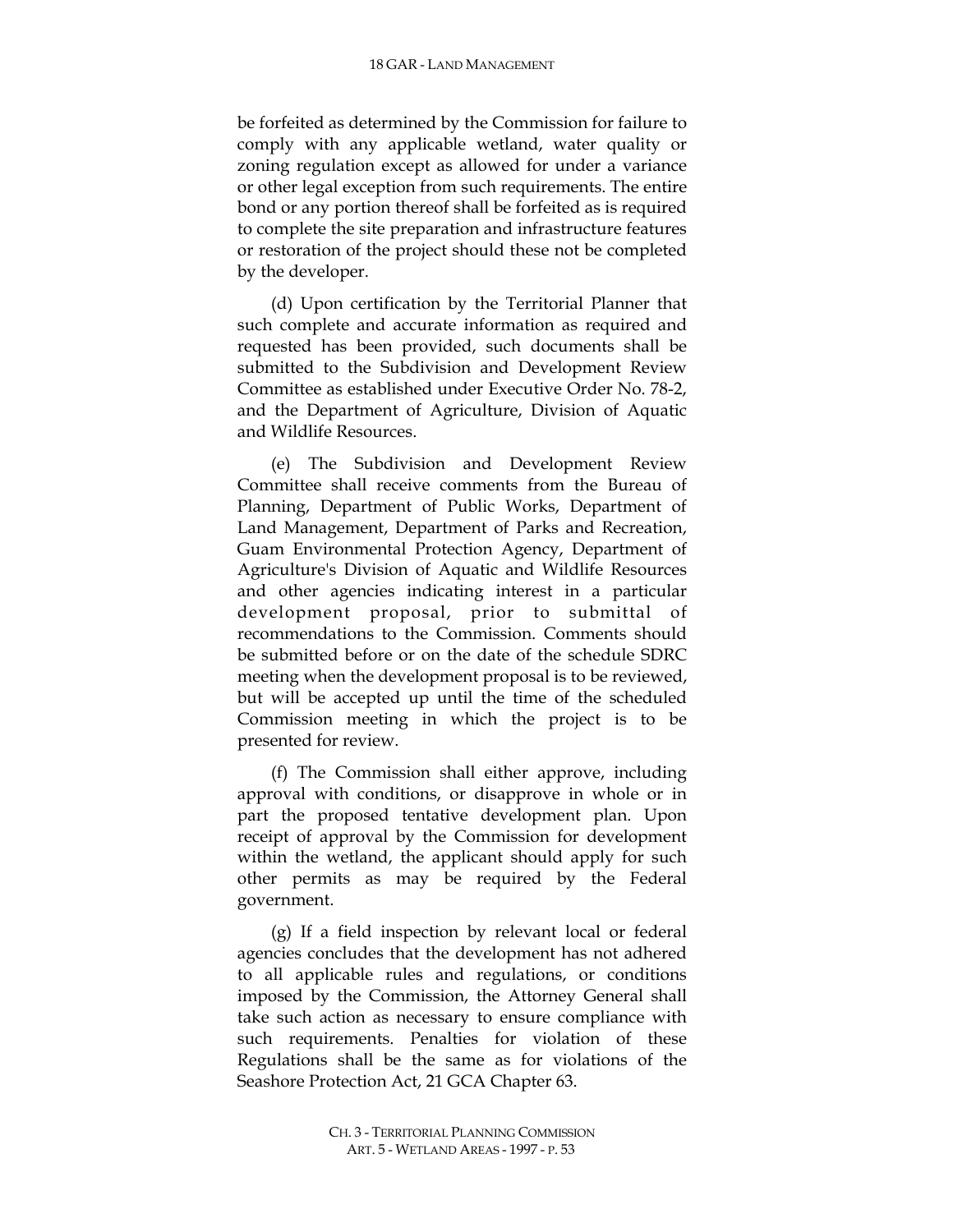(h) Any expansion or alteration of an approved project, which exceeds fifty percent (50%) of the physical value of the original structure or development, shall require application for a new Wetland Permit from the Commission.

(i) Upon Commission approval of an EIA or tentative plan for a proposed commercial development within a wetland APC, the developer may be requested to demonstrate that sufficient funding is available for the project, prior to issuance of a Wetland Permit.

(j) During all phases of a proposed development project and application for permit, the land area shall be open for inspection by all interested agencies or parties.

(k) If a development project is not completed or operations totally cease within a prescribed time period, if any, indicated on the approved permit, the developer shall be required to restore the natural appearance and biological character of the wetland to its condition prior to institution of the development to the maximum extent practicable.

(l) The comments submitted to the Commission, by government of Guam agencies, on requests for development within wetlands, as summarized by the Executive Secretary of the Commission shall constitute the government of Guam's position on such projects for the purpose of providing comment to the U.S. Army Corps of Engineers under their permit process for wetland development.

(m) Variances to such procedures and standards as outlined in these Rules and Regulations may be granted by the Commission only upon written findings that the applicant satisfies all of the four (4) criteria for granting of zoning variances under 21 GCA §616§7 (a)-(d).

**§3506. Standards for Development and Conservation of Wetland APCS.** (a) All development within a wetland APC shall comply with all air and water quality, erosion and sedimentation control standards and other applicable pollution standards as promulgated by the Guam Environmental Protection Agency.

(b) Wetland acreage shall not be reduced by filling or dumping material over submerged areas unless issued a Wetland Permit by the Commission.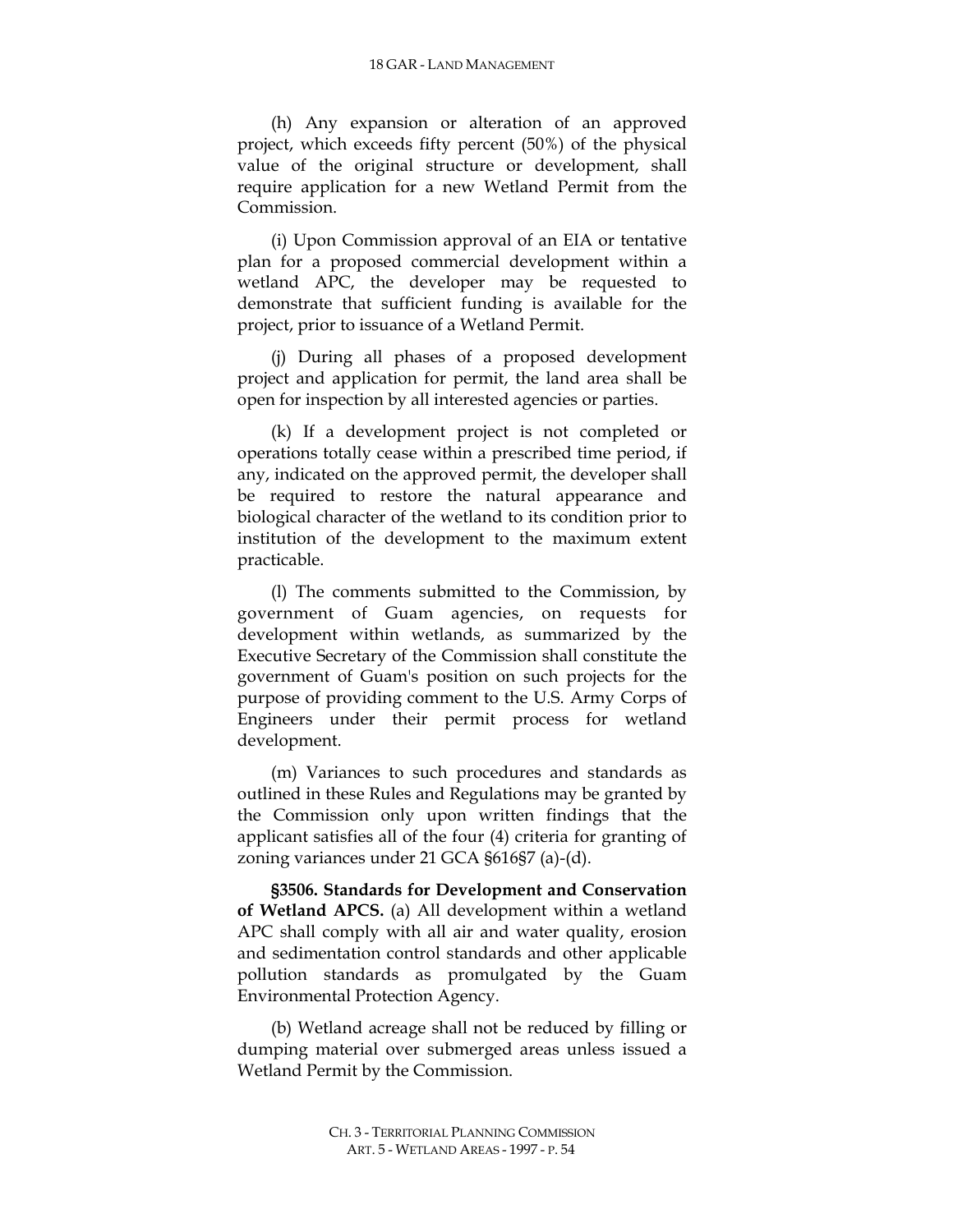(c) Wetlands shall not be graded, dredged or subject to removal of large areas of productive plant life unless issued a Wetland Permit by the Commission.

(d) The flow of water within or into wetlands shall not be altered so as to adversely effect the wetland by blocking or channelizing rivers (within or upstream from the wetland) or tidal flow, or reducing natural spring discharge unless issued a Wetland Permit by the Commission.

(e) Any development which substantially increases the potential for damaging flooding of properties within or adjacent to the wetland shall not be permitted within a wetland APC.

(f) Development of any structure subject to damage, or posing a health or safety threat to the public or the wetland environment, due to flooding of the wetland shall not be permitted within a wetland APC.

(g) Any developments, including aquaculture facilities existing within wetland APCs, at the time rules and regulations for wetland APCs are promulgated, do not require a Wetland Permit for existing use and structures, and are not subject to restoration requirements.

(h) Proposed aquaculture operations, expansion of existing aquaculture operations and/or reactivation of aquaculture sites within wetland APCs shall require preparation of an EIA prior to issuance of a Wetland Permit by the Commission.

(i) Proposed ponding or storage facilities; industrial, residential or commercial development may be permitted within wetland APCs only upon a finding by the Commission that no feasible alternative sites exist and that such development is dependent on location within a wetland.

(j) Passive recreational and educational uses and structures such as unpaved foot trails, interpretive signs, elevated walkways, portable tables, etc., within wetland APCs shall not require Wetland Permits, but shall be subject to applicable Department of Parks and Recreation rules and regulations and Department of Agriculture hunting regulations.

(k) Hunting, removing or otherwise disturbing threatened or endangered wildlife or plants within wetland APCs is prohibited unless such actions are in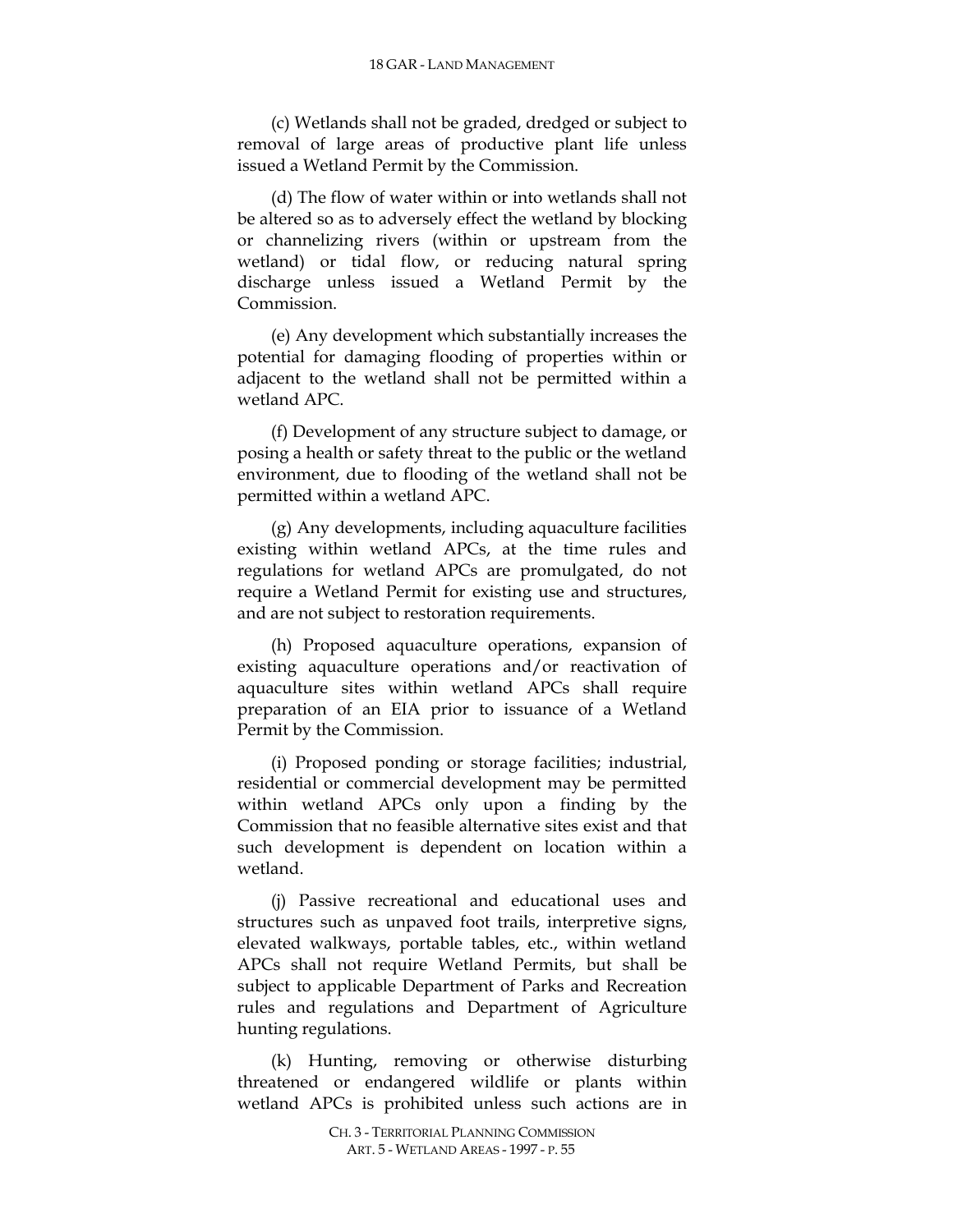compliance with the rules and regulations of the Department of Agriculture and such actions are essential to the health, safety and welfare of the general public and alternative actions are not feasible. Removal of small amounts of non-threatened or non-endangered wildlife for non-commercial home consumption or medicinal use does not require issuance of a Wetland Permit.

**§3507. Designation of Wetland Areas of Particular Concern**. (a) The Commission shall designate as initial wetland areas of particular concern those wetlands identified on the Bureau of Planning's Community Design Maps, as approved by the Governor, and those mangrove strands and wetlands delineated in the Army Corps of Engineers' Inventory and Mapping of Wetland Vegetation in Guam, Tinian and Saipan, June, 1977 and the Appendix of the Bureau of Planning's Atlas of the Reefs and Beaches of Guam, 1976.

(b) Subsequent proposed additions, deletions or revisions to these initial wetland APC designations shall be submitted to the Territorial Planner who shall circulate such proposed changes to SDRC member agencies, the Department of Agriculture and the U.S. Army Corps of Engineers, and other interested agencies or, upon request, private parties.

(c) Upon review by all SDRC members and other interested agencies the proposed wetland APC shall be submitted to the Commission with recommendations for approval, disapproval or modification. The Commission, upon holding a public hearing in the Commissioner's Office nearest the subject wetland areas in which at least ten (10) days notice is provided in a newspaper of general circulation, shall either approve, disapprove or approve with modifications the requested wetland APC designation.

(d) All initially and subsequently approved wetland APCs shall be officially noted and recorded by the Department of Land Management and the Bureau of Planning on official wetland APC maps. Copies of such official wetland APC maps shall be available to the general public and shall be provided to and retained by all SDRC member agencies.

**NOTE:** Adopted and filed October 1981.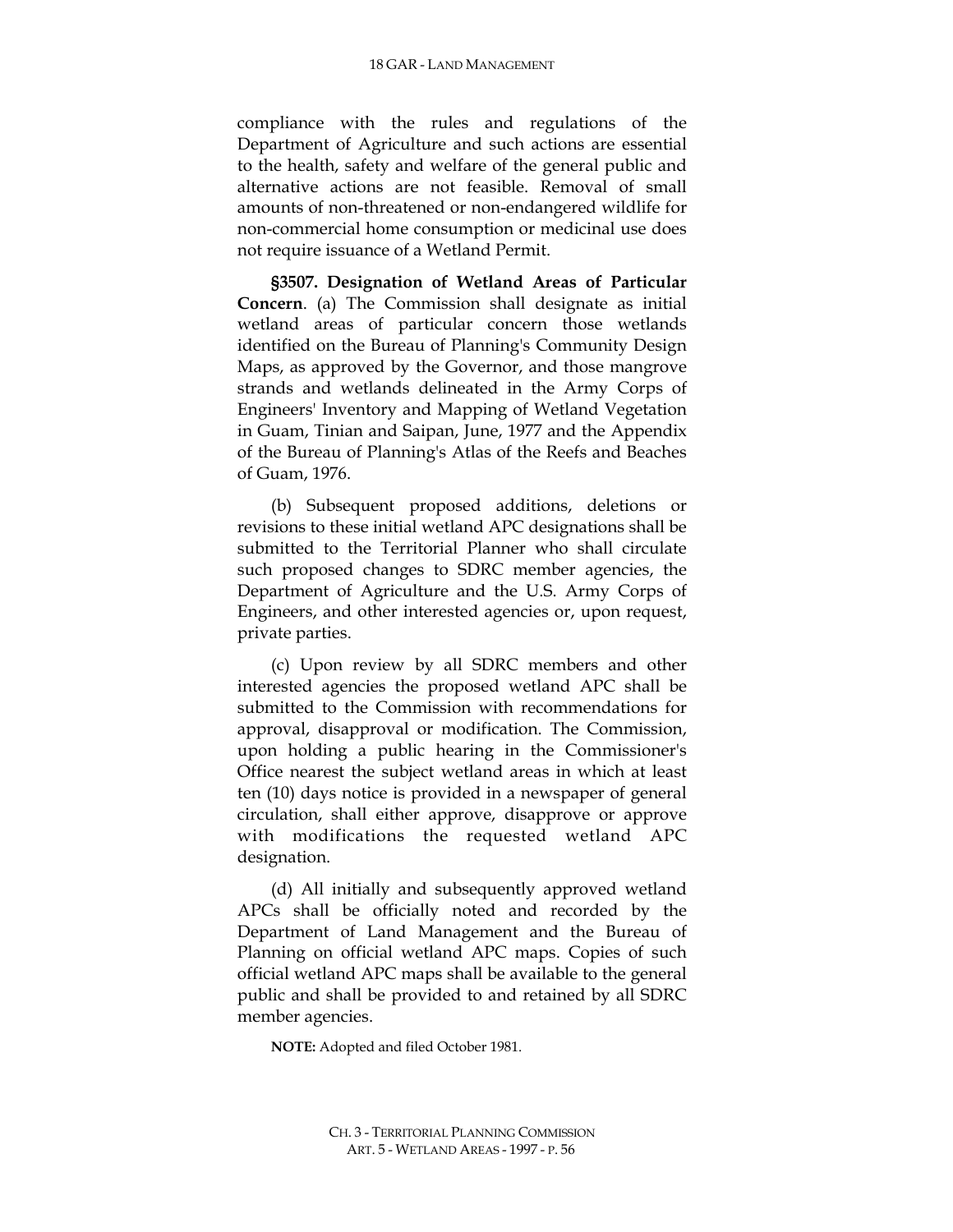#### 18 GAR - LAND MANAGEMENT

# Article 6 Regulations Pertaining to Submission, Review and Adoption of Elements of the Comprehensive Development Plan

| \$3601. | Legislative Authority |
|---------|-----------------------|
| §3602.  | Definitions           |
| §3603.  | Plan Preparation      |
| §3604.  | Plan Submission       |
| §3605.  | <b>Plan Review</b>    |
| §3606.  | Plan Adoption         |
| §3607.  | Plan Implementation   |
| §3608.  | Plan Update           |
| §3609.  | Severability.         |

**§3601. Legislative Authority**. These Rules and Regulations are promulgated pursuant to 5 GCA §1203.

**§3602. Definitions.** (a) *Council* means the Territorial Planning Council.

(b) *Public Meeting* means a gathering of members of the public called together by an applicant for the purpose of obtaining input in the development of a plan.

(c) *Public Hearing* means a gathering of members of the public called together by an applicant and the Council for the purpose of obtaining input on the approvability of a plan.

(d) *Plan* means any public document that specifies long-range actions to be taken by the government and its agencies in pursuit of identified goals and objectives. Such plan shall have a duration of more than one (1) year but shall not include physical construction plans.

(e) *Plan Element* means a component of the comprehensive development plan as specified in 5 GCA §1210.

(f) *Act* means Public Law 20-147.

(g) *Council Staff* means those individuals employed to provide support to the Council, under the supervision of the Director of the Bureau of Planning.

(h) *Incomplete Plan* means any plan that does not satisfy the requirements and concerns of the Council.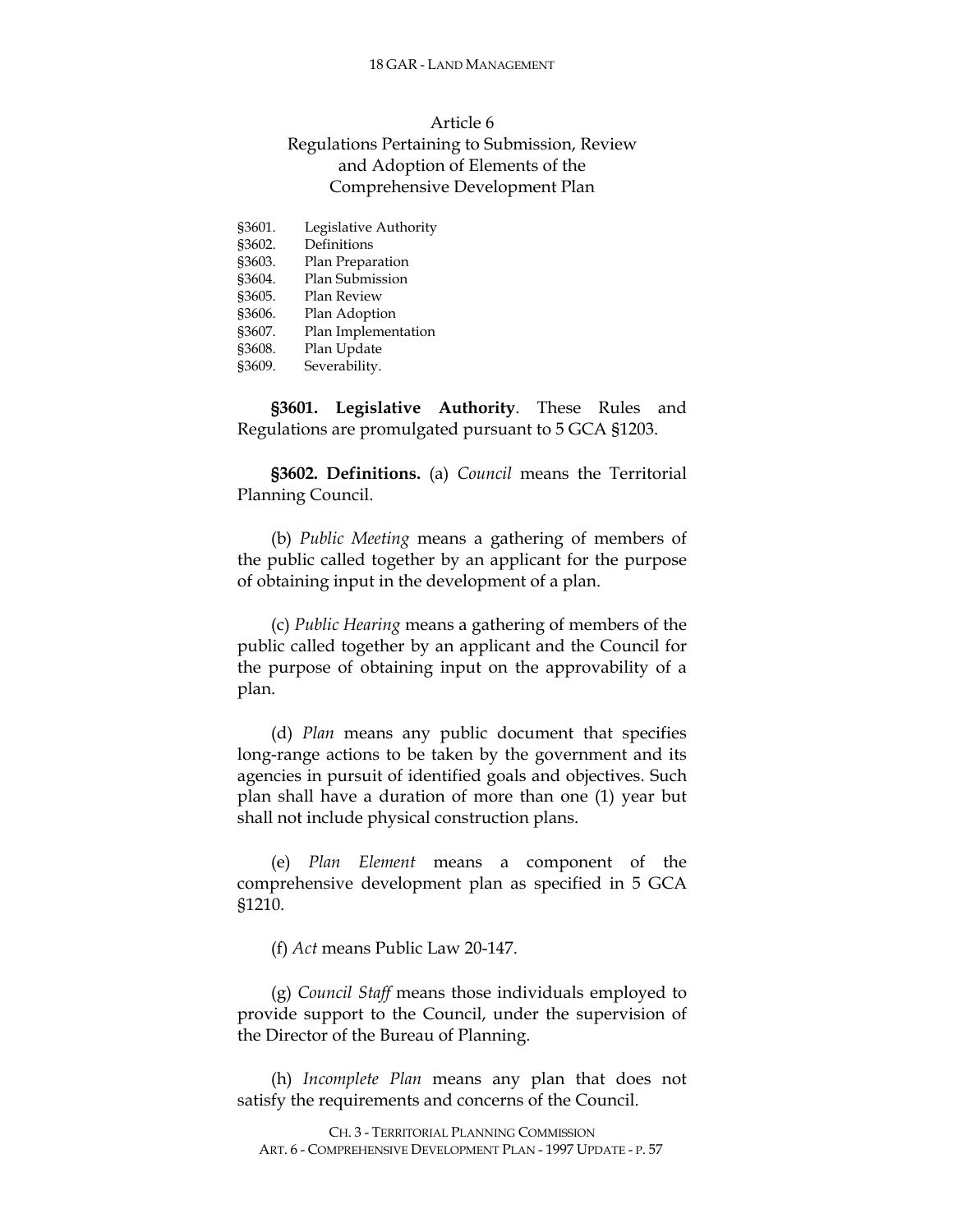#### 18 GAR - LAND MANAGEMENT

(i) *Applicant* means any agency (including autonomous) of the Government of Guam that prepares plans defined in subsection (e) and any private group or individual that requests the Council to include a plan that meets the definition of subsection (e) as an element of the Comprehensive Development Plan.

**§3603. Plan Preparation.** (a) It is the policy of the Council that the public be afforded maximum opportunity to participate in the preparation of the Comprehensive Development Plan and elements thereof.

(b) At least one public meeting shall be held at the start of the plan preparation process to obtain public input on the problems and issues to be addressed in the plan.

(c) At least one public meeting shall be held to obtain public input in the identification of policies and recommendations to be contained in the plan.

(d) No plan shall be submitted to the Council until the requirements of this section have been satisfied unless the applicant can demonstrate to the satisfaction of the Council that the plan was substantially complete before these rules and regulations took effect.

**§3604. Plan Submission.** (a) Not later than thirty (30) calendar days after compliance with 5 GCA §1214 of the Government Code of Guam which provides for affected agency input, the plan and supporting documents shall be submitted to the Council via the Council's staff by the applicant.

(b) Thirteen (13) copies of the following shall be submitted to the Council by the applicant:

(1) A synopsis of the plan;

(2) An attendance record where applicable for each public meeting;

(3) A synopsis of each public meeting to contain a summary of public input received;

(4) A listing of agencies which provided comments and a synopsis of agency responses;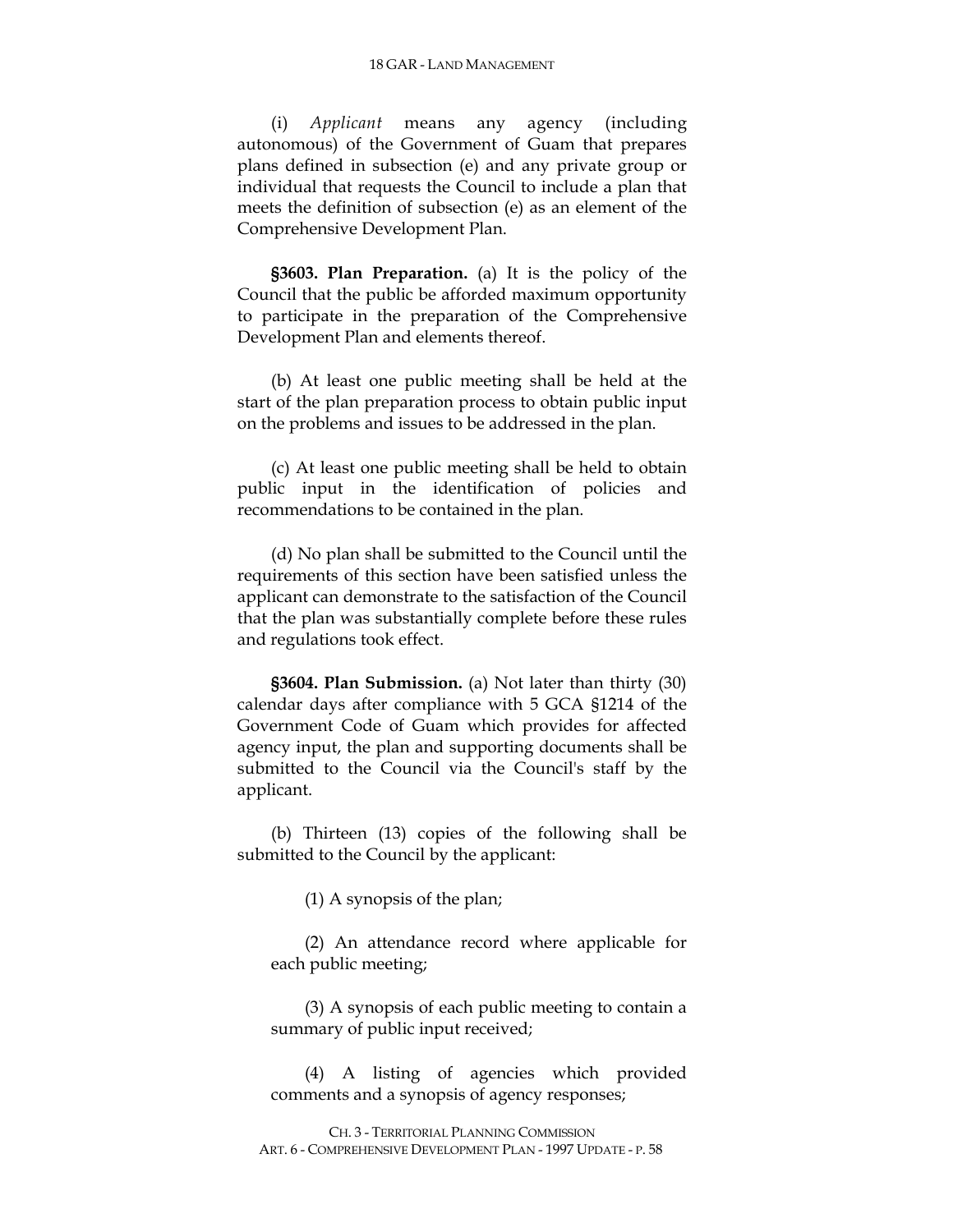(5) The entire plan.

**§3605. Plan Review.** (a) The Council recognizes that certain legally-mandated plans are already required to be heard publicly under the laws or regulations dealing with these plans. It is the Council's intent that hearing requirements be consolidated to reduce time and expenses while still affording maximum opportunity for public input.

(b) Within 20 calendar days after receipt of the plan and supporting documents, the Council shall meet to discuss the plan and to determine whether or not public hearing(s) can be held on the plan.

(c) Should the Council determine that the plan cannot be publicly heard, the Council shall deem the plan incomplete and return it to the applicant with a specific listing of the plan's deficiencies.

(d) Should the Council determine that the plan can proceed to public hearing(s), the Council shall set the time(s), date(s) and location(s) of the hearing(s) and so notify the applicant. The Council shall announce the public hearing(s) by notifying the media and publishing advertisements in a newspaper of general circulation on Guam, ten (10) calendar days and one (1) calendar day prior thereto. In no event shall the hearing(s) be held more than forty-five (45) working days after receipt of a complete plan by the Council.

(e) One (1) Council member, as determined by the Chairman, shall preside at such hearing(s) to accept public input on the plan.

(f) The applicant shall present the plan at the hearing(s) and shall field any questions on such plan.

(f) The Council staff shall provide other support services as required.

**§3607. Plan Adoption.** (a) Within twenty (20) calendar days after the last public hearing on a plan, the Council shall meet to develop its recommendations to the Governor.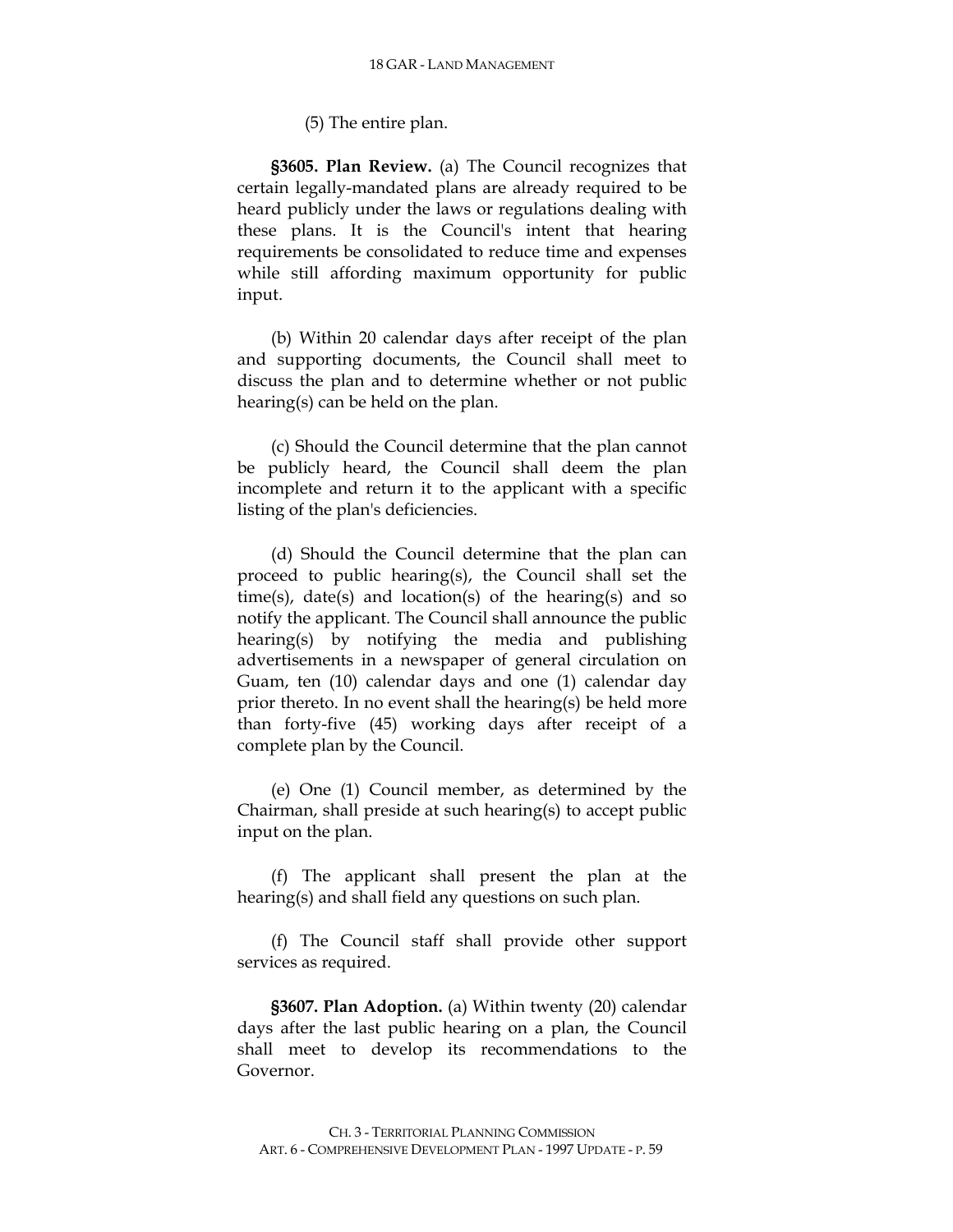#### 18 GAR - LAND MANAGEMENT

(b) Within thirty (30) working days after the last public hearing on a plan, the Council shall submit detailed recommendations to the Governor, including minority dissenting opinions, for approval, disapproval, revision, amendment, or referral to specific agencies or groups for further study and review, and shall include a summary of testimony at the public hearing(s) or received in writing.

(c) Action on the plan will be taken by the Governor and the Legislature as specified in 5 GCA §1207.

**§3608. Plan Implementation.** (a) The applicant shall be principally responsible for implementing an approved plan. Status reports on plan implementation shall be submitted by the applicant to the Council every six (6) months after plan approval by the Legislature. These reports shall specify the status of the projects identified in the plan; the status of actions taken by other agencies to implement recommendations contained in the plan; funding requirements to be accommodated by the applicant, other agencies or the Council; and any amendments required to the plan.

(b) The Council, through it's staff, shall be responsible for overseeing plan implementation to include coordination between the applicant and other agencies that possess responsibilities for implementing sections of the plan. The staff shall provide periodic reports to the Council during the regular meetings of the Council.

**§3609. Plan Update**. (a) All plans shall be updated three (3) calendar years after approval by the Legislature. Should circumstances warrant an earlier update, the Council shall so inform the applicant at the earliest possible time to allow the applicant to obtain necessary funding. The procedures specified in these Rules and Regulations shall be followed for developing, reviewing and approving plan updates.

**§3610. Severability.** (a) If any part or section of these regulations is declared to be invalid by a court of law or administrative tribunal for any reason, the rest of these regulations shall not be affected thereby and shall remain valid and enforceable.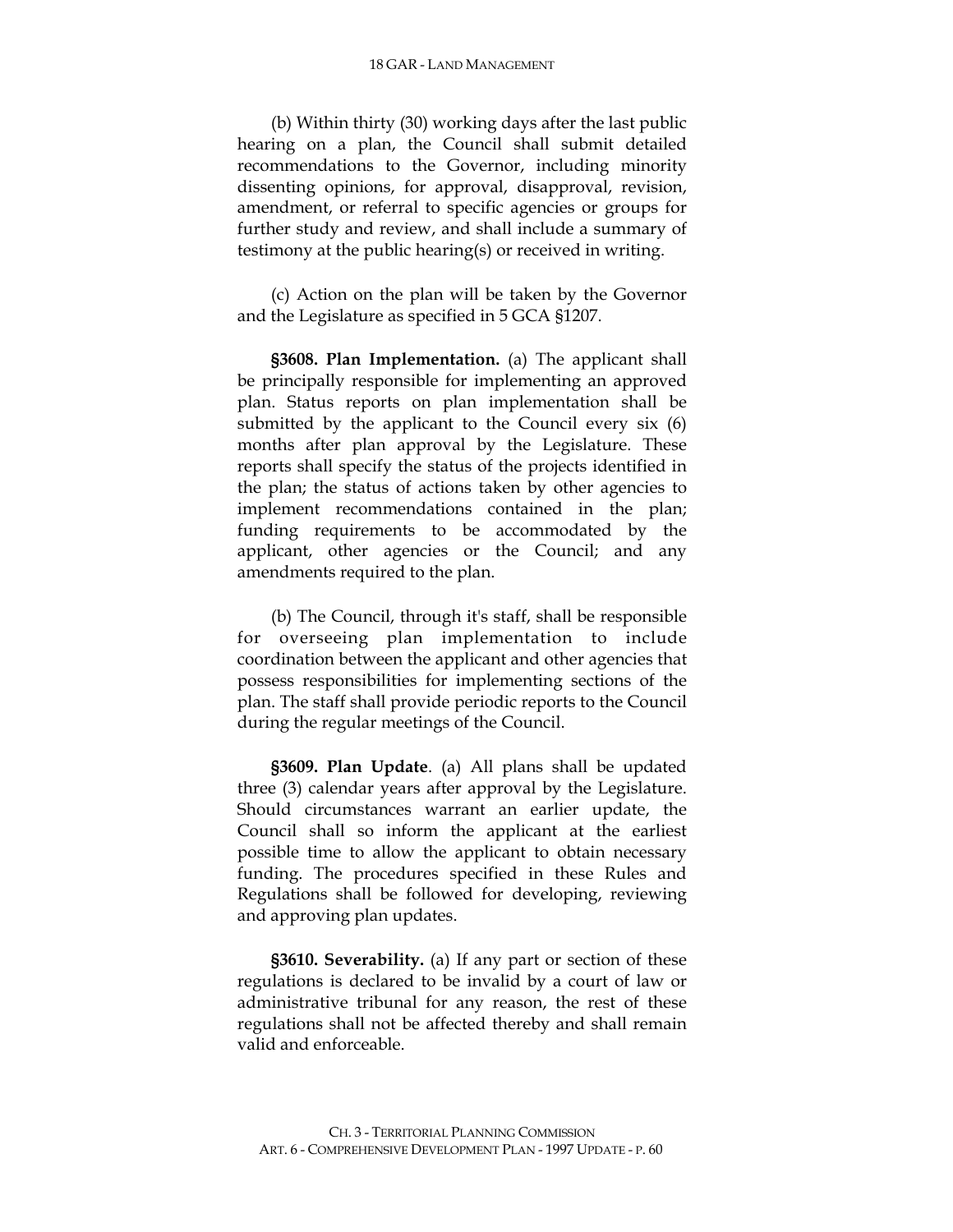# Article 7 Development Review Committee

| \$3701. | Authority                                     |
|---------|-----------------------------------------------|
| §3602.  | Official Name                                 |
| \$3603. | Purpose                                       |
| \$3604. | Organization                                  |
| \$3605. | Duties and Functions                          |
| \$3606. | Support Staff                                 |
| §3607.  | Meetings                                      |
| \$3608. | <b>Application Procedure</b>                  |
| §3609.  | Approval of Agendas                           |
| \$3610. | Voting                                        |
| §3611.  | Order of Business                             |
| \$3612. | Parliamentary Procedures - The Rules of Order |
| \$3613. | Amendments                                    |

**NOTE:** The original Development Review Committee Rules were promulgated through the administrative adjudication process and submitted to the Guam Legislature on November 14, 1990.

**§3701. Authority.** These Rules are promulgated under the authority of Executive Order 90-09, May 25, 1990 (See Appendix A); Executive Order 92-06, February 21, 1992 (See Appendix B); and the Administrative Adjudication Law (Title 5 Guam Code Annotated, Section 9100, et seq.)

**§3702. Official Name.** The official name of the Committee shall be the Development Review Committee, referred to as DRC or Committee. The official name of these rules and regulations as promulgated under the authority of Executive Orders 90-09 and 92-06 shall be the Development Review Committee Rules and Regulations.

**§3702. Purpose.** The Committee is an entity formulated for the purpose of providing the Territorial Land Use Commission/Territorial Seashore Protection Commission (TLUC/ TSPC/Commission) with technical and professional review, analysis, advice, and individual agency positions concerning various development activities on Guam. Such agency positions shall demonstrate the performance of the following prior to a proposed development being forwarded to and decided upon by the TLUC/TSPC. Within its mandated area of authority, each DRC agency shall:

(a) Ensure compliance with regulatory standards, procedures, policies, rules and regulations;

(b) Ascertain the overall environmental, socioeconomic, infrastructural and cultural impact of proposed projects;

CH. 3 - TERRITORIAL PLANNING COMMISSION ART. 7 - DEVELOPMENT REVIEW COMMITTEE - 1997 UPDATE - P. 61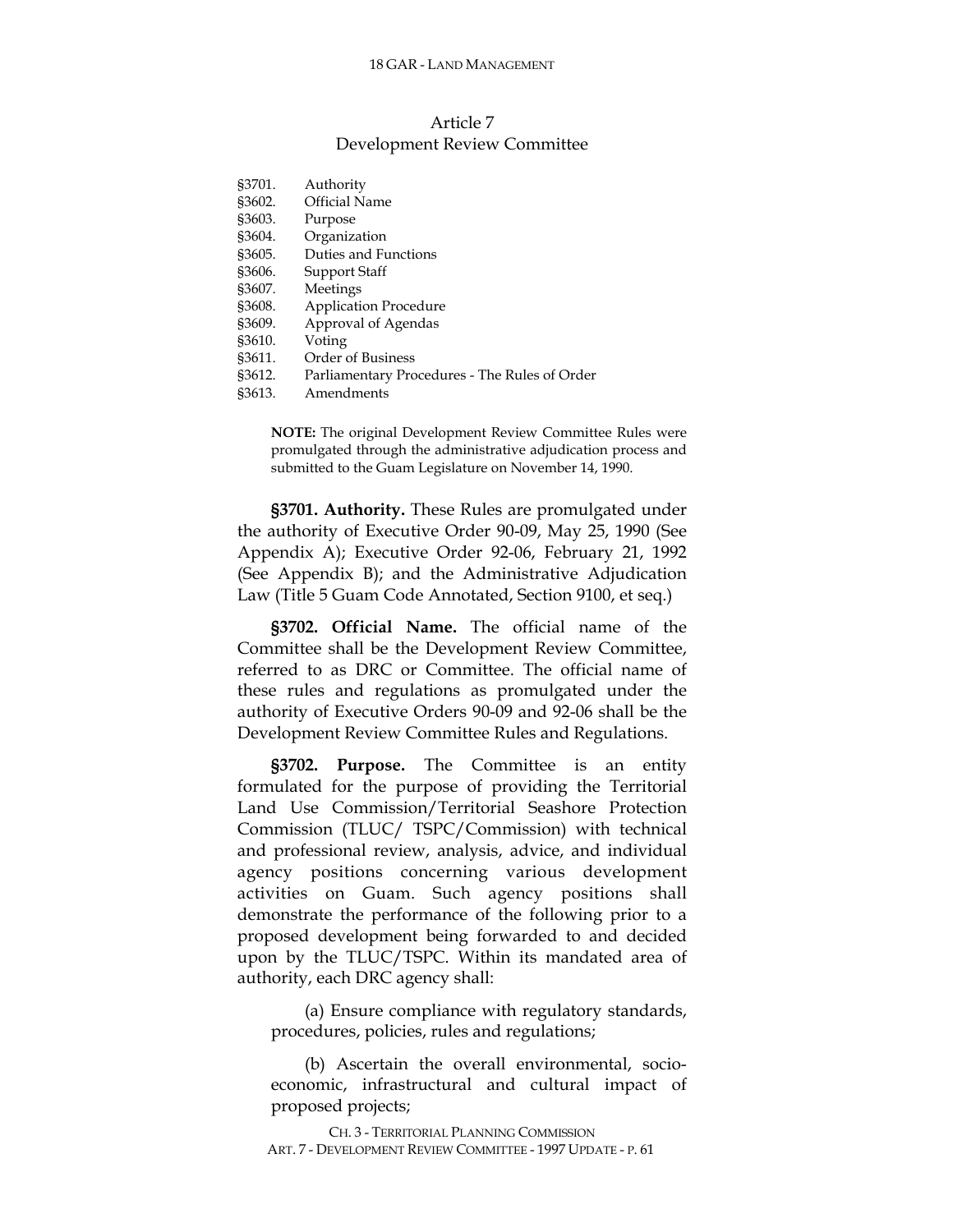(c) Evaluate alternative development activities or subdevelopment alternatives with applicant/developer/petitioner to provide the best development plan for the community;

(d) Assist other DRC member agencies and other government agencies in establishing social, physicalinfrastructural, economic, and cultural programs and standards for the proper development of Guam's present and future growth;

(e) Develop and provide official position statements by government of Guam agencies on applications submitted under the Zoning and Subdivision Laws, the Territorial Seashore Protection Act and other such laws as may be enacted by the Legislature

**§3704. Organization.** (a) **Voting Members.** Voting members as defined in Executive Orders 90-09 and 92-06 are:

(1) Planning Division, Department of Land Management; the Territorial Planner shall be the Chairperson;

(2) Building Permit Section, Department of Public Works;

(3) Department of Public Works (other than Building Permits Section);

(4) Guam Environmental Protection Agency;

(5) Department of Parks and Recreation;

(6) Public Utility Agency of Guam;

(7) Bureau of Planning;

(8) Chamorro Language Commission;

(9) Department of Agriculture;

(10) Department of Commerce;

(11) Guam Fire Department;

(12) Department of Public Health and Social Services.

(b) **Ex-Officio Members.** Ex-Officio members shall be designated by majority vote and shall be informed of meeting times, agendas, locations, and other pertinent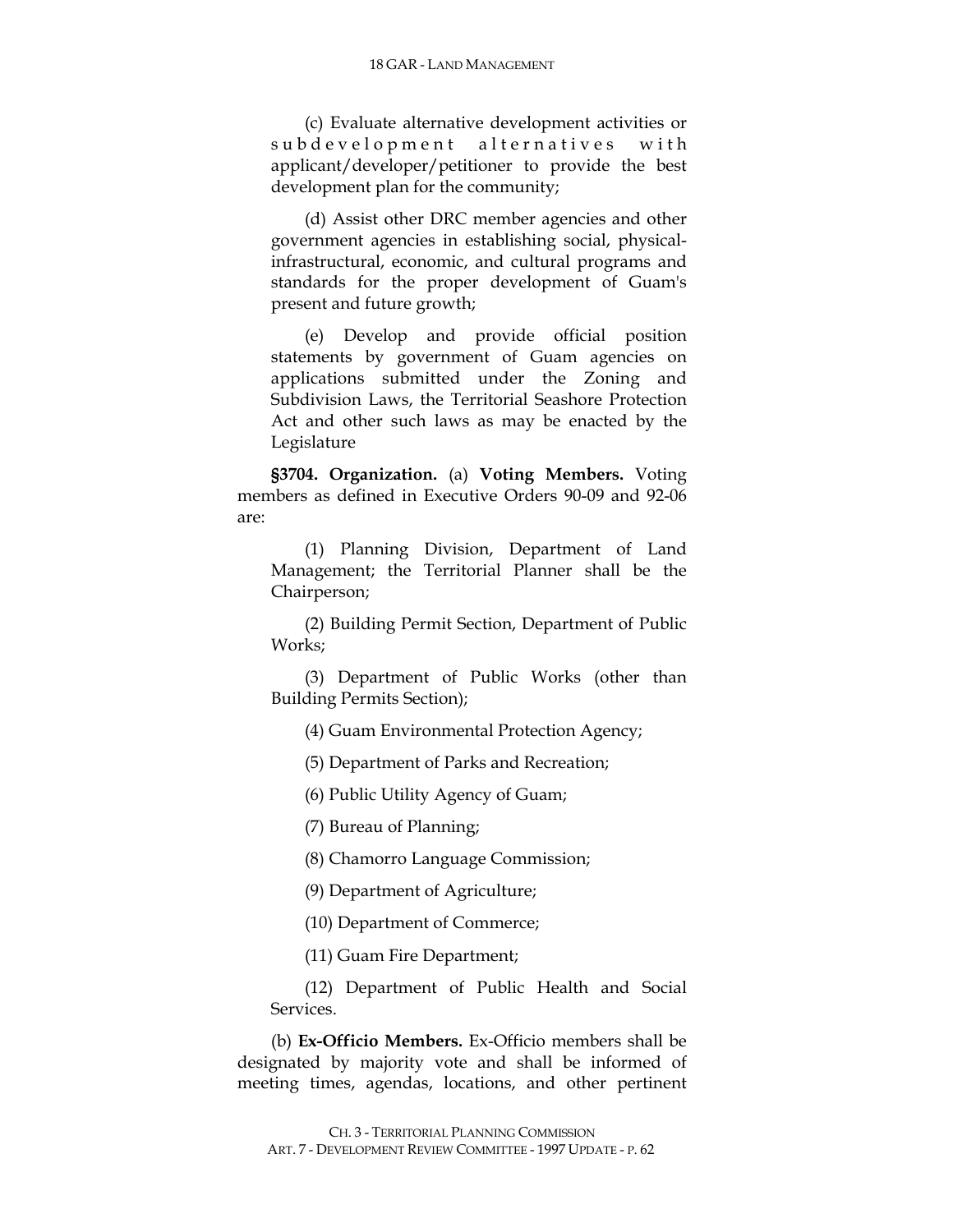information. They shall not vote on matters before the DRC. The permanent Ex-Officio members are:

(1) Department of Education, made permanent on November 14, 1990; and

(2) Guam Power Authority, made permanent on November 14, 1990.

(c) The Chairman shall call all meetings to order, oversee the application procedure and transmit all comments and recommendations to the Territorial Land Use Commission/Territorial Seashore Protection Commission. Any Acting Territorial Planner shall automatically become Acting Chairman of this Committee.

(d) The Attorney General's Office shall provide legal assistance as deemed necessary. In instances where legal assistance may be required, the project will be held in abeyance until such assistance is rendered.

(e) These Rules and Regulations shall apply to any Special Development Review Committee meeting held.

(f) Special Development Review Committee meetings shall be convened when necessary, with the petitioner in attendance if practicable, to discuss the proposed application.

### **§3705. Duties and Functions.** The DRC shall:

(a) Promote and assure the compliance of development with all laws, and applicable governmental policies and plans;

(b) Advise petitioners on alternatives to ensure that proposed projects comply with applicable laws;

(c) Advise petitioners of the procedures and requirements for submitting applications;

(d) Develop and provide official position statements by the individual Committee members on applications submitted under the Zoning and Subdivision Laws, the Territorial Seashore Protection Act and other such laws as may be enacted by the Legislature or regulations, policies, procedures adopted under such laws;

(e) Refrain from forwarding applications to the Territorial Land Use Commission/Territorial Seashore Protection Commission until such time as the Development Review Committee has had full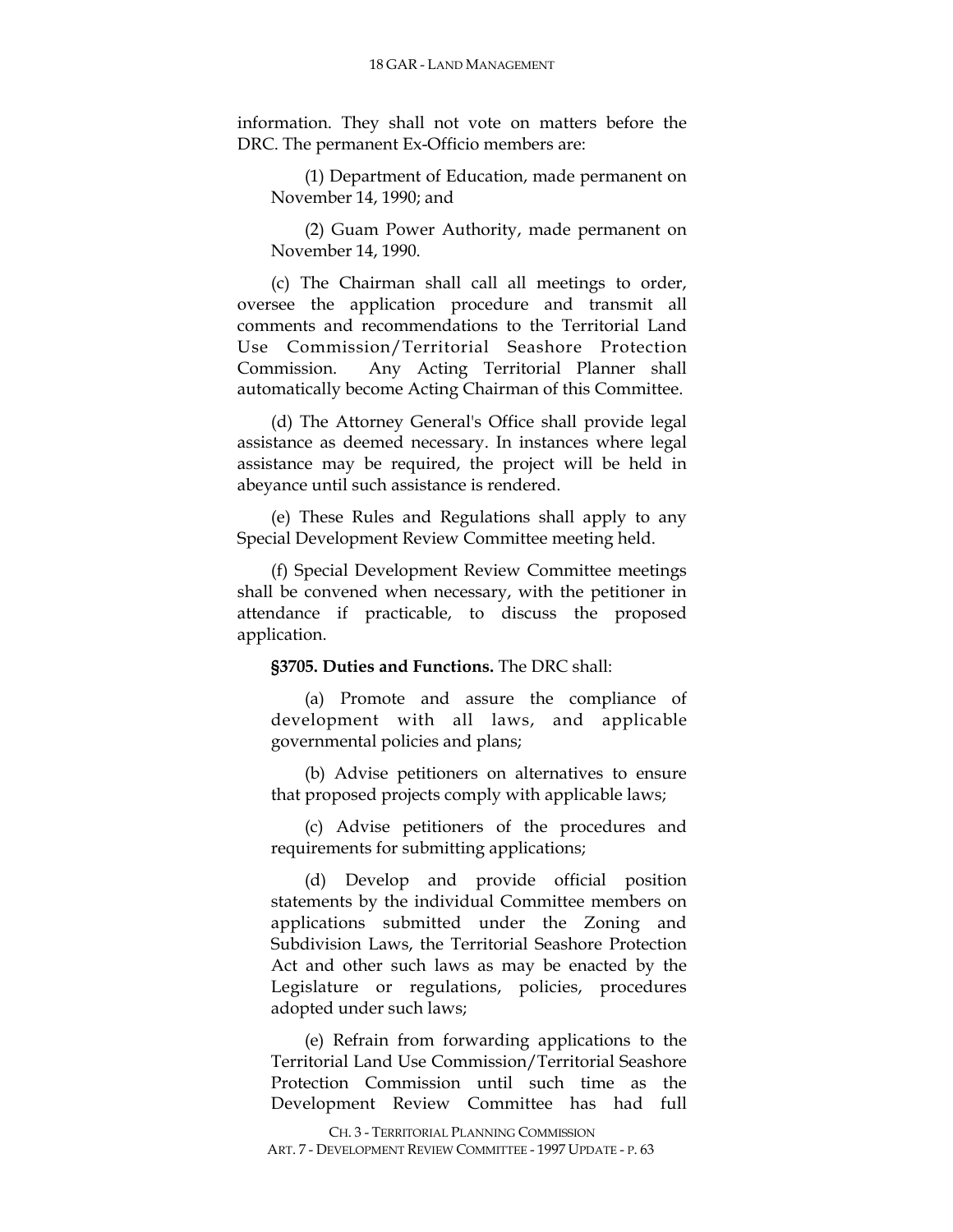opportunity to review the project to the satisfaction of constituent members, as per their respective Agency's/Department's mandated concerns, provided, however, that the time limits set forth in Executive Orders 90-09, 92-06 are met.

(f) Respond within two weeks to the Territorial Land Use Commission whenever the Committee is notified in writing by the Territorial Land Use Commission that the Commission is contemplating taking favorable action where such action is contrary to any Development Review Committee member's position. The two-week time frame shall commence from the date of notification to the Development Review Committee of contemplated favorable Territorial Land Use Commission action (Executive Order 90-09).

**§3706. Support Staff.** The Planning Division of the Department of Land Management shall provide staff support to:

(a) Implement the intent of Executive Orders 90- 09, 90-10, and 92-06;

(b) Retain project files by lot number, municipal district, petitioner, type of application or other means of cross-referencing project files;

(c) Develop and revise as needed a planning information sheet which lists needed facts for review;

(d) Develop and revise as needed flow charts for application processing;

(e) Review project/development applications;

(f) Request meetings with the petitioner, distribute applicant's information packets to all DRC members prior to the Committee meeting;

(g) Provide DRC minutes to Committee members;

(h) Collect the final Development Review Committee position statements;

(i) Provide the action section of the TLUC/TSPC approved minutes unless the Committee or a constituent member requests for the specific discussion and action section of an application or the entire approved TLUC/TSPC minutes; and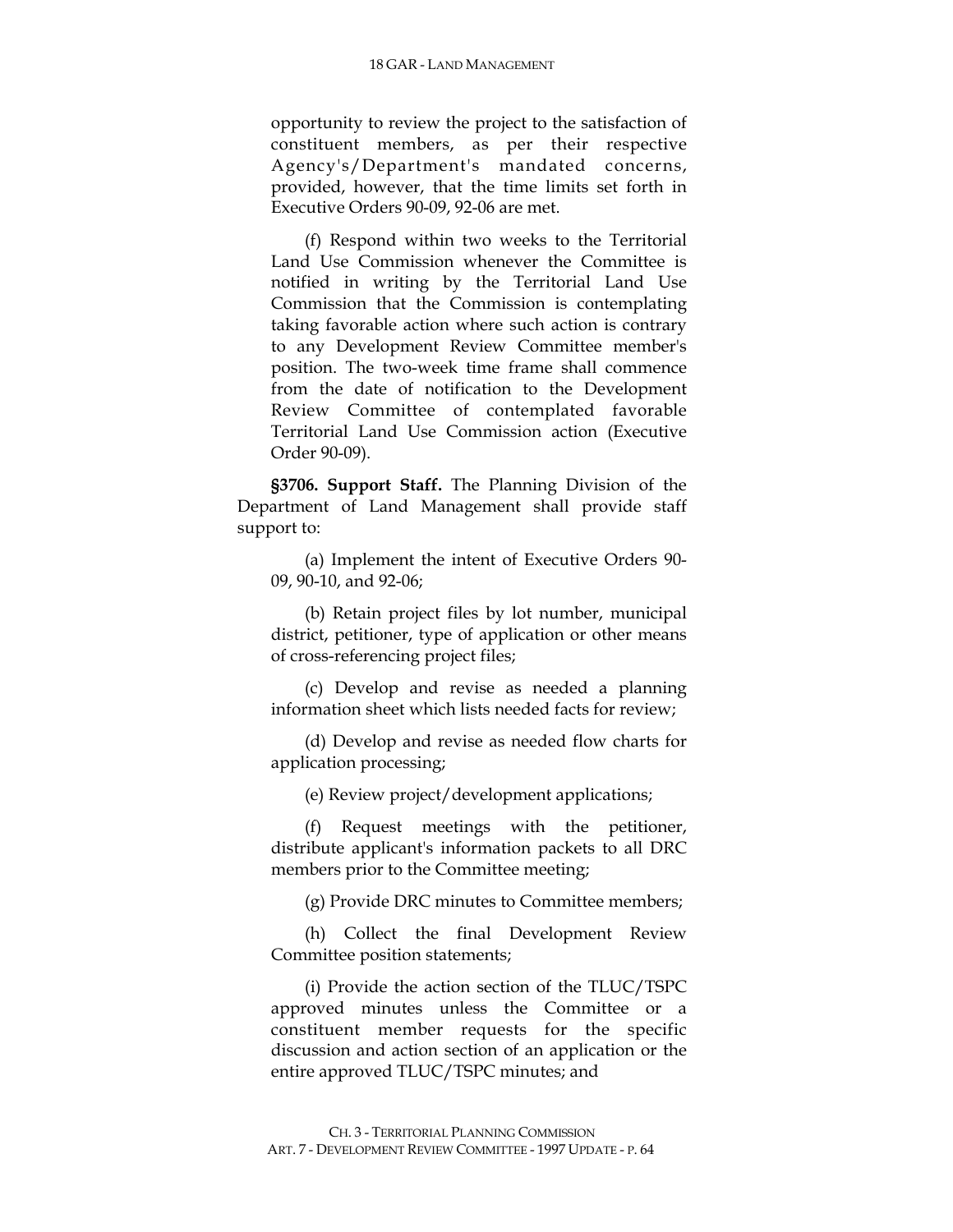(j) Provide all permitting agencies and DRC member agencies with a copy of the Notice of Action within one week following recordation of the Notice of Action.

**§3707. Meetings.** (a) There shall be at least two (2) regular DRC meetings per month. These meetings shall be held on alternate Thursdays from the TLUC/TSPC meetings unless such meeting falls on a legal holiday. If a regular meeting was not held on the aforementioned days then in those instances the Committee meetings shall be on the subsequent Tuesday.

(b) Special meetings may be called by the Committee Chairman. These special meetings shall require at least four (4) days notice to all members unless additional time is requested by any Committee member.

(c) Majority (50% + 1) of voting members shall constitute a quorum for the purpose of conducting its business and for all other purposes.

(d) The Committee shall hold its meetings at a location to be determined by a majority vote at any meeting.

**§3708. Application Procedure.** (a) Applications for:

(1) Conditional Uses;

- (2) Zone Changes;
- (3) Zone Variances;
- (4) Subdivision Variances;

(5) Tentative and Final Subdivisions;

(6) Wetland Permits;

(7) Seashore Clearances; and

(8) Other land use permit applications shall meet the requirements of the TLUC/TSPC, including the requirements of Executive Orders 90-09, 90-10, and 92- 06. Completed applications shall be submitted to the Territorial Planner in accordance with the TLUC/TSPC requirements.

(b) Upon receipt of the application, the Territorial Planner shall review the application for completeness and correctness prior to acceptance for submittal to each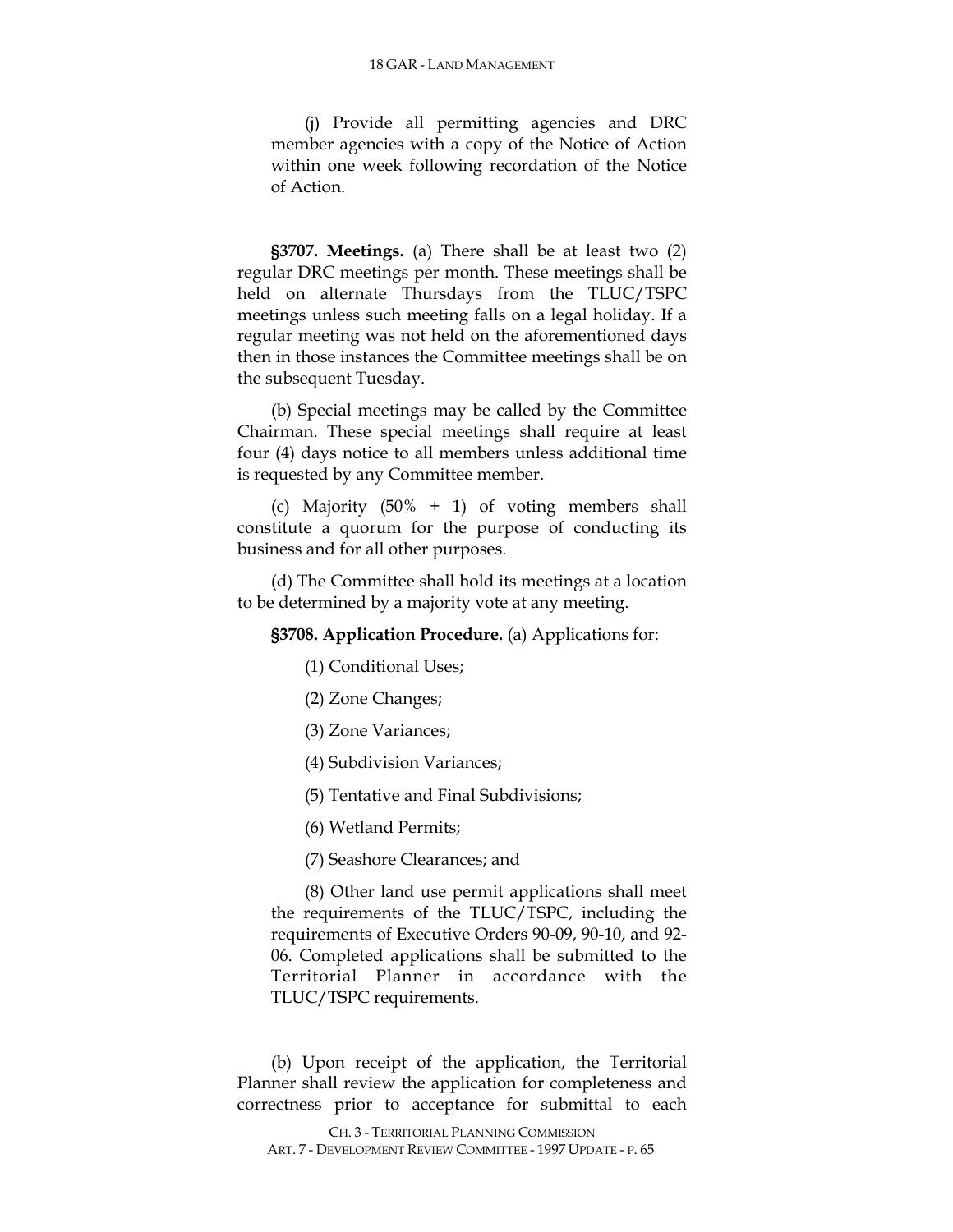Committee member. Incomplete applications shall not be accepted by the Territorial Planner.

(c) Completed applications are those applications that provide all information required in the forms prescribed by the Territorial Planner.

(d) Completed applications shall be received and initialed by the Territorial Planner or his authorized representative, who shall stamp the date and time the application was received.

(e) After acceptance by the Territorial Planner, applications shall be transmitted, together with an approved review form, to DRC members at least two weeks prior to the next Committee meeting.

(f) The petitioner shall be notified when and where to appear before the DRC and shall be informed of the purpose of the DRC meeting.

(g) The Territorial Planner shall provide a tentative DRC agenda to be approved by DRC not less than two weeks prior to the next regularly scheduled DRC meeting. The tentative DRC agenda shall be considered approved pursuant to the Committee's rules.

(h) The Territorial Planner shall establish the Committee's approved agenda. Agenda applications approved at the previous meeting shall be considered and heard by the Committee. In no event shall the agenda exceed ten applications for review at each meeting.

(i) The Territorial Planner shall not forward an application to the Territorial Land Use Commission/Territorial Seashore Protection Commission until such time as the Development Review Committee has had full opportunity to review the project to the satisfaction of constituent members, as per their respective Agency's/Department's mandated concerns.

(1) Application Process:

(A) The Committee shall formally hold a meeting with the petitioner to discuss the application, thus commencing its 60-day preliminary assessment period. The application shall be forwarded to the Territorial Land Use Commission anytime after 30 days immediately following the end of the preliminary assessment period, unless all position statements have been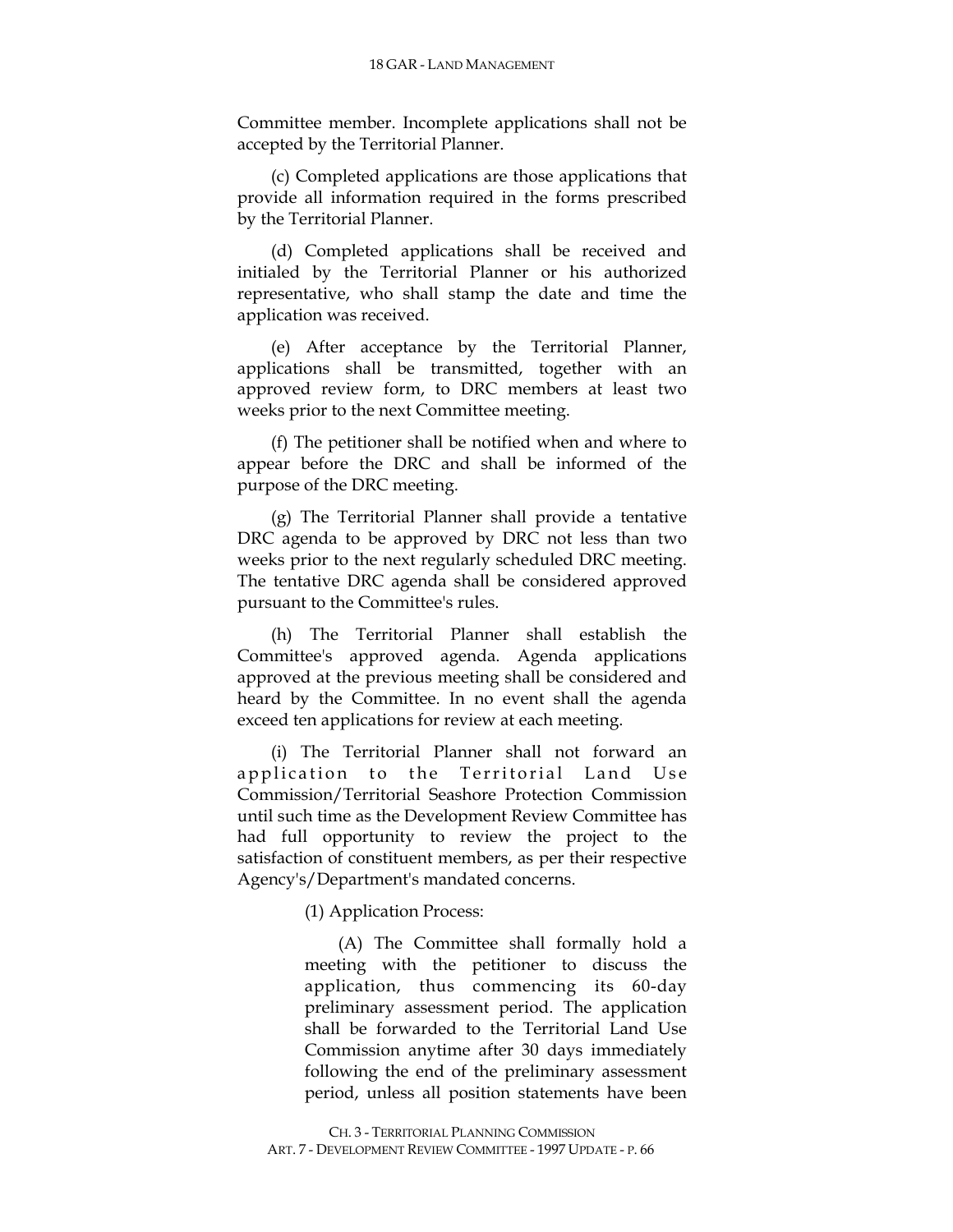submitted and received by the Department of Land Management.

(B) If any Committee member finds an application to be incomplete or lacking pertinent information which may reasonably be deemed necessary to formulate comments or recommendations at any time within the 60-day preliminary assessment period, the application shall not be forwarded to the TLUC/TSPC until such time as the Committee member has been provided with the information it requires.

(C) Members shall submit written comments in individual position statements to the Territorial Planner no later than the time provided for in Executive Orders 90-09 and 92-06. The position statements shall indicate a clearly stated recommendation for approval; approval with conditions; or disapproval.

(D)(1) If in the course of the initial sixty (60) day period, a voting member of the Development Review Committee determines that additional time is required for adequate review and determination of an opinion on the project application, that member shall notify the petitioner and the Commission via the Territorial Planner in writing. Such notification shall consist, at a minimum, of:

(i) the estimated length of time required for the review;

(ii) precisely what information is required from the petitioner to continue the review process;

(iii) a description of the review of the submitted information.

(D)(2) Such additional information shall not be deemed to be official until it has been accepted by the requesting agency, and said agency has had sufficient time to review information for adequacy and completeness.

 $(E)(1)$  If a petitioner fails to comply with a written request for information by the Development Review Committee, any consequent delay shall not be considered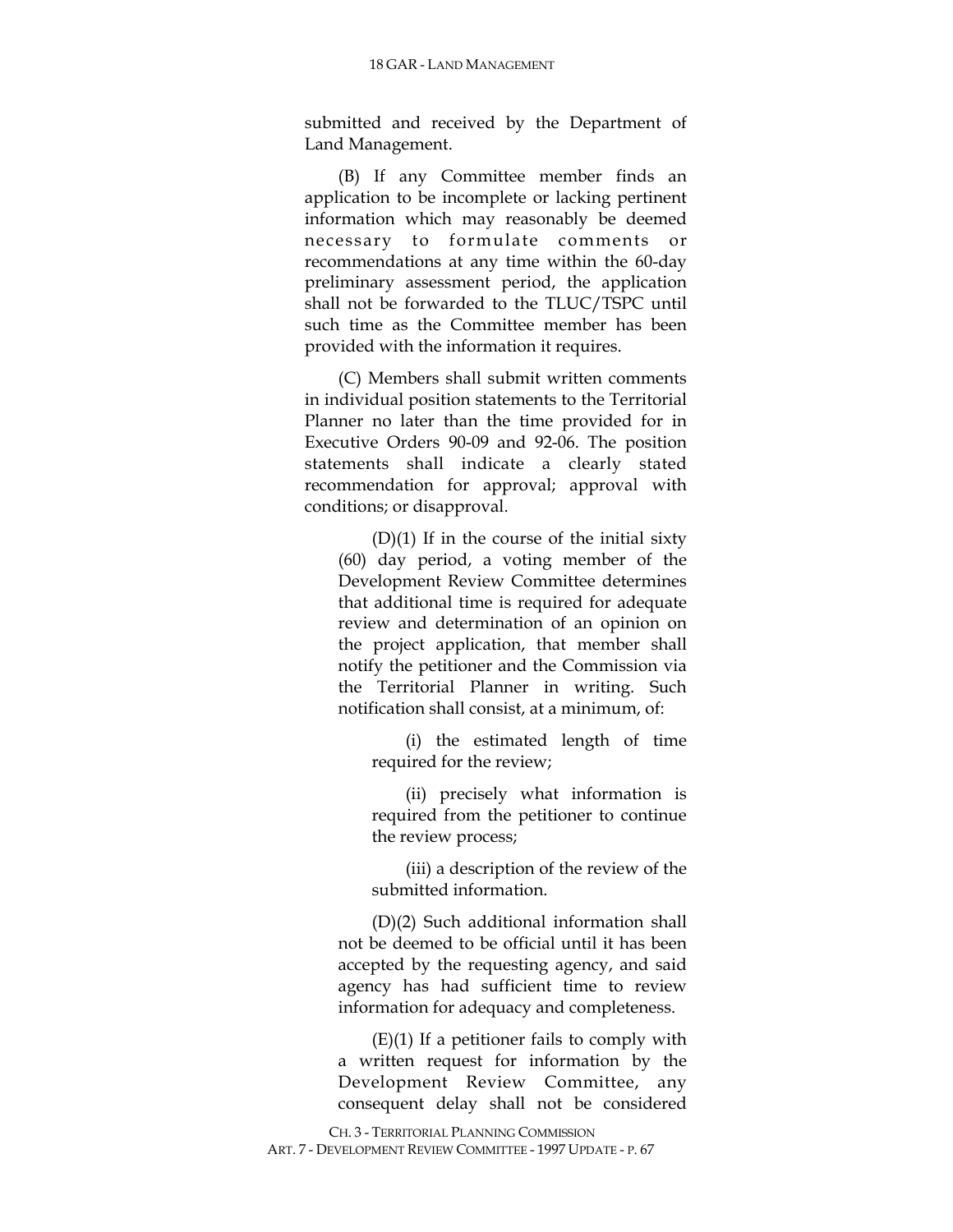applicable for the purposes of determining the time limits between the receipt of the original application and the deadline for submission of position statements to the Territorial Land Use Commission.

(i) The DRC Chairman shall inform the Commission on the status of a specific application when requested by the Commission.

(ii) The application shall be construed as voluntarily withdrawn by the applicant from the application process should the petitioner fail to comply with the member agency's request for additional information within ninety (90) calendar days from receipt of notification unless the petitioner formally requests and is granted additional time to comply with the request for additional information;

(iii) Should the application be removed from the Commission process, the Commission shall be informed of the status of the application and provided a staff findings report outlining the reasons for the application removal.

(E)(2) Continuation of the 60-day review period does not resume until additional information/documents requested are officially received by the requesting agency.

(F) If a member of the DRC does not notify the Territorial Land Use Commission and the petitioner of any requirement for additional review time, then the application shall be automatically forwarded to the Territorial Land Use Commission ninety (90) days after receipt of the application by the Development Review Committee. Member agencies that do not submit a position statement may be called before the TLUC/TSPC to explain the lack of position statement.

(G) The Commission shall not consider for action any project application that has not completed the review by the DRC, but will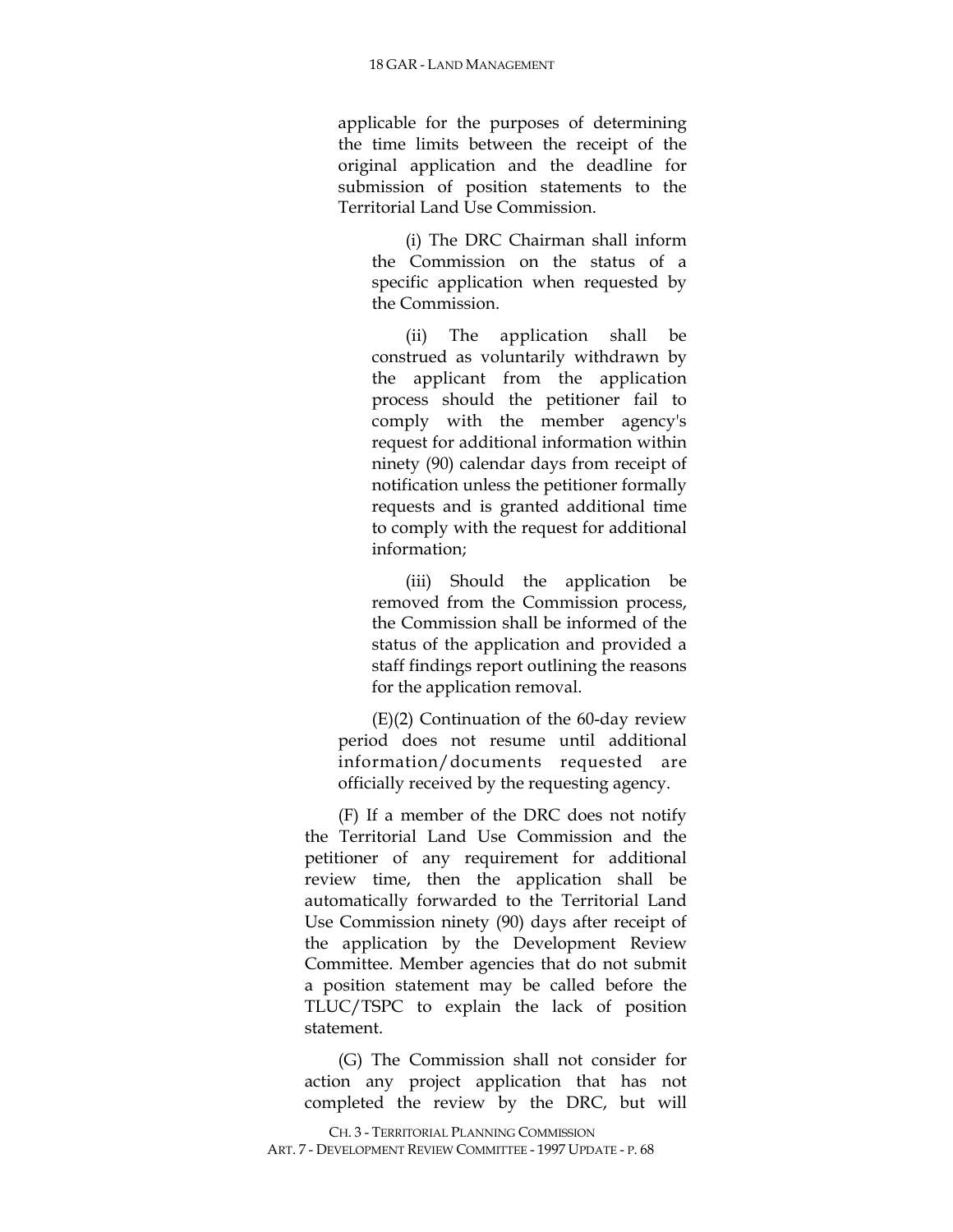provide member agencies ninety (90) calendar days to provide a written position statement. Should the member agencies not provide written position statements within the 90 calendar days, the application shall be forwarded to the Commission for final action.

(H) Conditional Use applications or any application to the Commission for golf course approval are required to submit Environmental Impact Assessments or Statements (EIA/EIS) in accordance with all the provisions of Executive Order 90-10. For any application not covered in a category specified in Executive Order 90-10, the Territorial Planner may require from the petitioner an approved EIA which certifies that no significant impact will result from the proposed activities as specified in the application request, in accordance with E.O. 90-10.

(2) Special Development Review Committee Meeting:

(A) Should any member agency believe that an application has potentially significant adverse impact that would require additional preliminary assessment time beyond the 60 days, any member agency may request from the DRC Chairman that a special meeting be held.

(B) The Chairman, at the request of the Committee, shall assign or establish Ex-Officio members in the event additional technical expertise is required for the proper review and analysis of any application. A copy of the application shall be provided to the Ex-Officio Agency in a timely manner so as to allow for adequate opportunity to review the application and provide comments in writing. The recommendations and comments of Ex-Officio members shall be considered by each DRC member agency when formulating official agency position statements.

**§3709. Approval of Agendas**. (a) The Territorial Planner shall compile all written comments and prepare a proposed agenda for TLUC/TSPC. The proposed agenda will be submitted to DRC for review and final unanimous approval by the voting members prior to referral to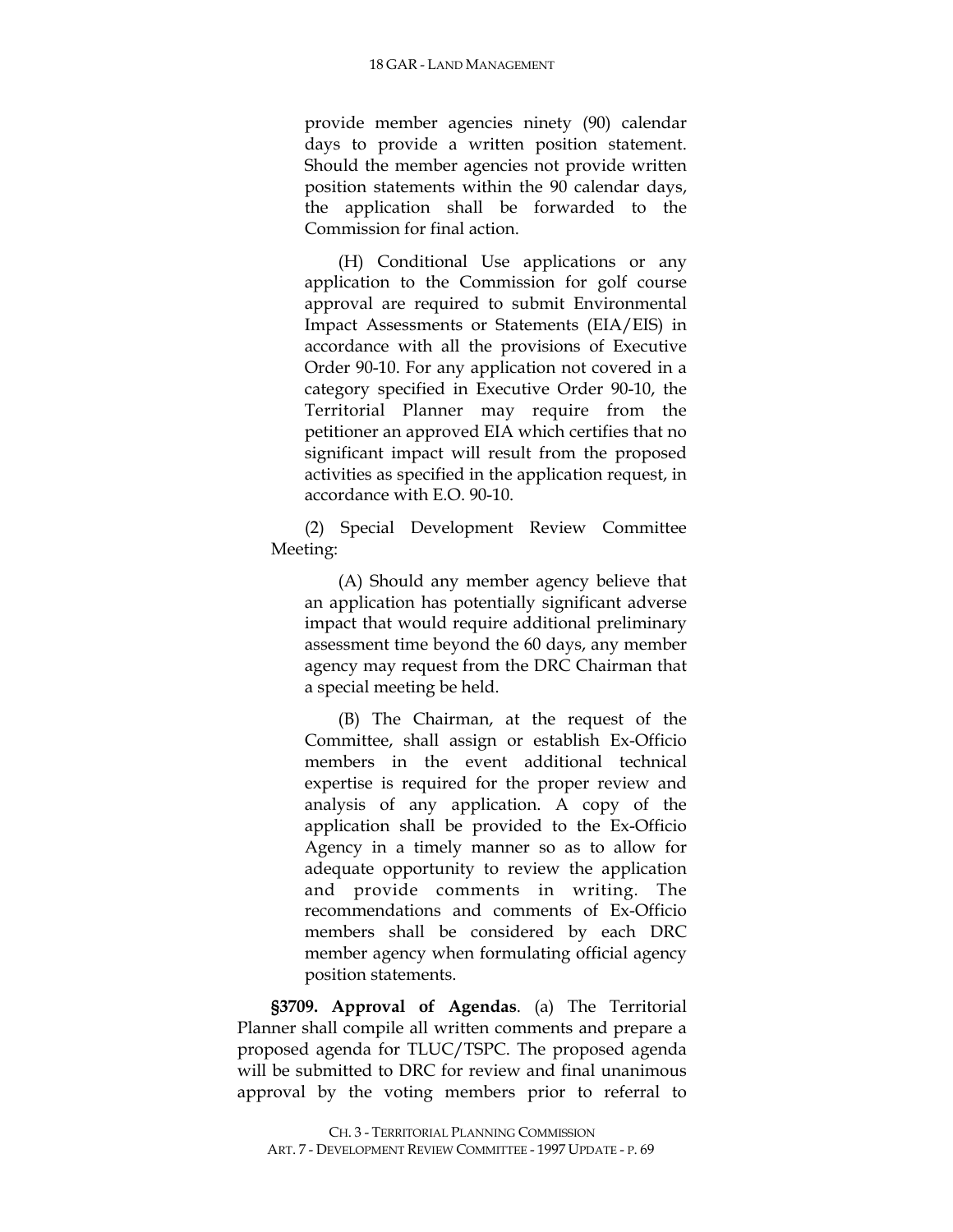TLUC/TSPC, subject to the provisions of Section §3707 of these rules.

(b) The Territorial Planner shall transmit all written comments and recommendations to the Chairman of the TLUC/TSPC on all applications no later than seven (7) days before the TLUC/TSPC reviews the proposal.

(c) All tentative agenda items for both DRC and TLUC/TSPC must be unanimously approved by the DRC no less than two weeks in advance of the scheduled meeting.

**§3710. Voting.** (a) Motions on procedural matters shall be passed by majority vote of those voting members present.

(b) Motions on TLUC/TSPC agenda application items to be forwarded to the TLUC/TSPC shall be passed by unanimous vote of those voting members present.

(c) Voting shall be in accordance with the Committee's adopted rules of order.

**§3711. Order of Business.** At the regular meetings of the Committee, the following shall be the order of business:

(a) Taking of Attendance;

(b) Approval of Minutes;

(c) Old or Unfinished Business;

(d) New Business;

(e) Approval of TLUC Agenda;

(f) Approval of DRC Agenda;

(g) Administrative and Miscellaneous Matters; and

(h) Adjournment.

**§3712. Parliamentary Procedures - The Rules of Order.** Parliamentary procedures set forth in Robert's Rules of Order shall govern the conduct of all Committee meetings except as otherwise provided.

**§3713. Amendments.** These Rules and Regulations may be amended pursuant to the Administrative